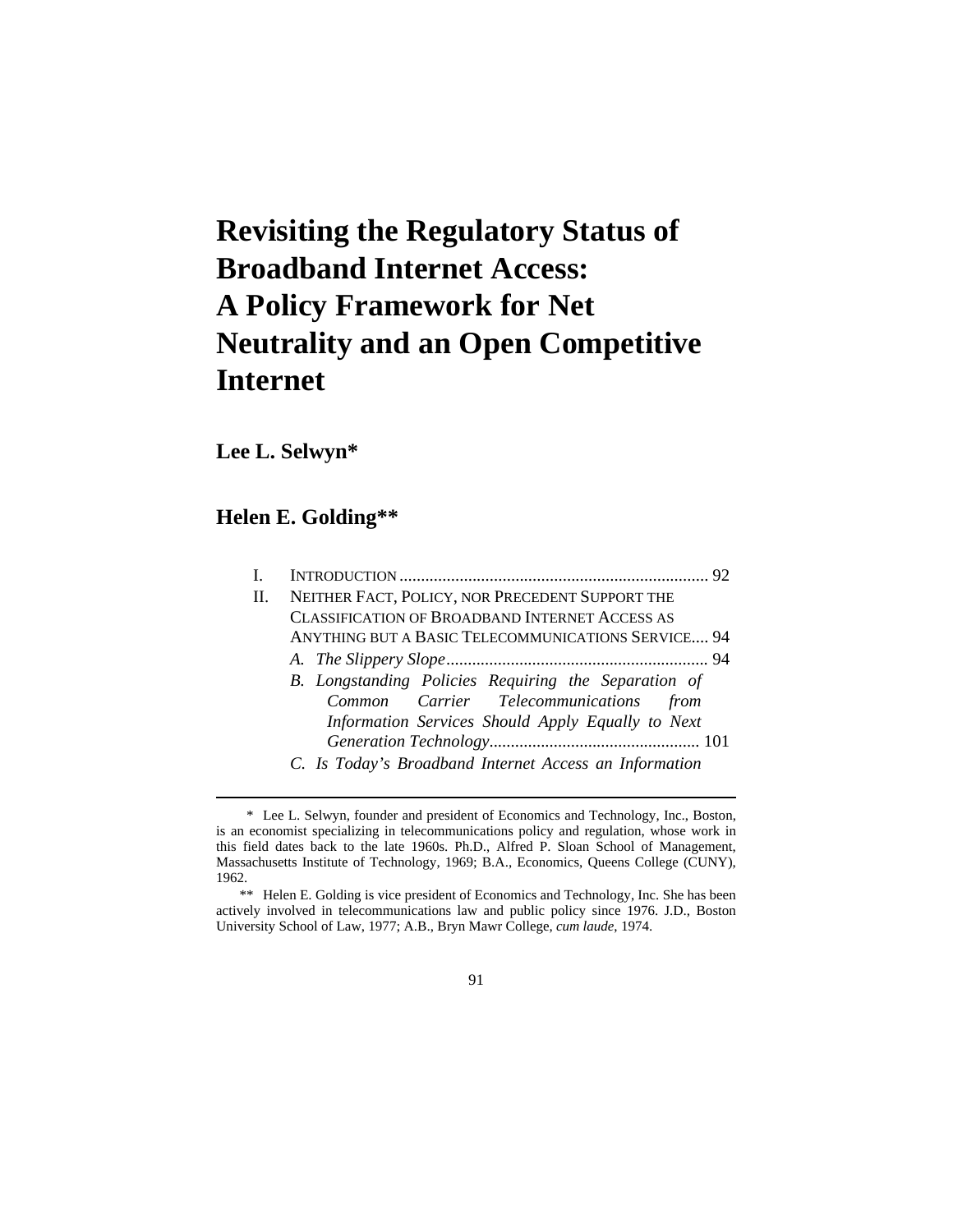| III.     | <b>TECHNOLOGY-BASED CLAIMS THAT BROADBAND</b>                 |
|----------|---------------------------------------------------------------|
|          | <b>INTERNET ACCESS IS AN INFORMATION SERVICE  107</b>         |
|          |                                                               |
|          | $R_{\cdot}$                                                   |
|          | C. Technology Transitions Are an Ongoing Part of              |
|          | Telecommunications Industry Progress 114                      |
|          | D. Neither Its Eventual Destination (on the Public            |
|          | Internet) nor Its Bandwidth (Speed) Set Broadband             |
|          | Internet Access Apart from Other Last-Mile                    |
|          |                                                               |
|          | E. Regulating the Underlying Transmission in Internet         |
|          | Access Services is Not, and Would Not Amount to or            |
|          | Result in, the Regulation of Content or Application           |
|          |                                                               |
| $IV_{-}$ | ECONOMIC REALITIES REQUIRE REGULATORY SUPPORT                 |
|          | FOR NONDISCRIMINATORY ACCESS BY COMPETITORS TO                |
|          | <b>BROADBAND TRANSMISSION USED FOR INTERNET ACCESS. 120</b>   |
|          | A. Regardless of the Technology in the Upstream Network,      |
|          | Access Facilities Remain a Bottleneck  121                    |
|          | B. Reevaluation of FCC Competition Analysis Needs to          |
|          |                                                               |
|          | Reconciling Recent FCC Decisions with Existing<br>$C_{\cdot}$ |
|          | Policies on Broadband Internet Access  131                    |
| V.       | <b>CONCLUSION: NET NEUTRALITY CAN BEST BE ACHIEVED</b>        |
|          | BY THE FULL RESTORATION OF NONDISCRIMINATORY                  |
|          | ACCESS TO BROADBAND LAST-MILE FACILITIES 136                  |

#### I. INTRODUCTION

When the United States Court of Appeals for the District of Columbia Circuit recently shut down the FCC's attempt to impose "net neutrality" principles on the Internet access provider Comcast,<sup>1</sup> the FCC was forced to confront the fact that a decade's worth of steps on the slippery slope of broadband access deregulation had led the FCC to an unforeseen and ultimately untenable destination, where it was unable to enforce the fundamental principles of common carrier regulation necessary to ensure that all Internet content and application providers—including those not

 <sup>1.</sup> Formal Complaint of Free Press and Public Knowledge Against Comcast Corporation for Secretly Degrading Peer-to-Peer Applications, *Memorandum Opinion and Order*, 23 F.C.C.R. 13028 (2008), *vacated by* Comcast Corp. v. FCC, 600 F.3d 642 (D.C. Cir. 2010).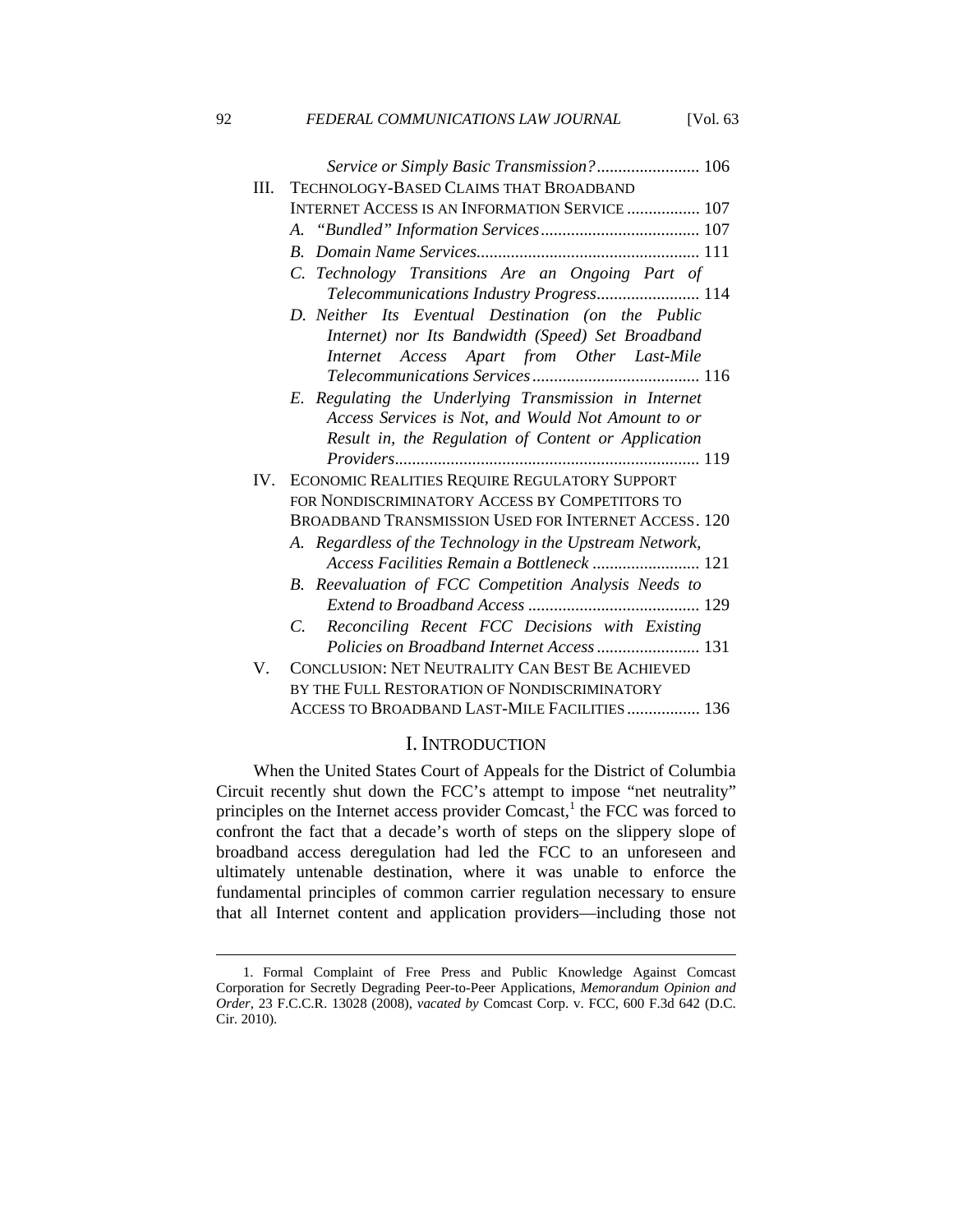affiliated with the owners of Internet access facilities—were ensured reasonable and nondiscriminatory use of those facilities. The FCC had arrived at its current dilemma through an unfortunate combination of (1) unverified predictive judgments associating deregulation with investment; (2) fanciful notions about a gold rush of competitive entry into the consumer broadband market; (3) the abandonment of the decades-old "bright line" between common carrier transmission functions and competitive services that any provider could furnish using that basic transmission (i.e., telecommunications); and (4) the elimination of unbundling requirements for services over broadband facilities. The FCC needs now to revisit—and revise—the factual, legal, and policy judgments that have brought it to the current situation. The Chairman of the FCC has proposed that the regulatory oversight the FCC considers necessary for net neutrality can be restored by reclassifying Internet access as "telecommunications services,"<sup>2</sup> but under his proposed "Third Way," the FCC would apply and enforce "only a handful of provisions of Title II . . . ."3

This Article explains why dedicated Internet access *is* a telecommunications service and, as such, why reclassification to Title II must be pursued to correct its earlier—and incorrect—treatment as an "information service." More importantly, it explains why reclassification alone will not be sufficient to assure a competitive and open Internet, and why an approach that restores competitor access to common carrier broadband facilities for purposes of offering Internet access to their own retail customers remains the best strategy for achieving this goal. To be effective, these policies need to be applied regardless of the transmission medium or the regulatory status of the incumbent service provider; for example, incumbent local telephone exchange carriers (ILECs), incumbent cable companies, and wireless carriers that furnish Internet access must be embraced within this framework. To reach this result, the FCC needs to admit to factual errors underlying its broadband Internet access decisions of the past decade, but it also needs to admit to factual errors underlying its pervasive deregulation of broadband access facilities. The FCC stands a

 <sup>2.</sup> Julius Genachowski, *The Third Way: A Narrowly Tailored Broadband Framework*, FCC, 4 (May 6, 2010), http://hraunfoss.fcc.gov/edocs\_public/attachmatch/DOC-297944A1.pdf.

 <sup>3.</sup> *Id.* at 5. The legal analysis supporting the Chairman's proposal was first laid out in an accompanying statement by the FCC's General Counsel. *See* Austin Schlick, *A Third-Way Legal Framework for Addressing the* Comcast *Dilemma*, FCC (May 6, 2010), http://hraunfoss.fcc.gov/edocs\_public/attachmatch/DOC-297945A1.pdf [hereinafter Schlick Third-Way Memorandum]. And a yet more detailed analysis followed in the form of a *Notice of Inquiry* adopted by the FCC in June 2010. Framework for Broadband Internet Service, *Notice of Inquiry*, GN Docket 10-127, 2010 FCC LEXIS 3649 (June 17, 2010), *available at* http://hraunfoss.fcc.gov/edocs\_public/attachmatch/FCC-10-114A1.pdf.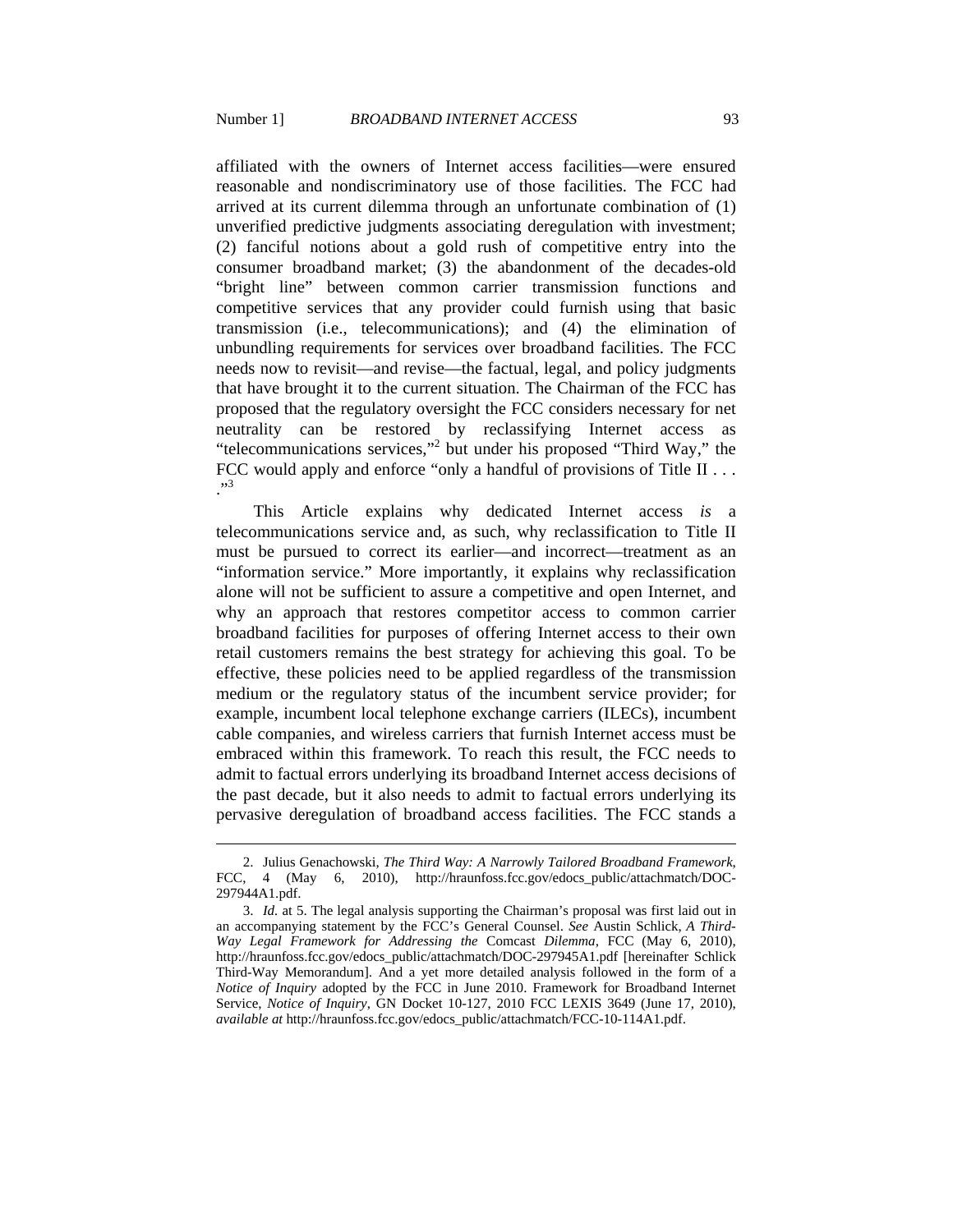better chance of attaining its goals of net neutrality and competitive Internet access if it combines reclassification with a requirement for unbundled access to all network elements necessary for nonfacilities-based providers to offer retail Internet access in competition with the retail services currently available solely from incumbent facilities-based providers.

## II. NEITHER FACT, POLICY, NOR PRECEDENT SUPPORT THE CLASSIFICATION OF BROADBAND INTERNET ACCESS AS ANYTHING BUT A BASIC TELECOMMUNICATIONS SERVICE

#### *A. The Slippery Slope*

The first step along the slippery slope came, innocently enough, shortly after passage of the Telecommunications Act of 1996<sup>4</sup> (1996 Act or TA96), in the context of the Federal-State Joint Board on Universal Service Report to Congress (the so-called *Stevens Report*).<sup>5</sup> As it evaluated the various potential sources for federal universal service funding, the FCC was confronted with the primary question of whether to classify Internet Service Providers (ISPs) as providers of telecommunications services subject to assessment under the federal Universal Service Fund (USF), pursuant to the specific directives of the 1996 Act.<sup>6</sup> Given its focus at the time, the FCC was basically trying to decide whether information services should be included in the USF funding base because they contained a "telecommunications" component. In the *Stevens Report*, the FCC expressed the view that ISPs were furnishing information, and not telecommunications, services, and that the intent of the 1996 Act was not to "break out" the telecommunications component of an information service so as to subject it to a separate universal service support obligation.<sup>7</sup> After all, as the Commission noted, in most cases, the ISP purchased the underlying transmission as a telecommunications service, from a common carrier; whatever "telecommunications" was incorporated into the information service was thus already contributing to the USF base. The Commission went on to find that this treatment was consistent with the fact that the definitional structure for "telecommunications services" and "information services" in the 1996 Act, which—like the *Computer Inquiry II* framework on which it was based—contained two separate (and thus

 <sup>4.</sup> Telecommunications Act of 1996, Pub. L. No. 104-104, 110 Stat. 56 (codified at scattered sections of 47 U.S.C.).

 <sup>5.</sup> Federal-State Joint Board on Universal Service, *Report to Congress*, 13 F.C.C.R. 11501 (1998) [hereinafter *Stevens Report*].

 <sup>6.</sup> Telecommunications Act of 1996. The questions that Congress directed the FCC to address in its Report to Congress are described at note 1 of the *Report*. *Stevens Report*, *supra* note 5, at para. 1 n.1.

 <sup>7.</sup> *Stevens Report*, *supra* note 5, at paras. 33, 43.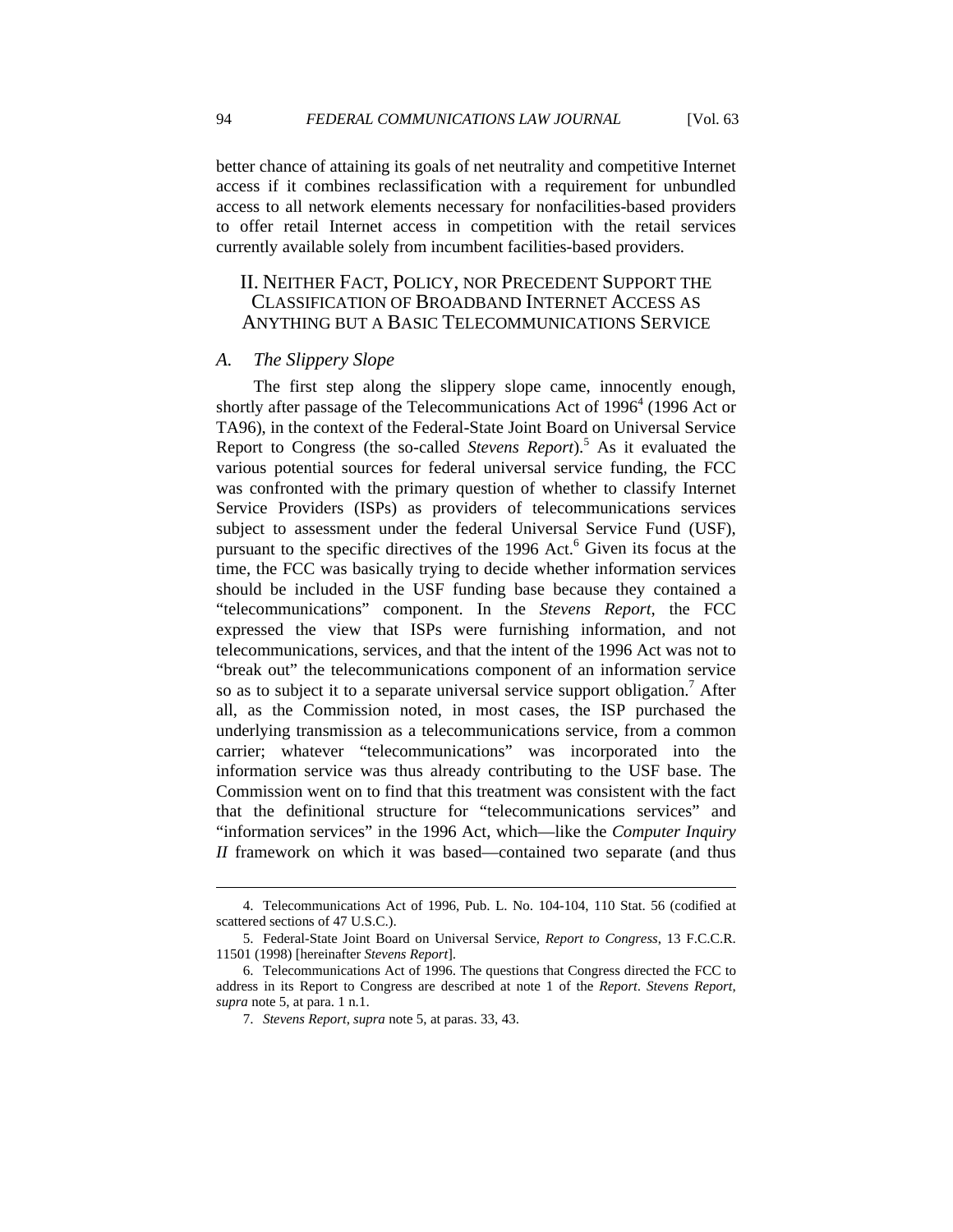mutually exclusive) definitions for an "information service" and a "telecommunications service."<sup>8</sup> In its *Report*, the FCC stated: "We find generally, however, that Congress intended to maintain a regime in which information service providers are not subject to regulation as common carriers merely because they provide their services 'via telecommunications."<sup>9</sup>

Several key distinctions of fact and context make the analysis contained in the *Stevens Report* a poor basis for the FCC's subsequent decision to permit facilities-based common carriers (including providers of cable telephony) to provide "integrated" Internet access services exclusively as deregulated information services. Most importantly, while the FCC undoubtedly intended to continue its policy of shielding competitive information service providers from common carrier regulation, it unequivocally also intended to preserve the long-standing *Computer Inquiry II* requirement that facilities-based common carriers make the transmission (telecommunications) component of any information service available to competitor ISPs on a non-discriminatory, common carrier basis.<sup>10</sup> This carefully preserved the twin policies that ensured (1) that non-

 9. *Stevens Report, supra* note 5, at para. 13. As Kevin Werbach, who headed the FCC's Internet policy development in the period following the 1996 Act, explained:

Kevin Werbach, *Off the Hook*, 95 CORNELL L. REV. 535, 543 (2010).

10. Commenting on these objectives, the FCC stated:

 <sup>8.</sup> *Id.* at para. 13 (citing *Computer Inquiry II*, Amendment of Section 64.702 of the Commission's Rules and Regulations (Second Computer Inquiry)*, Final Decision*, 77 F.C.C.2d 384 (1980) [hereinafter *Computer Inquiry II* or *Computer II*], *modified*, 84 F.C.C.2d 50 (1980), *reconsidered in* 88 F.C.C.2d 512 (1981), *aff'd sub nom.* Computer and Comm. Indus. Ass'n v. FCC, 693 F.2d 198 (D.C. Cir. 1982), *cert. denied*, Louisiana Pub. Serv. Comm'n v. FCC, 461 U.S. 938 (1983)). The terms "basic" and "enhanced" services in *Computer Inquiry II* correspond to the terms "telecommunications" and "information" services in the 1996 Act. *Stevens Report*, *supra* note 5, at para. 33 (citing Implementation of the Non-Accounting Safeguards of Sections 271 and 272 of the Communications Act of 1934, as Amended, *First Report and Order and Further Notice of Proposed Rulemaking*, 11 F.C.C.R. 21905, para. 102 (1996) (subsequent case history omitted)). Earlier, the *Computer Inquiry II* framework was incorporated into the terms of the court-supervised Consent Decree that ended the decades-old antitrust proceeding against AT&T. United States v. American Tel. & Tel. Co., 552 F. Supp. 131 (D.D.C. 1982), *aff'd sub nom.* Maryland v. United States, 460 U.S. 1001 (1983). *See Stevens Report*, *supra* note 5, at para. 42 n.85.

The issue before the Commission in these early decisions was whether an information-service provider could be found to engage in telecommunications; the issue was not whether telecommunications-service providers could be classified as offering information services. Although the possibility existed that incumbent operators could switch to Internet-protocol-based transmission, the FCC did not consider this possibility a serious threat to the regulatory structure.

As long as the underlying market for provision of transmission facilities is competitive or is subject to sufficient pro-competitive safeguards, we see no need to regulate the enhanced functionalities that can be built on top of those facilities. .

<sup>. .</sup> Limiting carrier regulation to those companies that provide the underlying transport ensures that regulation is minimized and is targeted to markets where full competition has not emerged.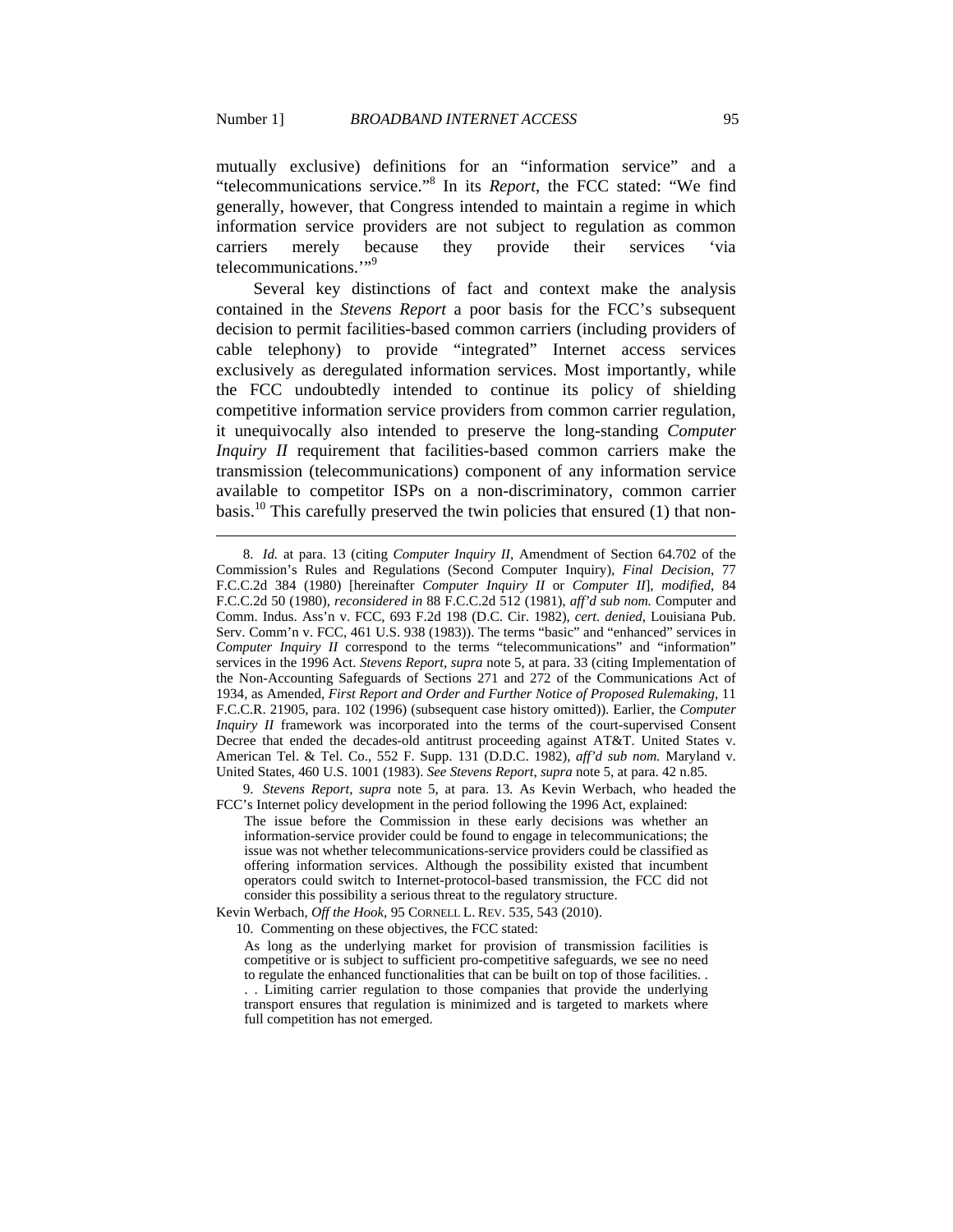ILEC providers of ISP services would be shielded from common carrier status merely because they incorporated "telecommunications" as an input to their end (information service) product, and (2) that the ILEC could not escape its common carrier obligations with regard to the "telecommunications" component of its information services merely by contaminating the transmission with content or processing enhancements.

This approach was also completely consistent with the nature of ISPs and ISP services at the time of the *Stevens Report*. 11 At that time, subscribers to the major ISPs were required to provide their own "last mile" connection, usually accomplished on a dial-up basis utilizing the subscriber's home (or business) local telephone service. As such, and unlike today's principal providers of broadband Internet access, dial-up ISPs did not provide last-mile telecommunications services to their customers. According to the FCC,

In essential aspect, Internet access providers look like other enhanced – or information – service providers. Internet access providers, typically, own no telecommunications facilities. Rather, in order to provide those components of Internet access services that involve information transport, they lease lines, and otherwise acquire telecommunications, from telecommunications providers – interexchange carriers, incumbent local exchange carriers, competitive local exchange carriers, and others.<sup>12</sup>

Moreover, although these ISPs redirected a small portion of their end users' traffic to the public Internet, ISPs at the time of the *Stevens Report* typically continued their traditional "information services provider" role of offering end users enhanced functionalities on the ISP's own host computers.<sup>13</sup> In other words their principal business continued to be to "add" value" to the underlying transmission, rather than simply to provide a connection for users' access to independent, third-party content. Thus, both the nature of ISPs' businesses and the regulatory framework that applied

12. *Id.* at para. 81.

*Stevens Report*, *supra* note 5, at para. 95. Similarly, with respect to the collection of USF, the FCC stated both "that the provision of transmission capacity to Internet access providers and Internet backbone providers is appropriately viewed as 'telecommunications service' or 'telecommunications' rather than 'information service,' and that the provision of such transmission should also generate contribution to universal service support mechanisms." *Id.* at para. 15.

 <sup>11.</sup> *Stevens Report*, *supra* note 5, at para. 63 ("Major Internet access providers include America Online, AT&T WorldNet, Netcom, Earthlink, and the Microsoft Network.").

 <sup>13.</sup> The role of an Internet access provider has much more in common with the functions associated with earlier enhanced/information services providers than with Internet access services offered by ILECs, cable companies, and wireless carriers over their last-mile transmission facilities. *Id.* at para. 76 ("Internet access providers typically provide their subscribers with the ability to run a variety of applications, including World Wide Web browsers, FTP clients, Usenet newsreaders, electronic mail clients, Telnet applications, and others.").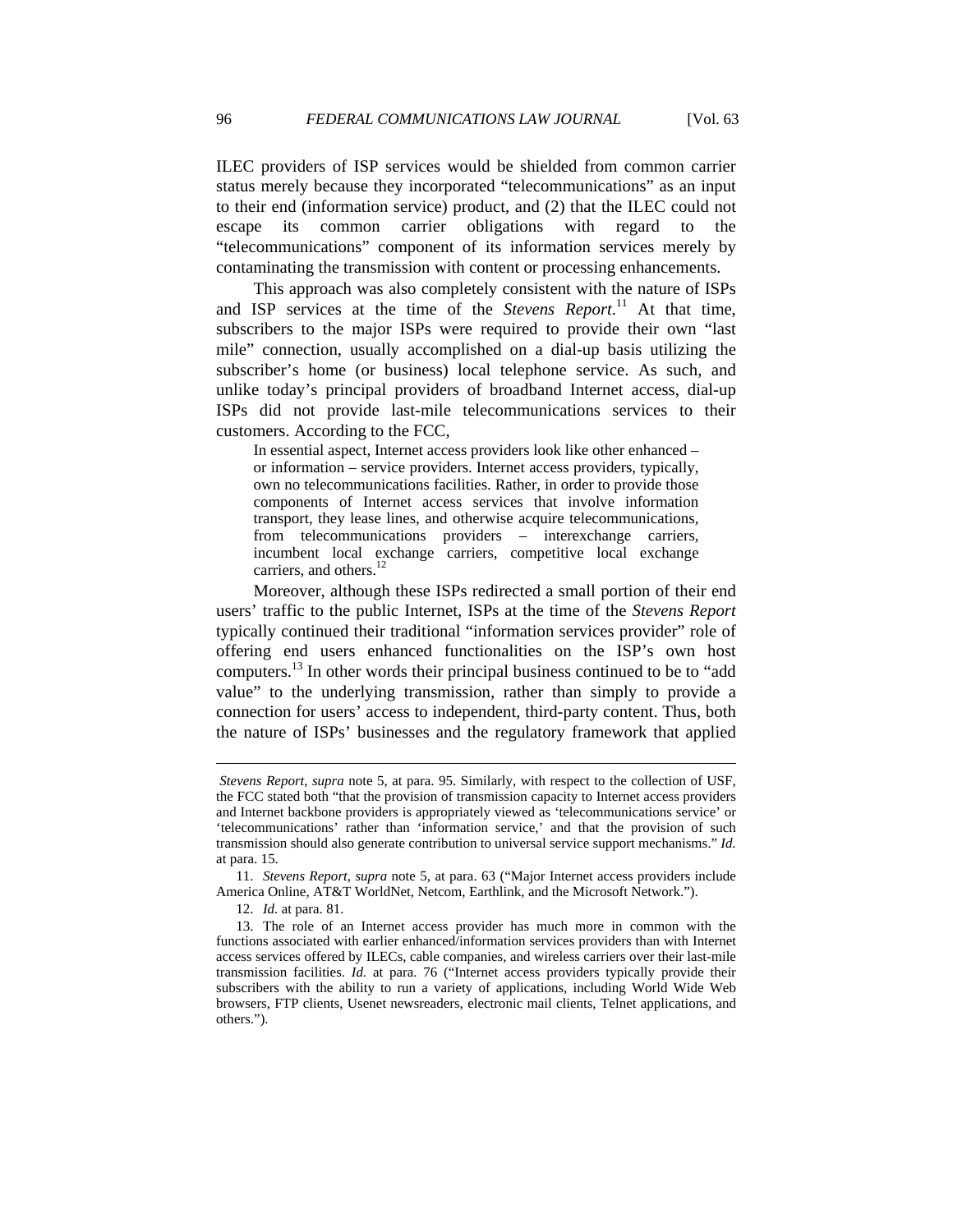continued to reflect the decades old *Computer II* framework.<sup>14</sup>

The first significant deviation from the *Computer II* framework came in the FCC's 2002 *Cable Modem Declaratory Ruling*. 15 In that proceeding, the FCC dealt specifically with Internet access over broadband facilities that were owned by the provider of the Internet access service. This case had another novel characteristic, however, in that the owner of the broadband transmission facility at issue was a cable television company, traditionally subject to regulation under Title VI of the Communications Act of 1934 for its "cable service."16 In the *Cable Modem Ruling*, the FCC declared that "cable modem service, as it is currently offered, is properly classified as an interstate information service, not as a cable service, and that there is no separate offering of telecommunications service."<sup>17</sup> In finding cable modem service to be a highly integrated offering of information services with telecommunications, the FCC referred back to the analysis in the *Stevens Report*, particularly highlighting applications resident on the ISP's own host computers (e.g., e-mail) as well as a function known as "Domain Name Service" (DNS).

 <sup>14.</sup> *Computer Inquiry III—*a revision to the *Computer II* rules initiated in 1985 and developed over most of the next decade—relaxed the mechanism for separating the Bell operating companies' basic and enhanced services from a fully structural approach to a nonstructural, accounting-based approach and addressed the treatment of certain specific services. However, the definitional framework and principal objectives of *Computer II* were retained. *See* Amendment of Sections 64.702 of the Commission's Rules and Regulations (Third Computer Inquiry), *Report and Order*, 104 F.C.C.2d 958 (1986) [hereinafter *Computer Inquiry III* or *Computer III*], *reconsidered in* 2 F.C.C.R. 3035 (1987), *reconsidered in* 3 F.C.C.R. 1135 (1988), *reconsidered in* 4 F.C.C.R. 5927 (1989), *vacated and remanded sub nom.* California v. FCC, 905 F.2d 1217 (9th Cir. 1990); Amendment to Sections 64.702 of the Commission's Rules and Regulations (Third Computer Inquiry), *Report and Order*, 2 F.C.C.R. 3072 (1987), *reconsidered in* 3 F.C.C.R. 1150 (1988), *reconsidered in* 4 F.C.C.R. 5927 (1989), *vacated*, California I, 905 F.2d 1217 (9th Cir. 1990); Computer III Remand Proceedings, 5 F.C.C.R. 7719 (1990), *reconsidered in* 7 F.C.C.R. 909 (1992), *petitions for review denied*, California v. FCC, 4 F.3d 1505 (9th Cir. 1993); Computer III Remand Proceedings: Bell Operating Company Safeguards and Tier 1 Local Exchange Company Safeguards, 6 F.C.C.R. 7571 (1991); BOC Safeguards Order, *vacated in part and remanded*, California v. FCC, 39 F.3d 919 (9th Cir. 1994), *cert. denied*, 514 U.S. 1050 (1995).

 <sup>15.</sup> Inquiry Concerning High-Speed Access to the Internet over Cable and Other Facilities, *Declaratory Ruling and Notice of Proposed Rulemaking*, 17 F.C.C.R. 4798 (2002) [hereinafter *Cable Modem Declaratory Ruling*], *aff'd sub nom*. Nat'l Cable & Telecomm. Ass'n v. Brand X Internet Servs., 545 U.S. 967 (2005).

 <sup>16.</sup> The term "cable service" under the Communications Act refers to "(A) the one-way transmission to subscribers of (i) video programming, or (ii) other programming service, and (B) subscriber interaction, if any, which is required for the selection or use of such video programming or other programming service . . . ." Communications Act of 1934, ch. 652, §  $602(6)$ , 48 Stat. 1064 (codified as amended at 47 U.S.C. § 522(6)). Cable modem service, with or without the bundling of Internet applications and content, plainly does not fall within this definition.

 <sup>17.</sup> *Cable Modem Declaratory Ruling*, *supra* note 15, at para. 7.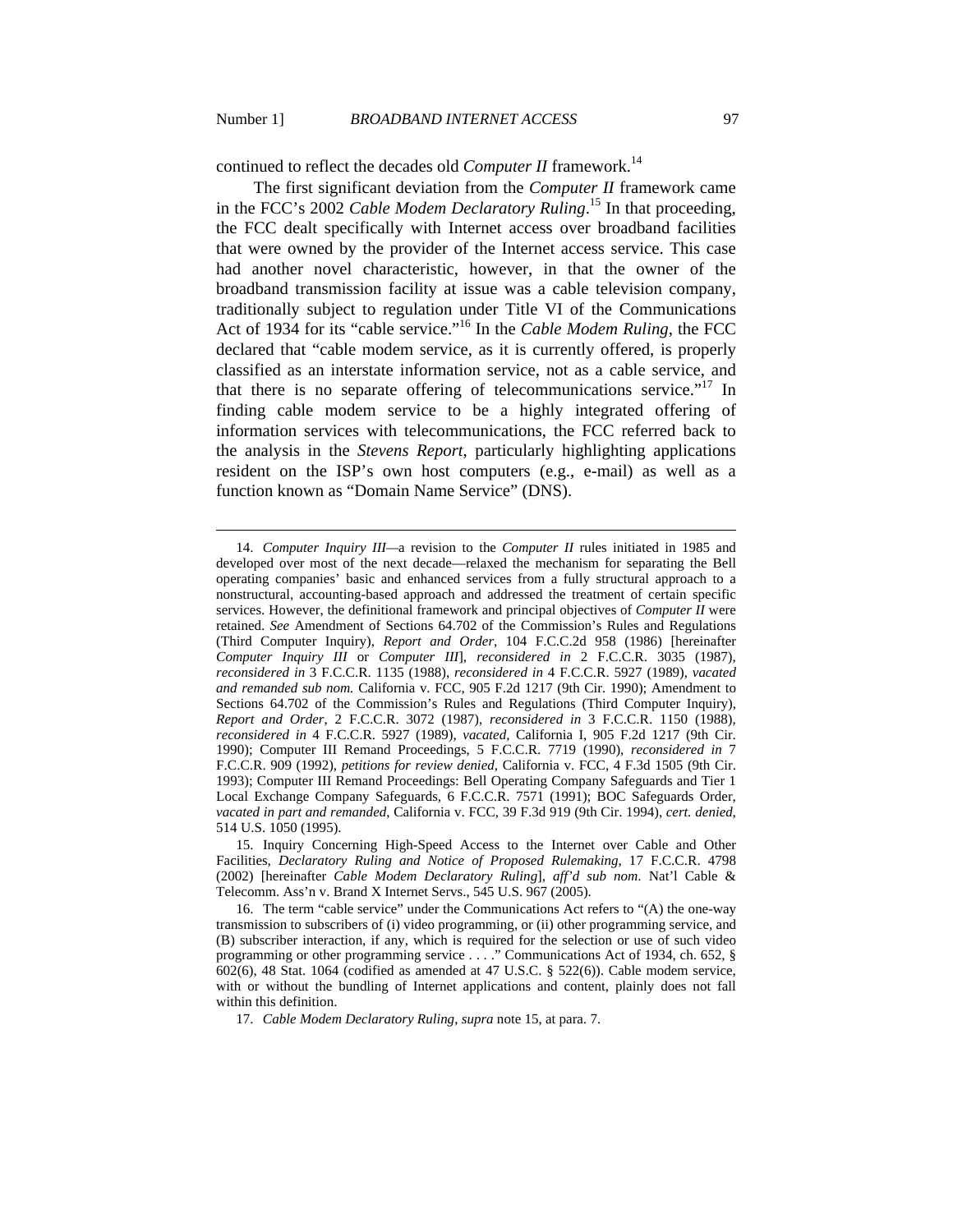Although it pinned its factual analysis on these few specific functions, it became clear around this time that the FCC was actually pursuing broadband deregulation as part of a broader policy shift. The *Cable Modem Declaratory Ruling* quotes from the recently released *Wireline Broadband Internet Services* NPRM in which the FCC expressed that, as a policy matter, "broadband services should exist in a minimal regulatory environment that promotes investment and innovation in a competitive market."<sup>18</sup> Although the FCC purported to anchor this policy shift on the rather ill-defined section 706 mandate to "promote advanced services."<sup>19</sup> the Commission did a poor job of analyzing or explaining why the newness or speed of broadband services made any consequential difference with respect to the long-standing economic objectives for common carrier regulation of the transmission services of providers that owned access facilities

When challenged to require the cable companies to offer the transmission component of the cable modem service separate from any "enhanced" functionalities, the FCC weakly explained that (1) *Computer II* (which would have required this result in the case of ILECs) had never been applied to cable companies,<sup>20</sup> and (2) in any event, if the requirement existed, the FCC was prepared to waive it.<sup>21</sup> In *Brand X*, the Supreme Court affirmed the FCC's decision on a six-to-three vote, largely in deference to the agency's expertise.<sup>22</sup> The dissent in *Brand X* was unconvinced by the FCC's conclusion that the cable company was not "offering" a telecommunications service, and it observed that

The merger of the physical connection and Internet functions in cable's offerings has nothing to do with the "inextricably intertwined" . . . nature of the two . . . , but is an artificial product of the cable company's marketing decision not to offer the two separately, so that the Commission could . . . exempt it from common-carrier status.<sup>2</sup>

 19. *Cable Modem Declaratory Ruling*, *supra* note 15, at para. 4 (citing section 706 of the 1996 Act).

 $\overline{a}$ 

 22. Nat'l Cable & Telecomm. Ass'n v. Brand X Internet Servs., 545 U.S. 967, 989 (2005).

 <sup>18.</sup> *Id.* at para. 5 (citing Appropriate Framework for Broadband Access to the Internet over Wireline Facilities, *Notice of Proposed Rulemaking*, 17 F.C.C.R. 3019, para. 5 (2002) [hereinafter *Wireline Broadband NPRM*]). There is also no analysis in either the *Cable Modem Declaratory Ruling* or the *Wireline Broadband NPRM* that shows that broadband investment and innovation (the section 706 objectives purportedly relied upon by the FCC) either require or directly benefit from minimal regulation, and the FCC has never conducted a formal evaluation to confirm this prediction. Nonetheless, over time, the "investment" part of this objective has come to greatly overshadow the "innovation" and "competitive market" elements of the policy framework.

 <sup>20.</sup> *Id.* at para. 43.

 <sup>21.</sup> *Id.* at para. 45.

 <sup>23.</sup> *Id.* at 1009–10 n.4 (Scalia, J., dissenting) (citation omitted). It is noteworthy that the Canadian Radio-television and Telecommunications Commission (CRTC) has adopted a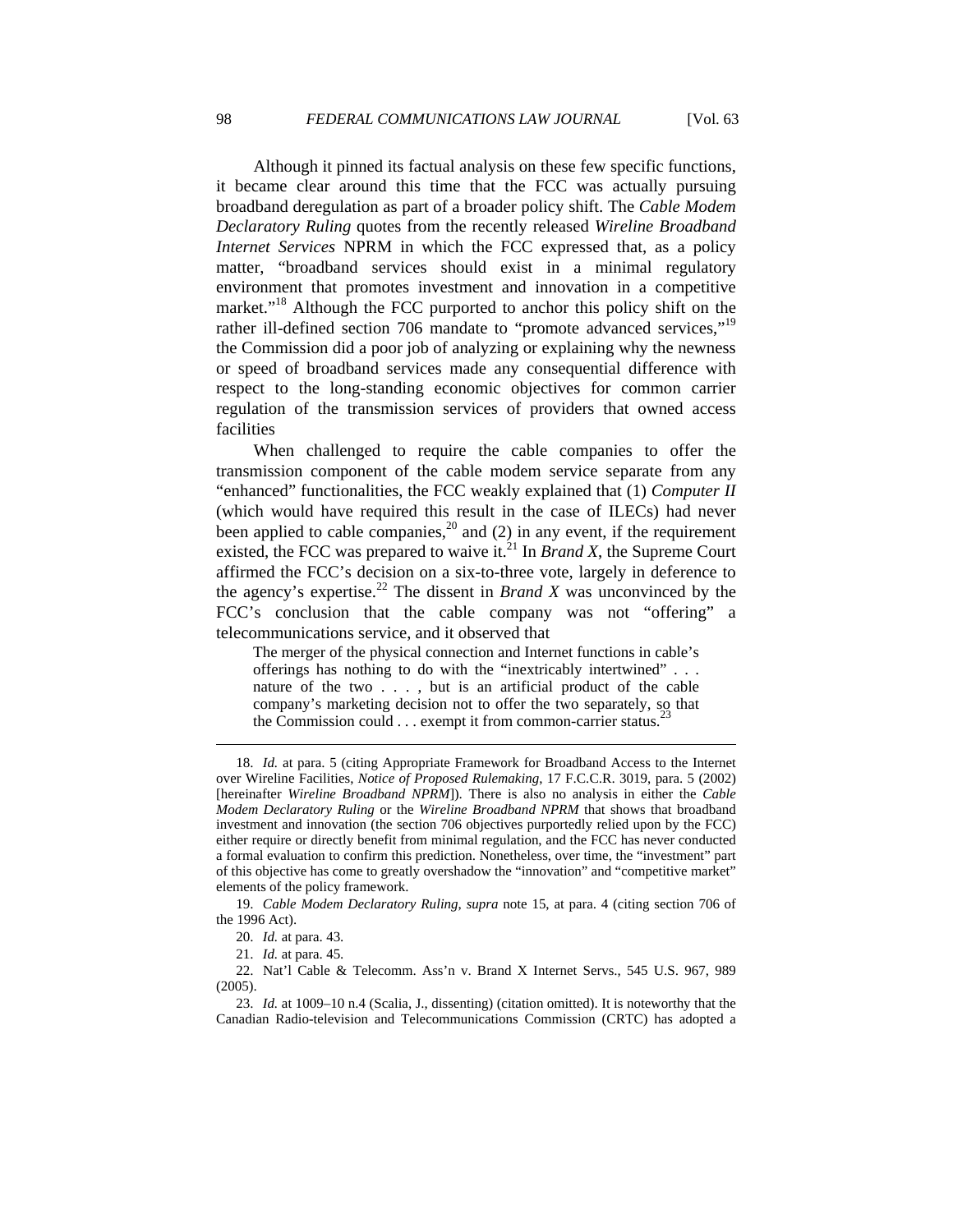Soon after *Brand X*, seeking to establish "parity" (*vis-à-vis* cable) in the treatment of ILEC-provided broadband Internet access services, the FCC compounded the errors in its *Cable Modem Declaratory Ruling* by extending the same faulty reasoning to ILEC-provided consumer broadband services. $24$  The FCC once again reached back to the analysis in the 1998 *Stevens Report*<sup>25</sup> without probing the extensive industry evolution that had occurred in the intervening seven years. Thus, echoing its earlier discussion of the "integration" of transmission and information services<sup>26</sup> and of the nature of  $DNS^{27}$  (both discussed in more detail below), the FCC reached the conclusion that ILEC broadband Internet access services were "information services." However, with an ILEC-provided information service, the FCC also had to confront its twenty-five-year-old rule that required "facilities-based common carriers to provide the basic transmission services underlying their enhanced services on a nondiscriminatory basis pursuant to tariffs governed by Title II of the Act," such that they "offered the underlying basic service at the same prices, terms, and conditions, to all enhanced service providers, including their own enhanced services operations."28 In order to reach the desired result deregulated ILEC broadband Internet access with no requirement for the unbundling of the underlying transmission—the FCC also needed to remove this longstanding *Computer II* rule. To reach this result, the FCC relied upon the purported technological differences between the broadband environment and "traditional" wireline telecommunications, $^{29}$  together with unverified claims that unbundling would interfere with investment incentives.<sup>30</sup> The FCC also relied upon predictive judgments about the state of competition for broadband access to the Internet<sup>31</sup> and assurances from the ILECs that they had incentives to, and therefore would, retain

 $\overline{a}$ 

28. *Id.* at para. 24.

very different approach to the classification and regulation of Internet access facilities. The CRTC has had long-standing requirements for competitor access to ILEC and cable company high-speed access facilities for the purposes of supporting retail competition for Internet access services, a policy that it has recently reaffirmed and broadened. *See generally* Wholesale High-Speed Access Services Proceeding, *Telecom Regulatory Policy*, CRTC 2010-632 (Aug. 30, 2010) [hereinafter *Telecom Regulatory Policy CRTC*].

 <sup>24.</sup> *See* Appropriate Framework for Broadband Access to the Internet over Wireline Facilities, *Report and Order and Notice of Proposed Rulemaking*, 20 F.C.C.R. 14853 (2005) [hereinafter *BWIA Order*].

 <sup>25.</sup> *Id.* at n.16.

 <sup>26.</sup> *Id.* at para. 9.

 <sup>27.</sup> *Id.* at para. 15.

 <sup>29.</sup> *See id.* at paras. 32–40. Ironically, the FCC emphasized these artificial technological distinctions while at the same time proclaiming its intention to adopt a technology-neutral policy (as between various broadband platforms). *Id.* at n.342.

 <sup>30.</sup> *See id.* at paras. 19, 44.

 <sup>31.</sup> *Id.* at para. 62.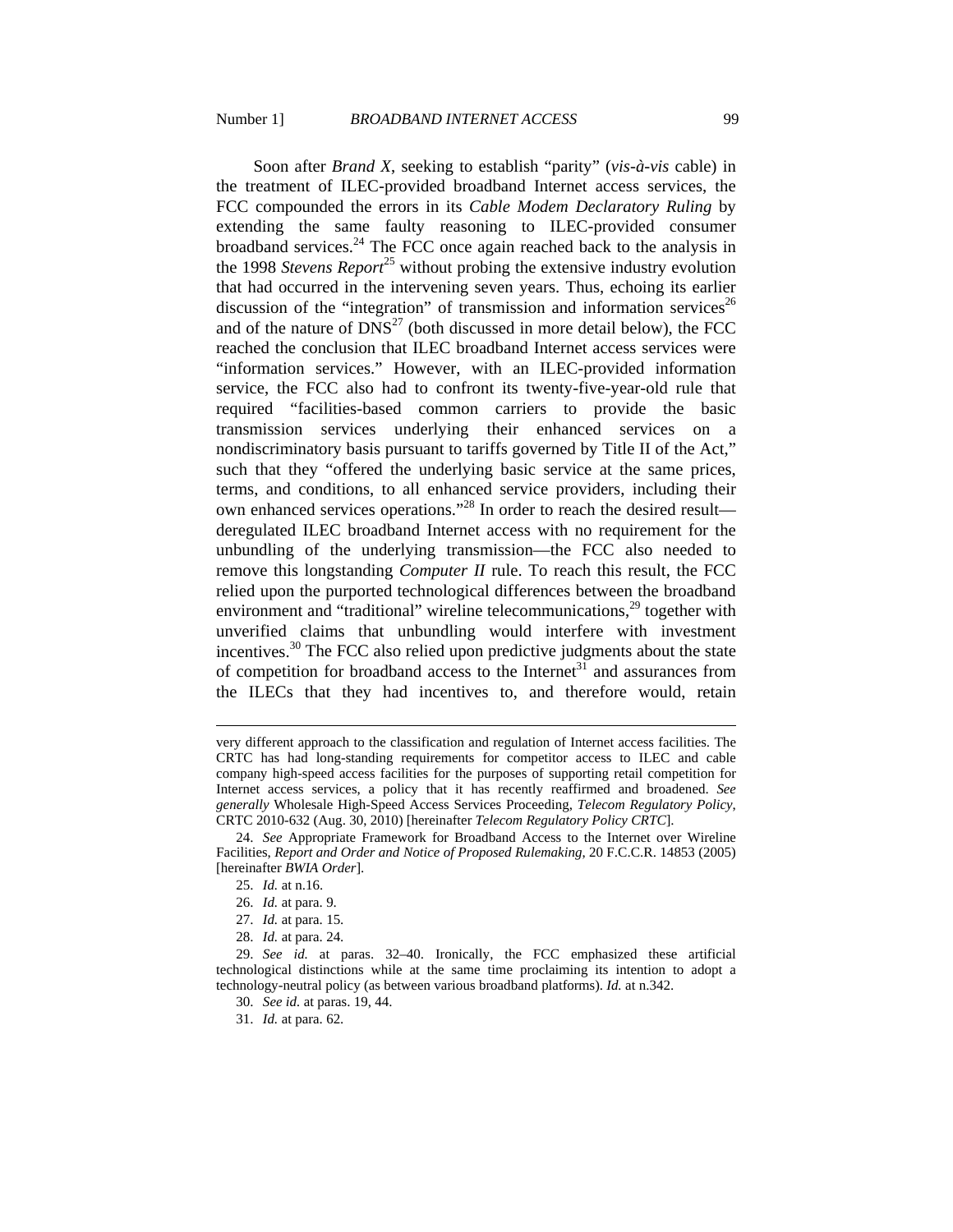wholesale access offerings in the absence of regulatory compulsion.<sup>32</sup> In choosing to abandon common carrier regulation of the telecommunications component of Internet access, the FCC specifically relied upon being able to enforce non-discrimination requirements with respect to Internet access provided by facilities-based carriers (such as ILECs and cable companies) via its ancillary jurisdiction under Title I of the Act.<sup>33</sup> In fact, the FCC adopted its first formal net neutrality policy statement<sup>34</sup> on the same day as its *BWIA Order*. 35

In *Comcast v. Federal Communications Commission*, the Court of Appeals for the D.C. Circuit told the FCC that the FCC's reliance upon ancillary jurisdiction as a broad-brush justification for requiring ISPs to comply with net neutrality principles was misplaced.<sup>36</sup> Following the

 33. *See BWIA Order*, *supra* note 24, at para. 24 (citing Nat'l Cable & Telecomm. Ass'n v. Brand X Internet Servs., 545 U.S. 967, 996 (2005) (stating that the FCC "remains free to impose special regulatory duties on facilities-based ISPs under its Title I ancillary jurisdiction")); *see also* Formal Complaint of Free Press and Public Knowledge Against Comcast Corporation for Secretly Degrading Peer-to-Peer Applications, *Memorandum Opinion and Order*, 23 F.C.C.R. 13028, paras. 14–17 (2008).

 34. Appropriate Framework for Broadband Access to the Internet over Wireline Facilities, *Policy Statement*, 20 F.C.C.R. 14986 (2005) [hereinafter *Internet Policy Statement*].

35. *See BWIA Order*, *supra* note 24.

 <sup>32.</sup> *Id.* at para. 63. Large ILECs and cable providers (including Cox, SBC (now AT&T), and Verizon), had assured the FCC that their ability to protect consumers would not be eroded by classifying broadband Internet access under Title I, rather than Title II. *See*  Schlick Third-Way Memorandum, *supra* note 3, at 4. Moreover, the "voluntary" Merger Conditions in the SBC-AT&T, Verizon-MCI, and AT&T-BellSouth mergers required only temporary compliance with the net neutrality principles contained in its *Internet Policy Statement*. *See, e.g.*, SBC Communications Inc. and AT&T Corp. Applications for Approval of Transfer of Control, *Memorandum Opinion and Order*, 20 F.C.C.R. 18290, app. F (2005) (stating under "Conditions," "Net Neutrality[:] 1. Effective on the Merger Closing Date, and continuing for two years thereafter, SBC/AT&T will conduct business in a manner that comports with the principles set forth in the FCC's Policy Statement, issued September 23, 2005 (FCC 05-151)."); Verizon Communications Inc. and MCI, Inc. Applications for Approval of Transfer of Control, *Memorandum Opinion and Order*, 20 F.C.C.R. 18433, app. F (2005) (stating under "Conditions," "Net Neutrality[:] 1. Effective on the Merger Closing Date, and continuing for two years thereafter, Verizon/MCI will conduct business in a manner that comports with the principles set forth in the FCC's Policy Statement, issued September 23, 2005 (FCC 05-151).").

 <sup>36.</sup> Comcast Corp. v. FCC, 600 F.3d 642, 644 (D.C. Cir. 2010). Werbach argues, however, that the FCC's error arises from its attempt to anchor ancillary jurisdiction to section 230 of the Communications Act of 1934, as amended, rather than other provisions in particular, sections 251 (Interconnection) and 256 (Standards). Werbach, *supra* note 9, at 571. While finding against the FCC on the Comcast BitTorrent matter, the D.C. appeals court specifically acknowledged that the Supreme Court in *Brand X* had stated that "the Commission remains free to impose special regulatory duties on [*facilities-based ISPs* including cable Internet providers] under its Title I ancillary jurisdiction" and that, "[i]n particular, the Court suggested that the Commission could likely 'require cable companies to allow independent ISPs access to their facilities' pursuant to its ancillary authority, rather than using Title II as Brand X urged." *Comcast Corp.*, 600 F.3d at 649 (citing *Brand X*, 545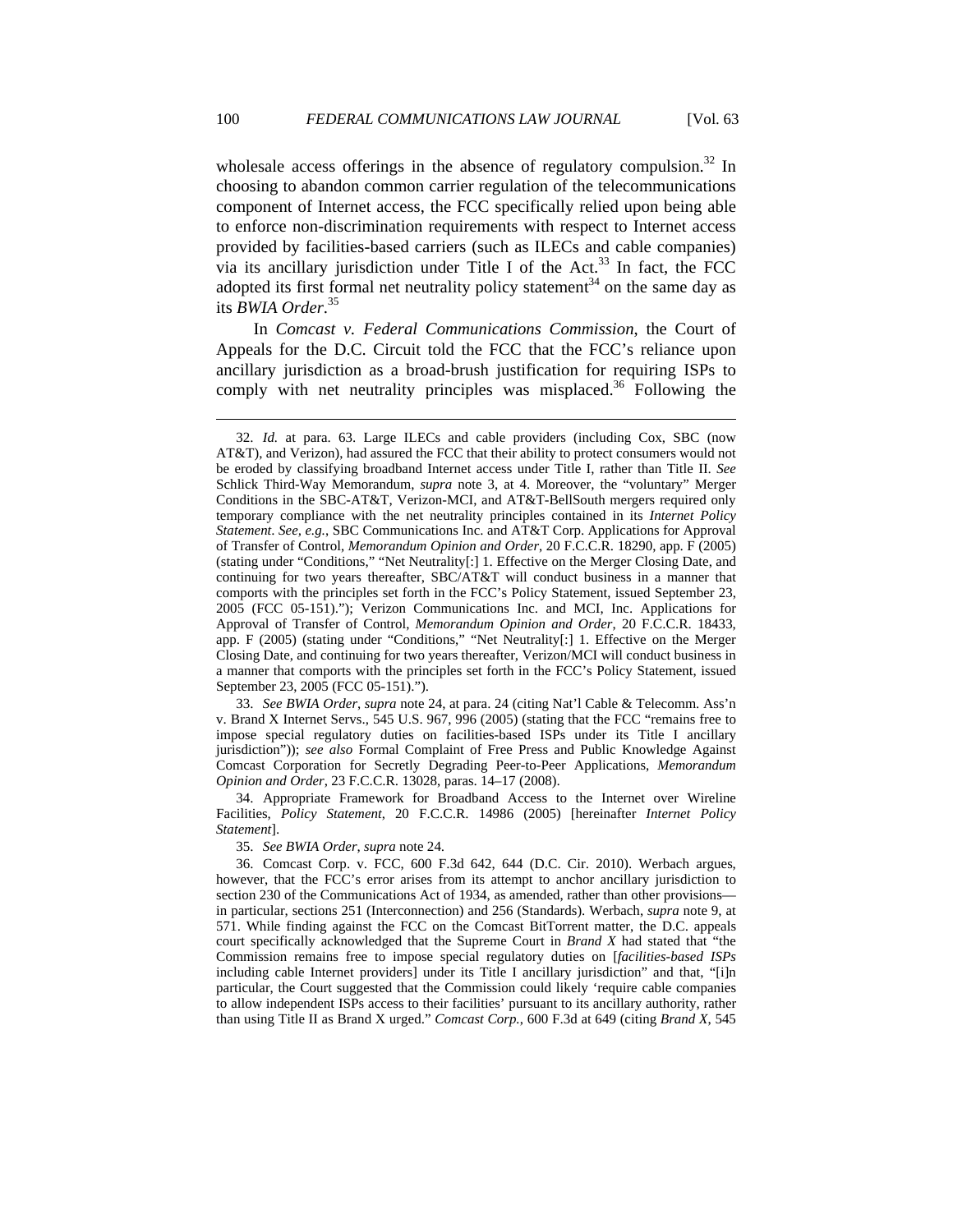*Comcast* decision, the current FCC began looking for a way to restore its authority to enforce the principle of nondiscrimination by reinstating its jurisdiction over the transmission component of broadband Internet access, but without also having to resurrect all aspects of Title II regulation. Not long after the FCC General Counsel and Chairman had articulated the legal and policy rationale for this "third way" of approaching the regulation of Internet access,<sup>37</sup> the FCC issued a *Notice of Inquiry* "to consider the adequacy of the current legal framework within which the Commission promotes investment and innovation in, and protects consumers of, broadband Internet service."<sup>38</sup> Opponents have opined that the FCC has no legal authority to revise its classification of Internet access services, because nothing has changed<sup>39</sup> since the original Title I classification was adopted.

As we demonstrate below, the "facts" relied upon by the FCC when it had decided to treat broadband wireline and cable Internet access as information services did not accurately reflect the nature of Internet access, even then, and with evolution of Internet access services since that time, the factual basis for that classification is even less appropriate today. The FCC coupled its classification mistake with erroneous findings and "predictive judgments" about the extent of competition for broadband access services generally, and for broadband Internet access in particular. The policies that the FCC adopted based upon these mistaken assumptions should not be perpetuated simply because they are the most recent "precedents" on these subjects. After all, these relatively new policies take the place of sounder, time-tested regulatory frameworks that the FCC should not have abandoned in the first place.

## *B. Longstanding Policies Requiring the Separation of Common Carrier Telecommunications from Information Services Should Apply Equally to Next Generation Technology*

In its seminal 1980 *Computer Inquiry II* decision,<sup>40</sup> the FCC crafted a regulatory paradigm in which all telecommunications services under its jurisdiction were to be classified into one of only two categories—either "basic" or "enhanced": "In defining the difference between basic and

U.S. at 996, 1002).

 <sup>37.</sup> *See* Genachowski, *supra* note 2.

 <sup>38.</sup> Framework for Broadband Internet Service, *Notice of Inquiry*, 25 F.C.C.R. 7866, para. 1 (2010), *available at* http://hraunfoss.fcc.gov/edocs\_public/attachmatch/FCC-10- 114A1.pdf.

 <sup>39.</sup> *See, e.g.*, Comments of Seth Waxman, *A National Broadband Plan for Our Future*, GN Docket No. 09-51; *Preserving the Open Internet*, GN Docket No. 09-191; *Broadband Industry Practices*, WC Docket No. 07-52 (rel. Apr. 28, 2010).

 <sup>40.</sup> *Computer Inquiry II*, *supra* note 8.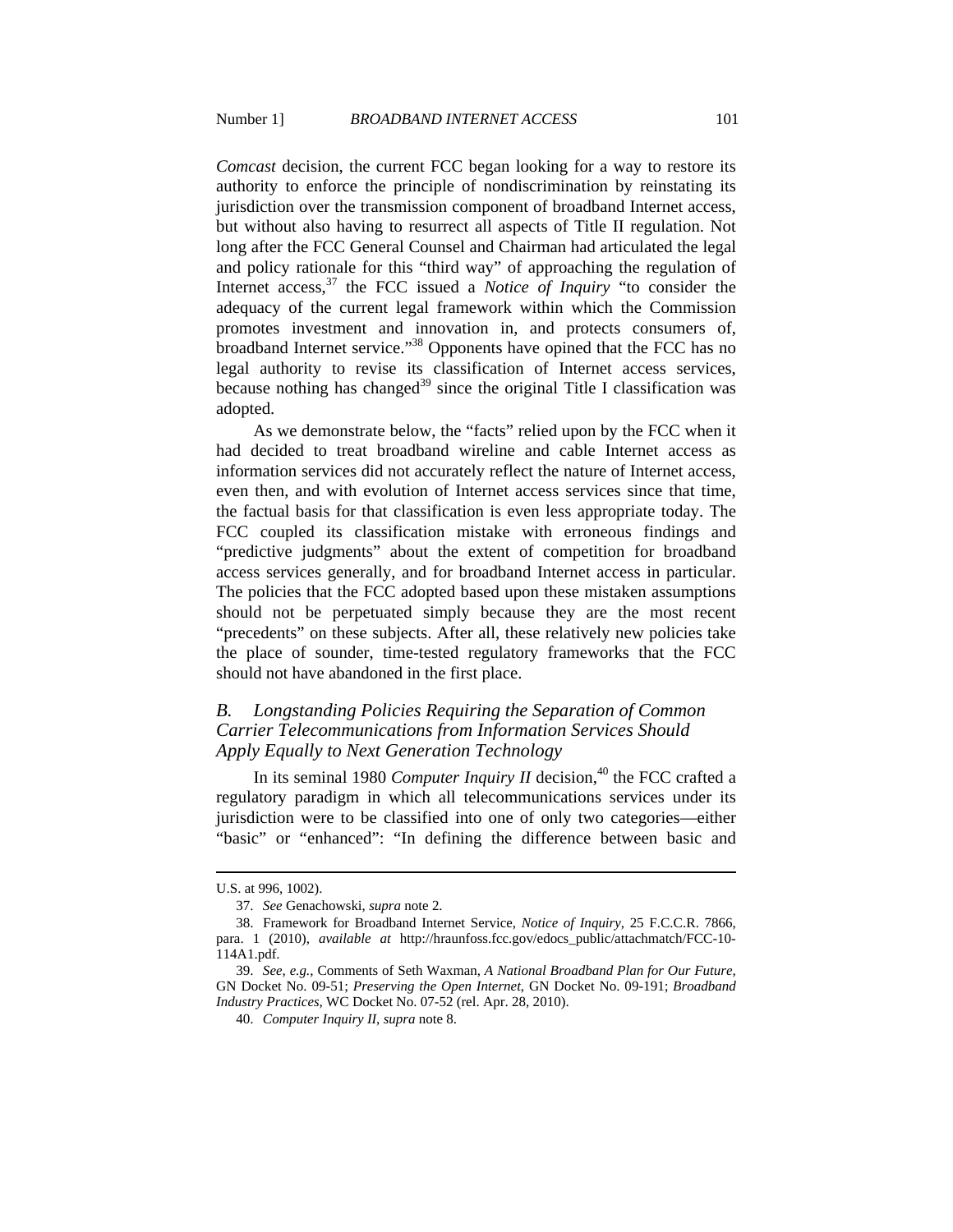enhanced services, we have concluded that basic transmission services are traditional common carrier communications services and that enhanced services are not."<sup>41</sup> Historically, common carriers—whether involved in transportation or telecommunications—were expected to carry the sender's goods or messages without modification, so that they arrived at the destination in an unaltered condition. "Basic service" embodied that same connotation: even though the signal (e.g., voice, data, image) might be manipulated to facilitate its transport, it would be restored to its original form prior to its delivery. $42$ 

Defined most simply under the FCC's dichotomy, "enhanced services" are not basic services. With an "enhanced" telecommunications service, the intelligence handed over to the service provider would be acted upon or manipulated in some manner before its ultimate delivery. In *Computer II*, the FCC undertook to codify this distinction between "basic" and "enhanced" services:

We find that basic service is limited to the common carrier offering of transmission capacity for the movement of information, whereas enhanced service combines basic service with computer processing applications that act on the format, content, code, protocol or similar aspects of the subscriber's transmitted information, or provide the subscriber additional, different, or restructured information, or involve subscriber interaction with stored information.<sup>43</sup>

The framework adopted by the FCC in *Computer II* recognized the importance of common carriage as a neutral platform for innovation, and created a simple but effective means of protecting nonfacilities-based providers in competition with owners of transmission facilities. Under this framework, the FCC successfully unbundled and deregulated customer

 <sup>41.</sup> *Id.* at para. 119.

 <sup>42.</sup> Indeed, the definition of "basic" when used in telecommunications was actually construed more strictly than in certain transportation carriage situations. For example, when transporting oil or natural gas through a pipeline, the pipeline carrier's obligation is not to deliver the actual oil or actual gas molecules delivered to it by the shipper, but only to deliver the equivalent quantity of the commodity, adjusted to account for variations in grade or other attributes, to its recipient. Similarly, electric distribution utilities that offer their customers the ability to separately purchase their electricity from any of several sources, furnish the consumer with the same volume of electricity (kWh) being purchased, but not the very same electrons as delivered to it by the energy provider. Telecommunications transport—particularly over longer distances—typically involves some form of multiplexing in which individual signals are commingled for long-haul transport, much as individual packages are combined in the same truck, railroad car, or airplane so as to achieve comparable transport efficiencies. Prior to delivery, the signals are "demultiplexed" and delivered to their recipient in essentially the same form as had been handed off by the sender to the carrier. *See* ANNABEL Z. DODD, THE ESSENTIAL GUIDE TO TELECOMMUNICATIONS 23– 25 (2d ed. 2000).

 <sup>43.</sup> *Computer Inquiry II*, *supra* note 8, at para. 5.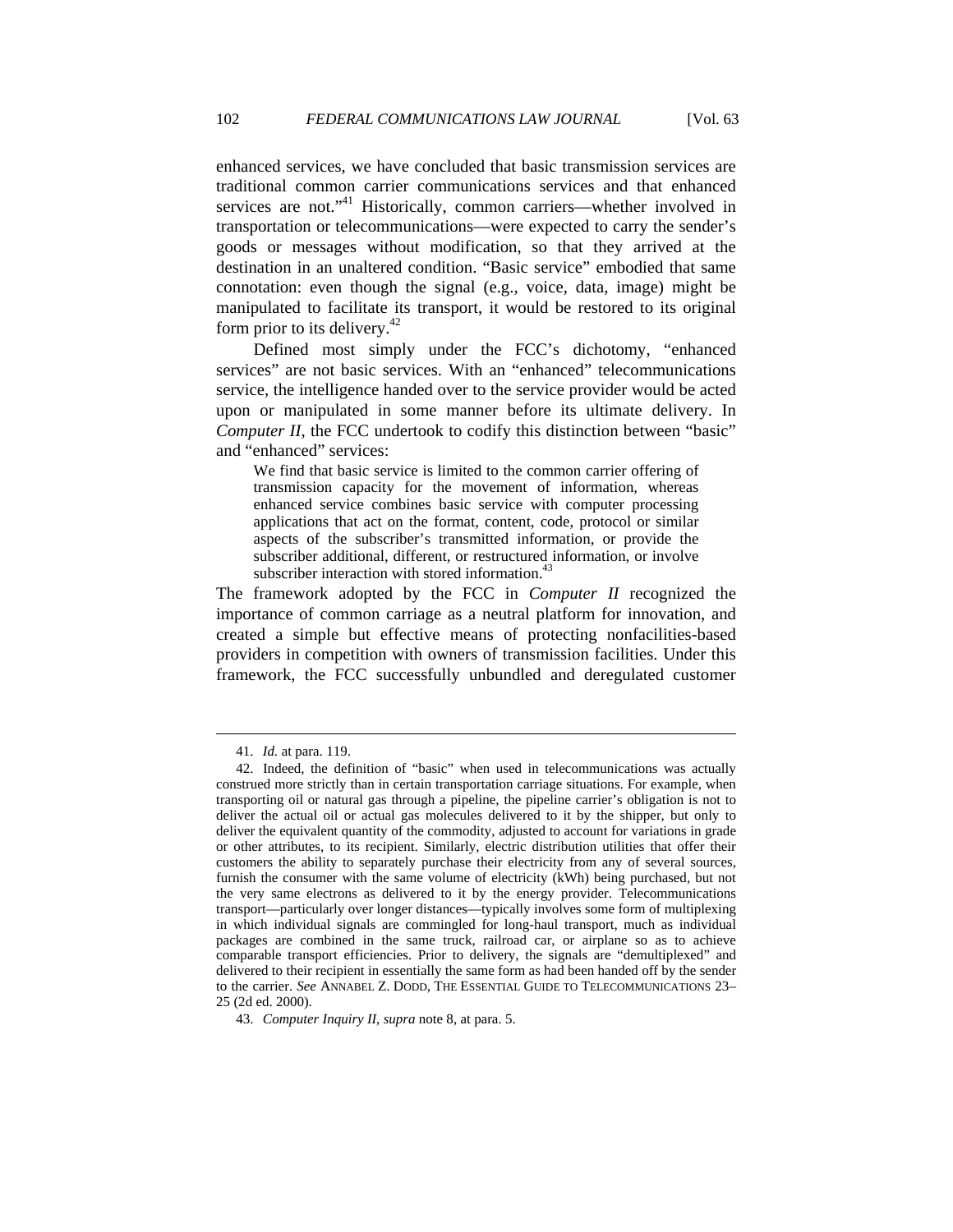premises equipment,<sup>44</sup> which as a result, emerged as a multi-billion dollar competitive and highly innovative industry. Prior to the several FCC decisions that permitted providers of last-mile broadband facilities to foreclose competitors' use of those facilities for Internet access,<sup>45</sup> the independent information services industry had grown to a \$23 billion segment of the national economy.<sup>46</sup>

Not long after the *Computer II* rules went into effect, the U.S. Department of Justice entered into a settlement with AT&T and its affiliates (collectively, the Bell System) with the intention of ending a protracted antitrust action in which the DOJ had "alleged monopolization by the defendants with respect to a broad variety of telecommunications

 45. *See, e.g.*, Review of the Section 251 Unbundling Obligations of Incumbent Local Exchange Carriers, *Report and Order and Order on Remand and Further Notice of Proposed Rulemaking*, 18 F.C.C.R. 16978, para. 7 (2003) [hereinafter *Triennial Review Order* or *TRO*], *vacated and remanded in part*, *affirmed in part*, United States Telecomm. Ass'n v. FCC, 359 F.3d 554 (D.C. Cir. 2004), *cert. denied*, 543 U.S. 925 (2004) (high frequency portion of the loop, hybrid fiber-coaxial loops, and "greenfield" loops); *Cable Modem Declaratory Ruling*, *supra* note 15, para. 11 (cable broadband facilities for Internet access); *BWIA Order*, *supra* note 24, para. 5 (ILEC broadband facilities for Internet access).

 46. Corey Grice, *Short Take: ISP Revenue Will Near \$23 Billion, Study Says*, CNET (Feb. 15, 2000), http://news.cnet.com/Short-Take-ISP-revenue-will-near-23-billion,-studysays/2110-1033\_3-236944.html.

 <sup>44.</sup> *Id.* at para. 141. Previously, telephone handsets and other customer premises equipment (CPE) were "bundled" with basic local telephone service and could not be purchased separately, or, if obtained from a source other than the local telephone company, attached to the telephone company's facilities. In its seminal *Carterfone* ruling, the FCC allowed attachments of customer-owned CPE if achieved using a protective connecting arrangement (PCA) that the customer was required to rent from the telephone company. Use of the Carterfone Device in Message Toll Telephone Service, *Decision*, 13 F.C.C.2d 420 (1968). In 1977 and 1978, this PCA requirement was replaced by an equipment certification program, permitting customers to directly connect "certified" CPE to the public telephone network. Proposal for New or Revised Calsses [sic] of Interstate and Foreign Message Toll Telephone Service (MTS) & Wide Area Telephone Service (WATS*)*, *First Report and Order*, 56 F.C.C.2d 593 (1975), *on reconsideration*, 57 F.C.C.2d 1216 (1976), 58 F.C.C.2d 716 (1976), 59 F.C.C.2d 83 (1976); Proposal for New or Revised Classes of Interstate and Foreign Message Toll Telephone Service (MTS) & Wide Area Telephone Service (WATS), *Second Report and Order*, 58 F.C.C.2d 736 (1976), *on reconsideration*, 61 F.C.C.2d 396 (1976), 64 F.C.C.2d 1058 (1977), *aff'd sub nom.* North Carolina Utils. Comm'n v. FCC, 552 F.2d 1036 (4th Cir., 1977), *cert. denied*, 434 U.S. 874 (1977). Shortly before its *Computer II* decision, the FCC ruled as unlawful the ILEC practice of requiring the customer to use at least one telco-provided handset (the so-called "primary instrument" concept). Implications of the Telephone Industry's Primary Instrument Concept, *Report and Order*, 68 F.C.C.2d 1157 (1978). These policies culminated in *Computer II*, in which the FCC required ILECs to unbundle CPE from any basic telecommunications offering, to remove it from their regulated operations and, in the case of the largest ILECs (the Bell and GTE operating companies), to offer CPE only through a fully separate subsidiary. *Computer Inquiry II*, *supra* note 8, at paras. 150–158, 174. The Bell company CPE affiliates were retained by AT&T following the 1984 breakup of the former Bell System, effectively taking the divested Bell operating companies out of the CPE business. *See* United States v. American Tel. & Tel. Co*.*, 552 F. Supp. 131, 192 (D.D.C. 1982).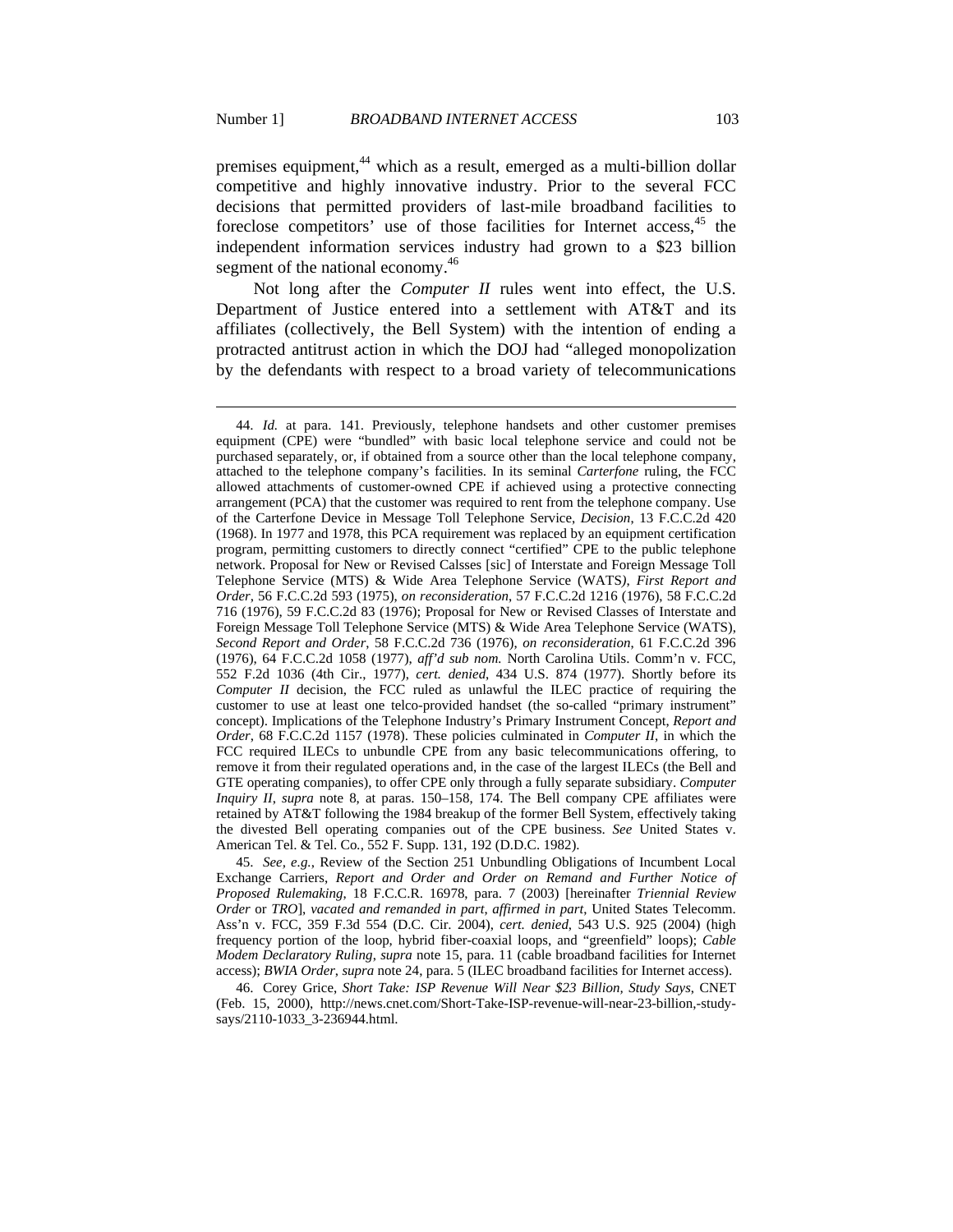services and equipment in violation of section 2 of the Sherman Act."<sup>47</sup> After a Tunney Act proceeding, the U.S. District Court approved the Consent Decree, with modifications the court deemed necessary to make the settlement consistent with the public interest. The Consent Decree, as modified (commonly referred to as the *Modification of Final Judgment* or *MFJ*), incorporated a structural approach to delinking ILEC market power in the last-mile (local access) from potentially competitive long distance services.<sup>48</sup> It also incorporated and reinforced the *Computer II* framework by barring the Bell ILECs from the customer premises equipment (manufacturing) and information services lines of business.49 Many of the key structural protections in the *MFJ* were incorporated into the 1996 Act, which made provision for their phase-out once the FCC had determined that competition had been firmly established with respect to local exchange and exchange access services.<sup>50</sup>

With these structural protections in place, by the end of the 1990s numerous local and national ISPs had entered what by then had become an extremely competitive and unconcentrated market. When demand for dialup Internet access had reached its peak, around the beginning of 2002, even the largest ISP at that time—America Online—served only one in five Internet-connected households.<sup>51</sup> By contrast, between  $1980$  and the passage of the 1996 Act, local telephone companies (telcos) showed little interest in being enhanced service providers beyond pursuing efforts to obtain their legal right to do so.<sup>52</sup> When, in the late 1990s, some ILECs finally began offering enhanced services (renamed "information services" under the 1996 Act),  $\frac{53}{3}$  they were compelled under *Computer Inquiry II/III* (and, in the case of the Bell ILECs, the *MFJ* provisions incorporated into the 1996 Act) to afford their ISP affiliate no preference or advantage relative to other nonaffiliated ISPs.<sup>54</sup>

 $\overline{a}$ 

 52. One of the "line of business restrictions" in the 1984 Consent Decree had precluded Regional Bell Operating Company (RBOC) entry into the "information services" business. However, that restriction was lifted in 1991. United States v. Western Elec. Co., 767 F. Supp. 308 (D.D.C. 1991).

53. *See infra* note 55.

 54. By 1999, telephone companies were selling approximately 28.9 million additional residential lines (meaning that nearly thirty percent of households with a telephone were purchasing an additional line). INDUSTRY ANALYSIS DIVISION, COMMON CARRIER BUREAU, FCC, TRENDS IN TELEPHONE SERVICE 8–6 tbl. 8.4 (Dec. 2000),

 <sup>47.</sup> United States v. American Tel. & Tel. Co., 552 F. Supp. 131, 139 (D.D.C. 1982).

 <sup>48.</sup> *See id.* at 224.

 <sup>49.</sup> *Id.* at 189–91, 224.

 <sup>50.</sup> *See* 47 U.S.C. §§ 271–72 (1996).

 <sup>51.</sup> *See* Patricia Fusco, *Top U.S. ISPs by Subscriber: Q1 2002*, ISP-PLANET (May 13, 2002), http://www.isp-planet.com/research/rankings/usa\_q12002.html (including AOL (17.1% market share) and AOL-owned brands CompuServe and Road Runner (2.0% and 1.6% respectively) totaling 20.7% of the market share).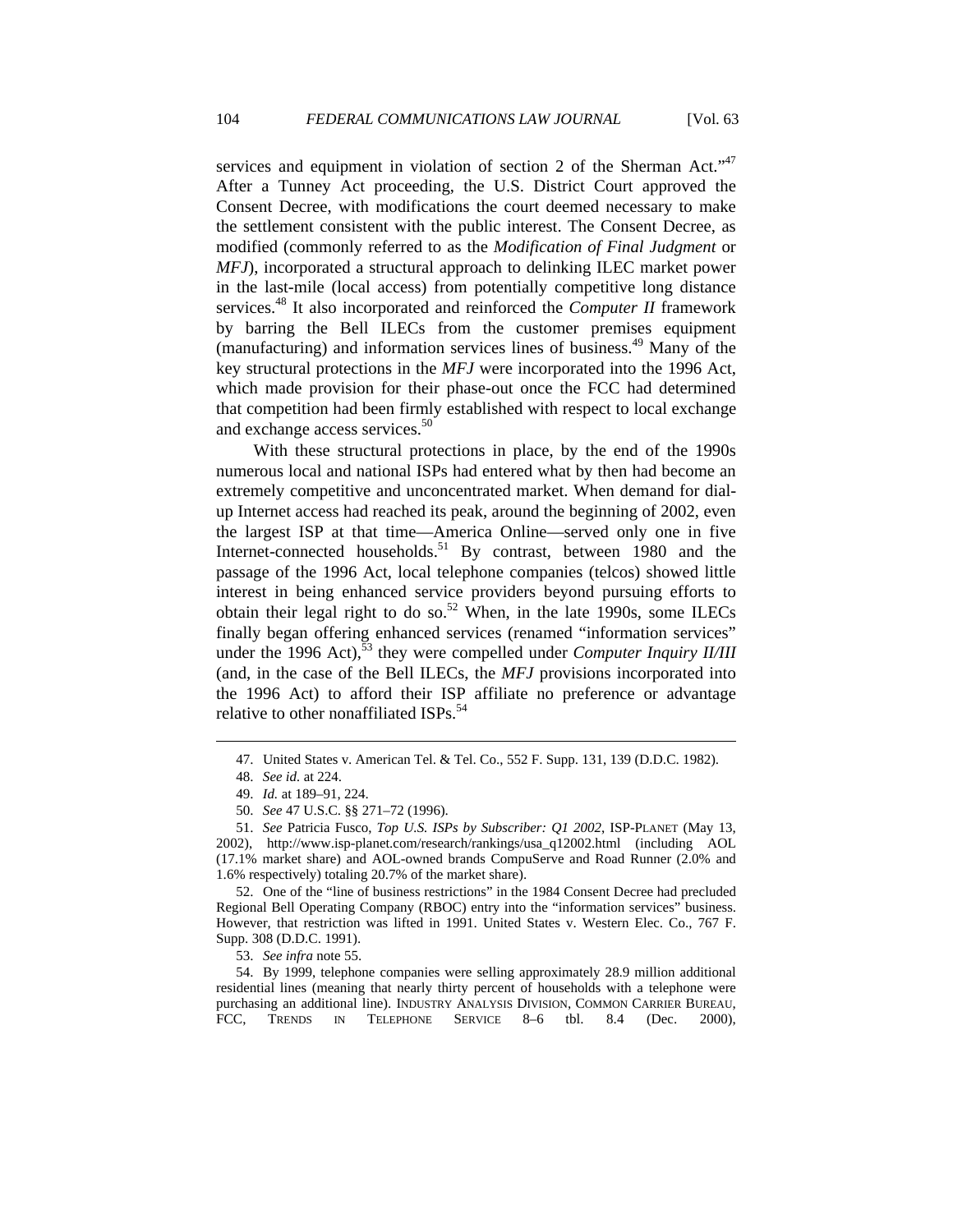At that time, the ILECs' principal Internet focus was directed more toward selling highly profitable second residential telephone lines<sup>55</sup> (so that the customer's primary line remained available for voice communications when a dial-up online service was being accessed) than upon offering information services. Although by 1990, U.S. ILECs possessed technology necessary to provide customers with a dedicated data channel on the same copper loop as the customer's voice service,<sup>56</sup> the ILECs had little incentive to actively market these services, since it would undercut the lucrative market for second residential lines.<sup>57</sup> This all changed when the large ILECs began to experience competition in the form of dedicated broadband access services offered by cable companies. Confronted for the first time

 55. In most areas, distribution cable capacity, including drop wires into individual homes, was sufficient to provide a significant percentage of households with a second dial tone access line with little or no capital investment and minimal additional operating costs. As a result, incremental revenues derived from second residential access lines were in most cases substantially in excess of incremental costs for these services. At its peak, the market for additional residential lines being used for dial-up Internet access was generating as much as \$9 billion in annual revenue for the ILECs. (This calculation is performed using usage and subscriber data found in AOL TIME WARNER INC., FORM 10-K: ANNUAL REPORT PURSUANT TO SECTION 13 OR 15(D) OF THE SECURITIES EXCHANGE ACT OF 1934 (Mar. 2002), *available at* http://edgar.sec.gov/Archives/edgar/data/1105705/000095013002001845/

d10k405.htm; industry subscriber data from Jupiter Research; and the conservative assumption that average non-AOL dial-up use was fifty percent of average AOL dial-up use.).

 56. Joseph Lechleider, a scientist at Bellcore, is credited with the development of ADSL (Asymmetrical Digital Subscriber Line) in the late 1980s. ADSL is a technology that allows users to download data at a faster rate than they uploaded it, thus mirroring the way most users used the Internet—sending a small amount of information up to the provider requesting a download of a significantly large quantity of data. This technology made its first appearance on the marketplace in the form of ISDN (Integrated Services Digital Network).

 57. Raymond W. Smith, Bell Atlantic's then-CEO, told a group of securities analysts at a March 1996 Merrill Lynch Telecommunications CEO Conference that the rate of additional line growth in Bell Atlantic's operating territory had been increasing, and noted that additional lines produce significant incremental revenue:

In 1995, sales of secondary lines at Bell Atlantic increased more than 50 percent, fueled by surging demand for Internet and telecommuting applications. Unlike traditional horizontal line growth, which would have significantly added to our capital expenditures, the vertical growth we experienced in '95 brought most of the revenues down to the bottom line. *That's because we were able to provision new lines and services from idle capacity in an existing plant.*

Raymond W. Smith, Creating Shareowner Value in a Converged, Post-Legislation Environment, Speech at the Merrill Lynch Telecommunications CEO Conference (Mar. 19, 1996) (emphasis added), *available at* http://fjallfoss.fcc.gov/ecfs/document/view?id= 2074680011.

http://fcc.gov/Bureaus/Common\_Carrier/Reports/FCC-State\_Link/IAD/trend200.pdf. By contrast, at the end of 1999, ILECs provided fewer than 300,000 high-speed (over 200 Kbps in at least one direction) ADSL lines to residential and small business customers nationwide. INDUSTRY ANALYSIS DIVISION, COMMON CARRIER BUREAU, FCC, HIGH-SPEED SERVICES FOR INTERNET ACCESS: SUBSCRIBERSHIP AS OF JUNE 30, 2000, at 5 tbl. 3 (Oct. 2000), http://www.fcc.gov/Bureaus/Common\_Carrier/Reports/FCC-State\_Link/IAD/hspd1000.pdf.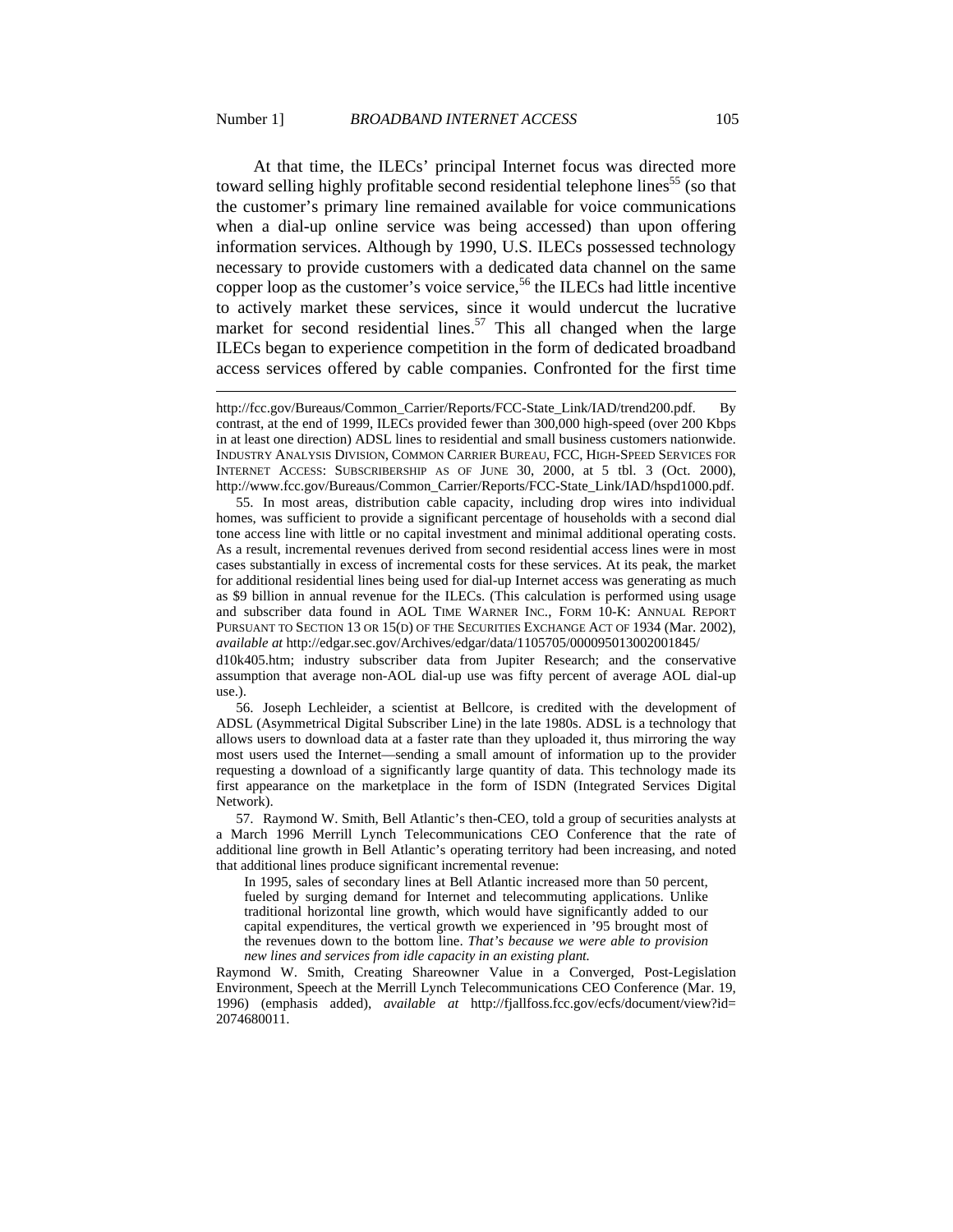with a competitive threat to their lucrative second line business, ILECs finally began to market their dedicated channel Internet access services.<sup>58</sup> Then, when the FCC went so far as to exempt cable companies from the obligation to provide the broadband transmission on a common carrier basis, the ILECs saw an opportunity—by claiming "parity"—to prevent competitors from gaining access to their own broadband facilities for purposes of providing a competitive retail Internet access service. Under a regulatory framework in which the last-mile broadband telecommunications channel and Internet access were deemed inextricably linked, the entry opportunities that had been previously available to non-ILEC dial-up ISPs no longer existed with respect to broadband access. As the demand for dial-up Internet access waned, most nonfacilities-based ISPs—unable to migrate their mass market customers to their own broadband Internet access services—were left to atrophy and eventually go out of business.

## *C. Is Today's Broadband Internet Access an Information Service or Simply Basic Transmission?*

In seeking to justify the decision to treat broadband Internet access as somehow different from previous transmission platforms for accessing information services, those supporting complete deregulation of Internet access (including the elimination of the *Computer II/III* framework as to these services) have relied upon various artificial—and superficial distinctions that generally fall into one of two principal categories: technology-based and economic-based. We begin by addressing the technology-based distinctions, and explain why Internet access appropriately belongs on the "basic" or "telecommunications" side of the line. We then address the economic arguments—the purported existence of broadband competition and the claimed need for deregulation to promote investment.

 <sup>58.</sup> In a comprehensive report on broadband industry status, released in October, 1999, the Staff of the FCC's Cable Bureau stated:

The ILECs' aggressive deployment of DSL can be attributed in large part to the deployment of cable modem service. Although the ILECs have possessed DSL technology since the late 1980s, they did not offer the service, for concern that it would negatively impact their other lines of businesses. The deployment of cable modem service, however, spurred the ILECs to offer DSL or risk losing potential subscribers to cable. In various communities where cable modem service becomes available, the ILECs would soon deploy DSL service that was comparable in price and performance to the cable modem offering. Thus, prior to cable modem deployment, the ILECs had little incentive to deploy DSL and the consumer had no choice for highspeed Internet access.

*Staff Report to William E. Kennard, Chairman, FCC*, BROADBAND TODAY, 27 (Oct. 16, 1999), http://www.fcc.gov/Bureaus/Cable/Reports/broadbandtoday.pdf.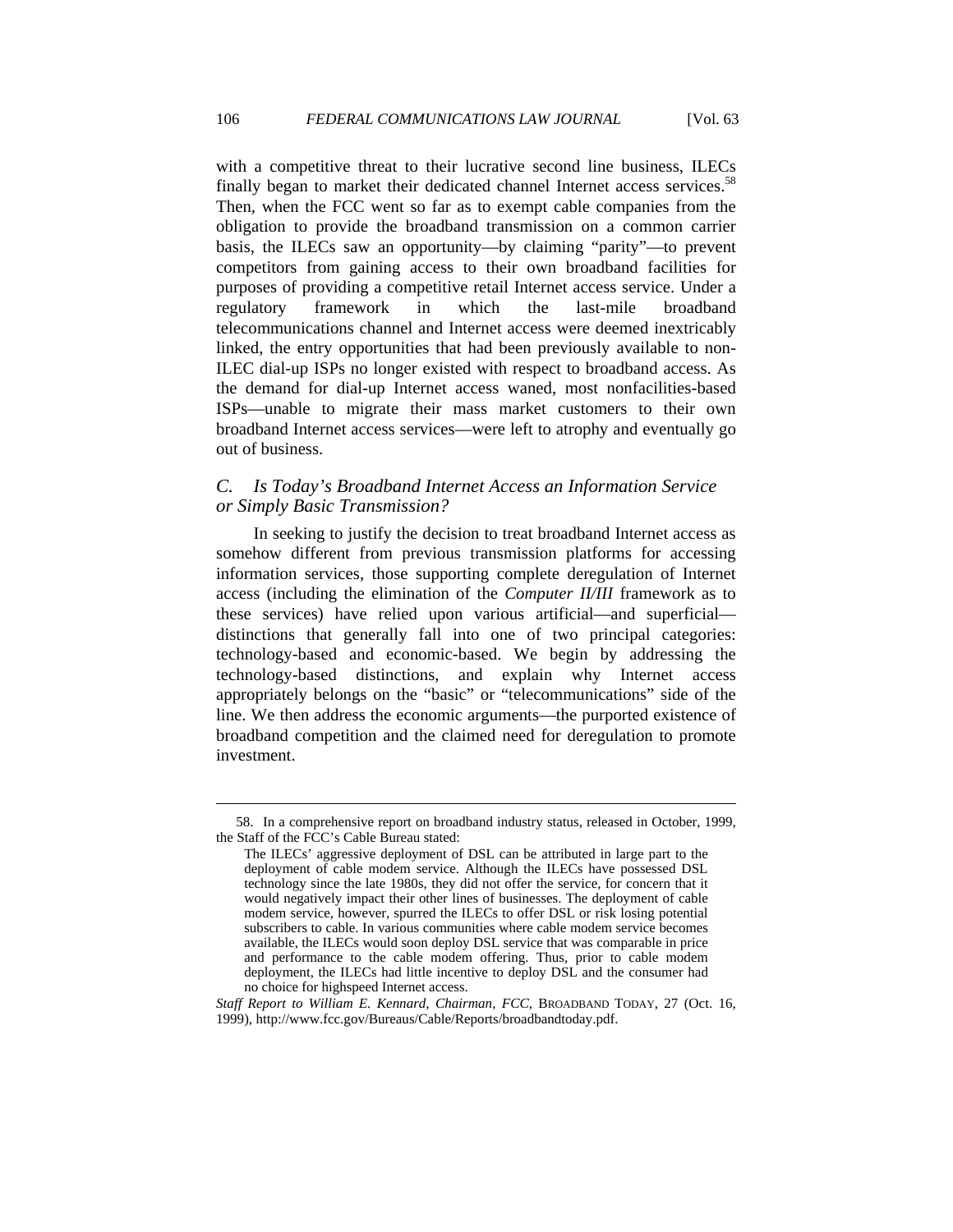#### III. TECHNOLOGY-BASED CLAIMS THAT BROADBAND INTERNET ACCESS IS AN INFORMATION SERVICE

As discussed in the previous section, the FCC's broadband classification orders repeatedly refer back to the 1998 *Stevens Report* to support its characterization of Internet access services as involving "bundled" transmission and information services. The FCC has also relied upon analysis in the *Stevens Report* to conclude that Domain Name Services (DNS), an integral component of all forms of Internet access, is an information service. It is questionable whether either of these two conclusions was correct when they were adopted back in 1998 (or relied upon in 2002 and 2005), but they are certainly not correct as to the Internet and Internet services as these have come to exist today, in 2010 and beyond.

#### *A. "Bundled" Information Services*

In the earliest days of so-called "online" information services—such as CompuServe, Prodigy, and America Online, and even specialized online services such as Lexis/Nexis and the online reservation systems that were operated by several airlines and made available to travel agents and others—the information accessed was physically located on host computers belonging to entities known at the time as "enhanced service providers" (ESPs).59 The subscriber sent data to the service provider, whose computers acted upon that data and sent information back to the subscriber.<sup>60</sup> As these services developed, service providers were able to offer end users more applications and content by adding information products developed by third parties, some of which did not reside on the service provider's own platform. Nonetheless, both the selection and the management of these third party applications or content sources continued to be within the control of the ISP.

 <sup>59.</sup> The term "enhanced service provider" originated in the FCC's *Computer Inquiry II*, and was used to generically describe pre-Internet online service providers in the 1980s, such as Telenet, Tymnet, and Electronic Data Systems (EDS), and subsequently providers such as CompuServe and Prodigy. *See, e.g.*, ADAPSO, the Computer Software and Services Industry Association, Inc., et al., *Order*, 10 F.C.C.R. 12128, para. 1 (1995). In the 1996 Act, the term "information services" was substituted for such "enhanced services." *See* Implementation of the Non-Accounting Safeguards of Sections 271 & 272 of the Communications Act of 1934, as Amended, *First Report and Order and Further Notice of Proposed Rulemaking*, 11 F.C.C.R. 21905, para. 103 (1996). While the acronym "ISP" today is generally used to denote *Internet* Service Providers, at the time the FCC was implementing the 1996 Act, the term "ISP" was understood to refer to the broader category of "Information Service Providers." *See, e.g.*, Access Charge Reform, *First Report and Order*, 12 F.C.C.R. 15982, para. 50 (1997); Access Charge Reform Price Cap Performance Review for Local Exchange Carriers, *Notice of Proposed Rulemaking, Third Report and Order, and Notice of Inquiry*, 11 F.C.C.R. 21354, para. 313 (1996).

 <sup>60.</sup> *See generally Computer Inquiry II*, *supra* note 8, at para. 97.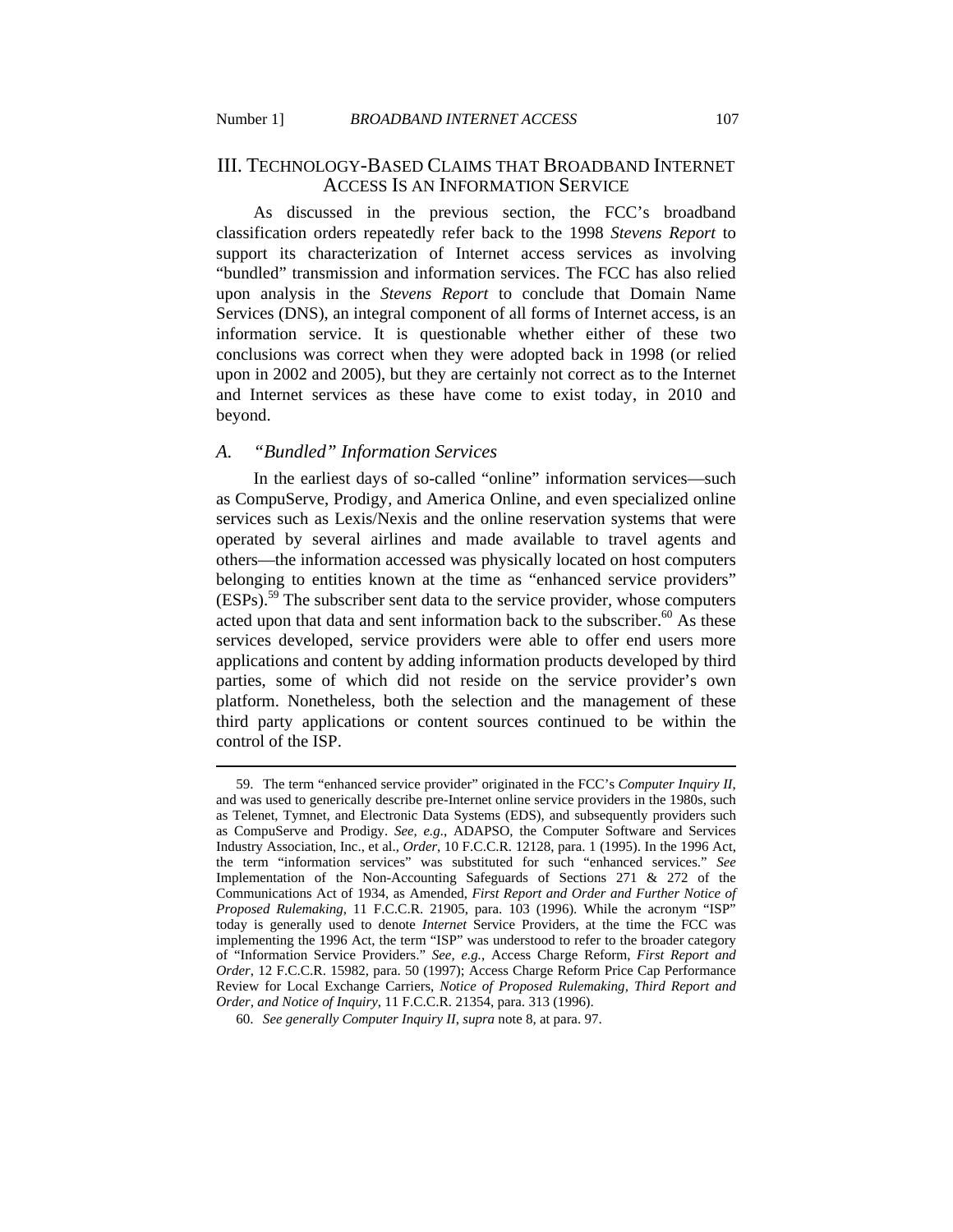With the development of the public Internet, the role of the ISP has fundamentally changed. Whereas in 1996 and into the early 2000s, the prevailing model for ISPs was to maintain and provide applications and content on their own computing platforms, ISPs today (and especially providers that offer Internet access over their own local distribution facilities) act primarily, if not exclusively, as conduits, forwarding and transmitting their subscribers' data to or from one or more Internet gateways or "peering points" from which the data is routed to or from a website or other Internet location designated by the end user. Even if the ISP also offers its own proprietary "information services," it typically uses the public Internet for providing access to such proprietary content or applications.<sup>61</sup>

The nature of Internet services has also changed from the customer's perspective. Whereas with legacy information services, the customer interacted by default with the ISP's e-mail or web-browsing platforms, that customer is now required to affirmatively choose between content and applications offered by his ISP or the equivalent (and often preferred) services that are available from independent providers. This is true regardless of whether the ISP owns the underlying broadband transmission. For example, users are electing increasingly to utilize ISP-independent sources of e-mail services. $62$  While most ISPs offer their subscribers content-rich home pages as "portals" to news, sports, weather, financial data, entertainment, shopping, and other services, these same types of content and services are also available from any number of non-ISP portals, including both general purpose portals like yahoo.com and google.com, and specialized or special interest portals, such as those maintained by local

 <sup>61.</sup> AOL is a rare exception to this model in that it maintains several proprietary data centers through which its subscribers gain access to various information and content on AOL's own platform or are sent on to any Internet site. *See* Am. Online v. Pennsylvania, 932 A.2d 332, 334 (Pa. Commw. Ct. 2007), *aff'd*, 963 A.2d 903 (Pa. 2008).

 <sup>62.</sup> There are significant advantages to customers electing this form of e-mail, because it allows them to change ISPs without also having to change their e-mail addresses. Google's "Gmail" is an increasingly popular source of "free" e-mail, as are any number of other such services available either "free" or at relatively little cost. The top four nonfacilities-based providers of "free" e-mail—Yahoo, Hotmail, Google, and AOL—had some 226 million unique visitors in July 2009. By comparison, the top four facilities-based broadband Internet access providers—Comcast, AT&T, Verizon, and TimeWarner Roadrunner—accounted for only about 17 million unique visitors during that same month. *Yahoo Mail Still King as Gmail Lurks*, CNET NEWS (Aug. 17, 2009, 10:53 AM), http://news.cnet.com/8301-30684\_3-10311150-265.html. Some universities, for example, offer their alumni "lifetime" e-mail addresses that stay with the individual irrespective of the choice of ISP at any point in time. *See, e.g.*, *GW Alumni Email Services*, GW ALUMNI, http://www.alumni.gwu.edu/benefits/email/index.html (last visited Nov. 16, 2010) (providing GW alumni free email for life: yourname@gwmail.gwu.edu). The Google search "alumni email" yields more than a hundred examples of similar alumni email offers.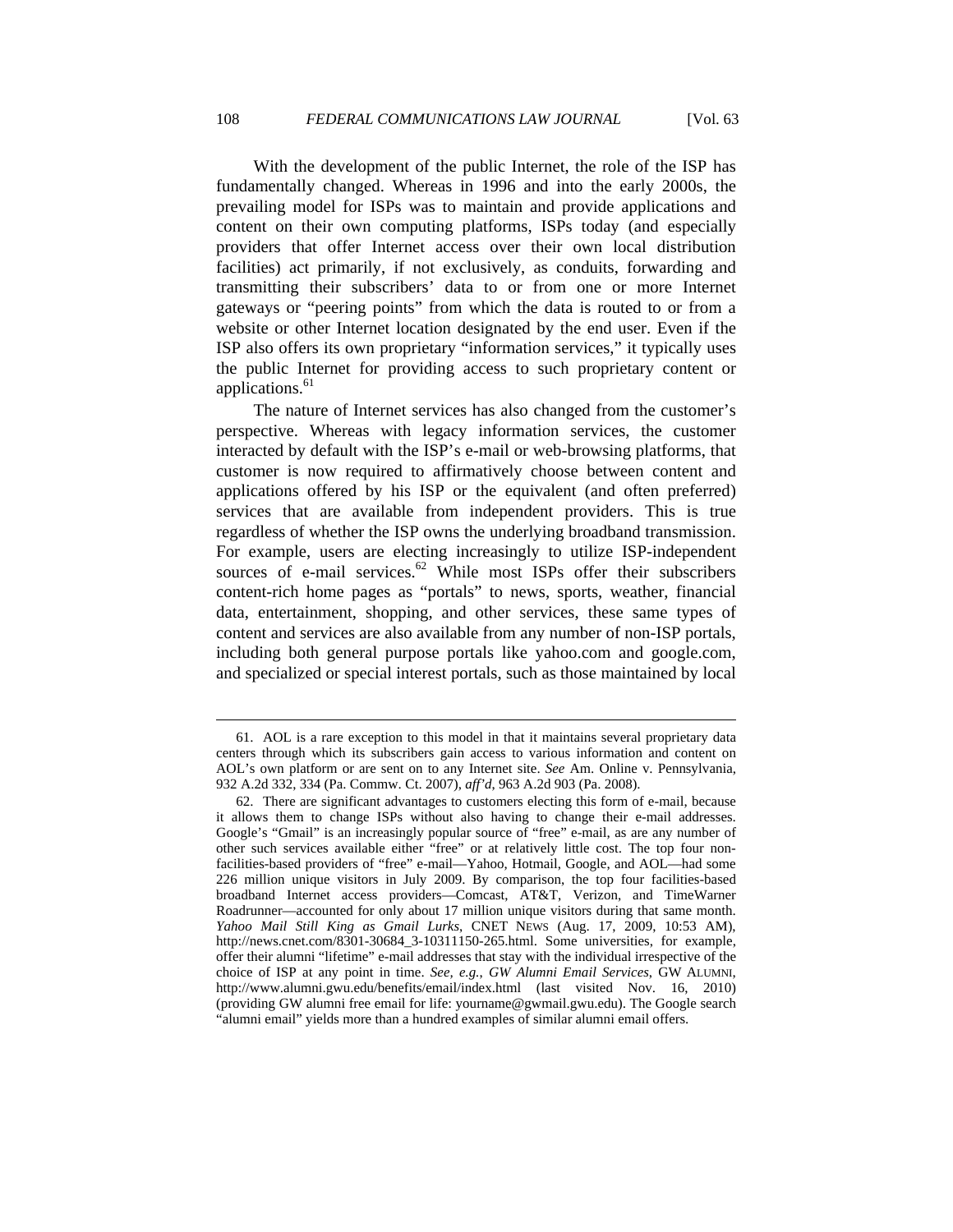newspapers, TV networks, and other organizations.<sup>63</sup> Conversely, ISPowned portals (such as Comcast.net and Verizon.net) are no longer maintained on a purely proprietary basis for the benefit of the ISPs' own subscribers; rather, they can be accessed by anyone via the public Internet<sup>64</sup>

Given the ease with which standard Internet browsers enable users to select their "home" page, only the least sophisticated of Internet users are likely to retain the default setting directing them to their Internet access provider's default home page. Moreover, should the customer elect to access the provider's website or e-mail services, the routing to such services will be via the public Internet in much the same manner as for most other Internet-based applications and content. Thus, while nominally "included" within the "bundle" of services that constitute broadband wireline Internet access, the actual use of these "bundled" information services is diminishing to the point of near extinction. Whatever technical linkage the FCC had earlier identified as between the broadband telecommunications and information services components of the "bundle," such linkage certainly does not exist today, if indeed it ever did. At bottom, today's broadband Internet access service—whether provided via ILEC, cable, or wireless facilities—is telecommunications, nothing more.

Wireless carriers have attempted to engineer a somewhat tighter linkage between their wireless Internet access and the content and applications that they are also offering in conjunction with these services. Unlike a wireline Internet connection where users typically access bandwidth using their own device and software (e.g., a PC or a Macintosh, any of several operating systems, a web browser, and any number of specialized web-based applications), wireless carriers in the United States sell only carrier-approved handsets with carrier-limited software.<sup>65</sup>

 <sup>63.</sup> *See, e.g.*, GOOGLE, http://www.google.com (last visited Nov. 16, 2010); YAHOO!, http://www.yahoo.com (last visited Nov. 16, 2010); CNN, http://cnn.com (last visited Nov. 16, 2010); THE NEW YORK TIMES, http://www.nytimes.com (last visited Nov. 16, 2010).

 <sup>64.</sup> *See, e.g.*, COMCAST.NET, http://www.comcast.net (last visited Nov. 16, 2010); VERIZON CENTRAL, http://www.verizon.net (last visited Nov. 16, 2010). For example, AT&T's portal, www.att.net, is actually run by Yahoo! and is substantively identical to the publicly available www.yahoo.com. AT&T, http://www.att.net (last visited Nov. 16, 2010). The att.net domain name resolves to http://att.my.yahoo.com/, and the contents of the site are available to any user, linking to regularly available yahoo.com content. *See* AT&T, http://att.my.yahoo.com (last visited Nov. 16, 2010); YAHOO!, www. yahoo.com (last visited Nov. 16, 2010).

 <sup>65.</sup> In its initial rules for cellular systems, the FCC had required full compatibility among all wireless services and handsets. An Inquiry into the Use of the Bands 825-845 MHz and 870-890 MHz for Cellular Communications Systems, *Report and Order*, 86 F.C.C.2d 469, paras. 84–95 (1981). In 1988, the FCC relaxed this requirement, allowing carriers individually to specify handset properties and protocols for use on their respective networks. Amendment of Parts 2 and 22 of the Commission's Rules to Permit Liberalization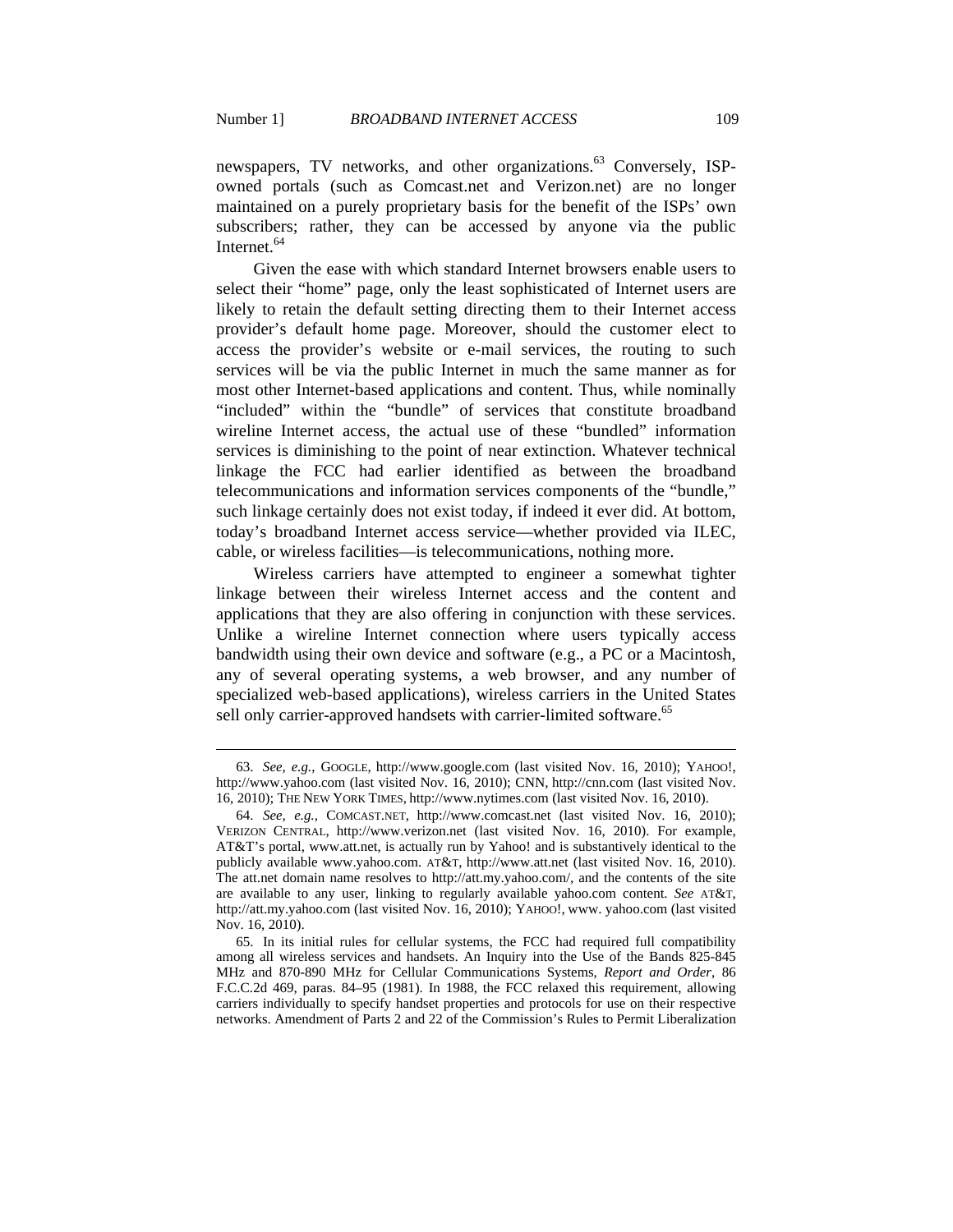In the case of traditional handsets (i.e., not the so-called "smartphones"), consumers are often limited to browsing the web through a carrier-designed browser that imposes severe limits upon the form of the web content that can be viewed.<sup>66</sup> The consumer can purchase a limited array of add-on features such as ringtones, "themes," and games, but only through a carrier-operated portal.<sup>67</sup> There is no technical basis for any of these limitations; the underlying wireless data network, like the wireline Internet, is totally agnostic as to the type of content being carried and the application that receives the data at either end.<sup>68</sup>

The introduction of "smartphones" further demonstrates that wireless data networks have the technical capability to communicate with most ordinary HTML websites via a traditional (non-carrier) web browser, to download photos, videos, and other content directly from the web rather than only through a carrier-sponsored portal, and to run applications authored by sources other than the carrier and handset manufacturers. However, wireless carriers have continued to limit the available uses of the underlying data stream running to and from their customers' smartphones. For example, Apple and AT&T entered into an exclusive arrangement whereby Apple's iPhone would be available in the United States only for use on the AT&T network, and Apple limits the applications offered to

of Technology and Auxiliary Service Offerings in the Domestic Public Cellular Radio Telecommunications Service, *Report and Order*, 3 F.C.C.R. 7033, paras. 41–43 (1988). Although consumers may still obtain carrier-approved wireless handsets from sources other than the carrier itself, the vast majority of wireless handsets sold in the United States are carrier-branded, i.e., are provided either directly through a carrier-owned retail outlet or through a carrier-authorized agent or reseller. *See* Implementation of Section 6002(b) of the Omnibus Budget Reconciliation Act of 1993, *Fourteenth Report*, 2010 FCC LEXIS 3186, paras. 239–41 (2010) [hereinafter *CMRS Competition Fourteenth Report*]. In either case, the carrier assumes the role of gatekeeper with respect to handset functionality.

 <sup>66.</sup> *See* Implementation of Section 6002(b) of the Omnibus Budget Reconciliation Act of 1993, *Eleventh Report*, 21 F.C.C.R. 10947, para. 98 (2006).

 <sup>67.</sup> For example, AT&T provides wireless access to the Internet via various applications embedded in the basic phone software. Users browse the web using the AT&T Mobility "MEdia Net" browser, shop for ringtones using the "AppCenter," and can watch videos and listen to music using the AT&T CV/Mobile Video software. *See, e.g.*, AT&T APPCENTER, https://appcenter.wireless.att.com/ (last visited Nov. 16, 2010); AT&T MEDIA NET, http://www.wireless.att.com/learn/messaging-internet/media-entertainment/medianet.jsp (last visited Nov. 16, 2010).

 <sup>68.</sup> For example, AT&T offers data plans that allow users to connect laptops and other computers to the same data network that 3G phones use. AT&T GET STARTED, http://www.wireless.att.com/cell-phone-service/cell-phone-plans/data-connect-plans.jsp (last visited Nov. 16, 2010). AT&T also offers data plans for phones that include "tethering" functionality that allows users to connect to the internet on their computers using the data connection provided by the users' "tethered" phone. AT&T's standard terms describe all of its available data plans, including those with "tethering." AT&T WIRELESS CUSTOMER AGREEMENT, http://www.wireless.att.com/cell-phone-service/legal/plan-terms.jsp (last visited Nov. 16, 2010).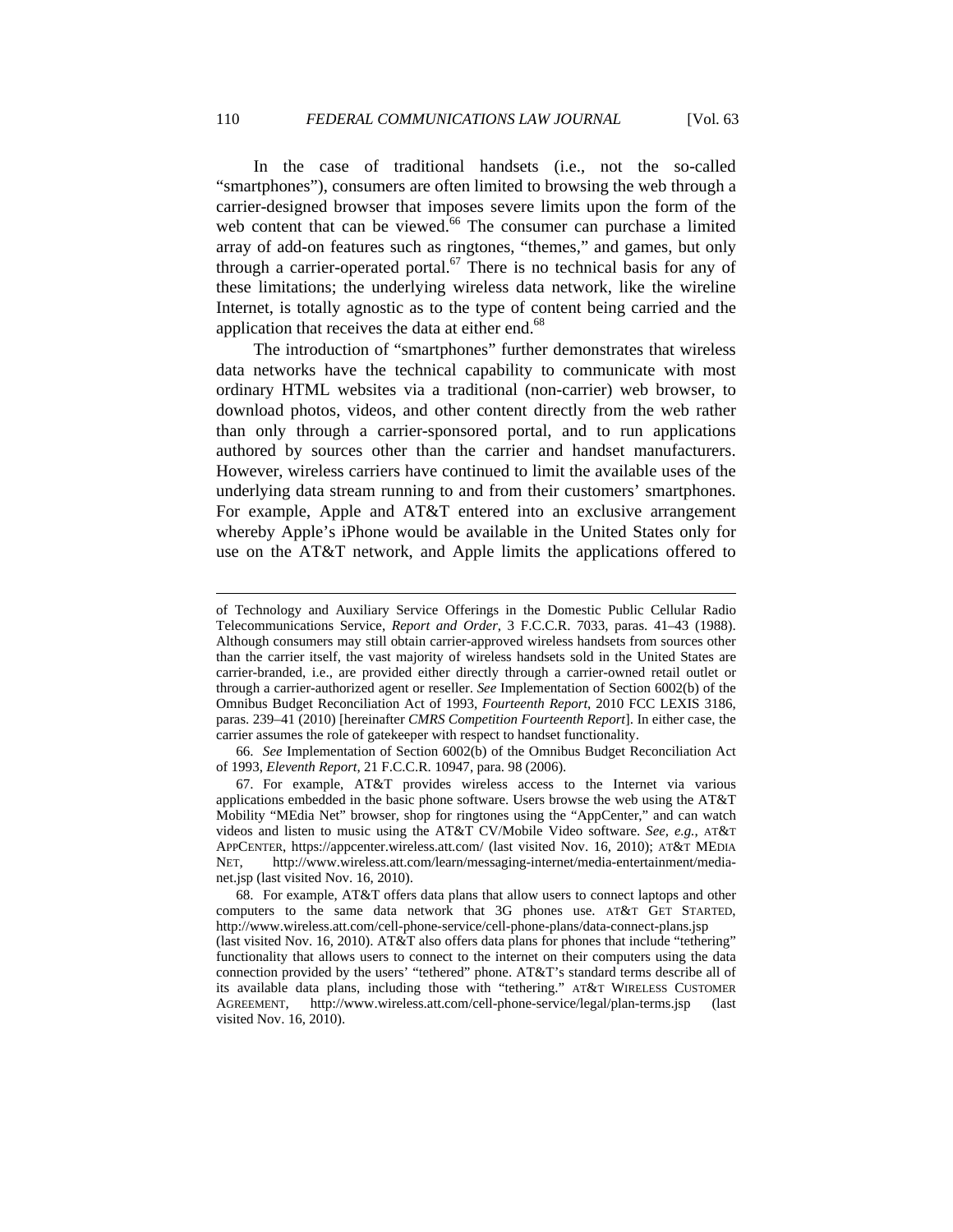iPhone users by requiring that all be purchased solely through its proprietary "App Store."69 Some of the restrictions on the App Store are clearly set by Apple, but others (such as limitations on third party VoIP access to the  $3G$  data stream) are likely carrier-imposed.<sup>70</sup> These restrictions are also artificial: When hackers have utilized a process known as "jailbreaking" to remove the Apple/AT&T restrictions on available applications, the user is able to gain unfettered access to the basic TCP/IP stream of the underlying wireless data network.<sup>71</sup> But for these carriercontrived, mechanical restrictions, there is no inherent difference between wireline and wireless Internet access—both require nothing more than the establishment of a telecommunications connection between users or between a user and a host content or application provider. Whatever artificial linkage may be created between wireless Internet access and certain "information services" does not alter the fundamental telecommunications character of the wireless Internet access service.

#### *B. Domain Name Services*

In the *BWIA Order*, the FCC makes a finding that Domain Name Services (DNS) provide the end user with "more than transparent transmission . . . .<sup>372</sup> That assessment is wrong. DNS is purely and simply a routing database that translates a web domain name (e.g., www.anything.com) into an IP address (e.g., 123.234.345.456).<sup>73</sup> A master DNS database is maintained by the Internet Assigned Numbers Authority, operated by the Internet Corporation for Assigned Names and Numbers (ICANN), and is replicated at multiple locations throughout the global Internet.<sup>74</sup> Individual access providers typically maintain their own DNS,

 <sup>69.</sup> The trade press is rife with discussions of AT&T and Apple's exclusive iPhone agreement, with debate only over just how long AT&T will retain this exclusive arrangement. *See, e.g.*, *Report: iPhone Exclusive to AT&T Until 2012*, FIERCEWIRELESS (May 11, 2010, 9:42 AM), http://www.fiercewireless.com/story/report-t-apple-originally-<br>locked-down-iphone-until-2012/2010-05-11: see also IPHONE APP STORE. locked-down-iphone-until-2012/2010-05-11; see also IPHONE APP http://www.apple.com/iphone/features/app-store.html (last visited Nov. 16, 2010).

 <sup>70.</sup> See *CMRS Competition Fourteenth Report*, *supra* note 66, at para. 152.

 <sup>71.</sup> Numerous websites offer software and instructions on how to "jailbreak" an iPhone, and the myriad benefits of doing so. One prominent jailbreak website, www.jailbreakme.com, details that jailbreaking "is simply the ability to run apps and use themes and tweaks not approved by Apple." JAILBREAKME 2.0 'STAR', http://www.jailbreakme.com/faq.html (last visited Nov. 16, 2010).

 <sup>72.</sup> *BWIA Order*, *supra* note 24, at para. 15. As explained earlier, the analysis underlying this conclusion dates back to the *Stevens Report* on universal service matters. *See supra* Part II.A.

 <sup>73.</sup> *See DNS*, TOPBITS.COM, http://www.tech-faq.com/what-is-dns.html (last visited Nov. 16, 2010).

<sup>74</sup>*. Introducing IANA*, INTERNET ASSIGNED NUMBERS AUTHORITY, http://www.iana.org/about (last visited Nov. 16, 2010).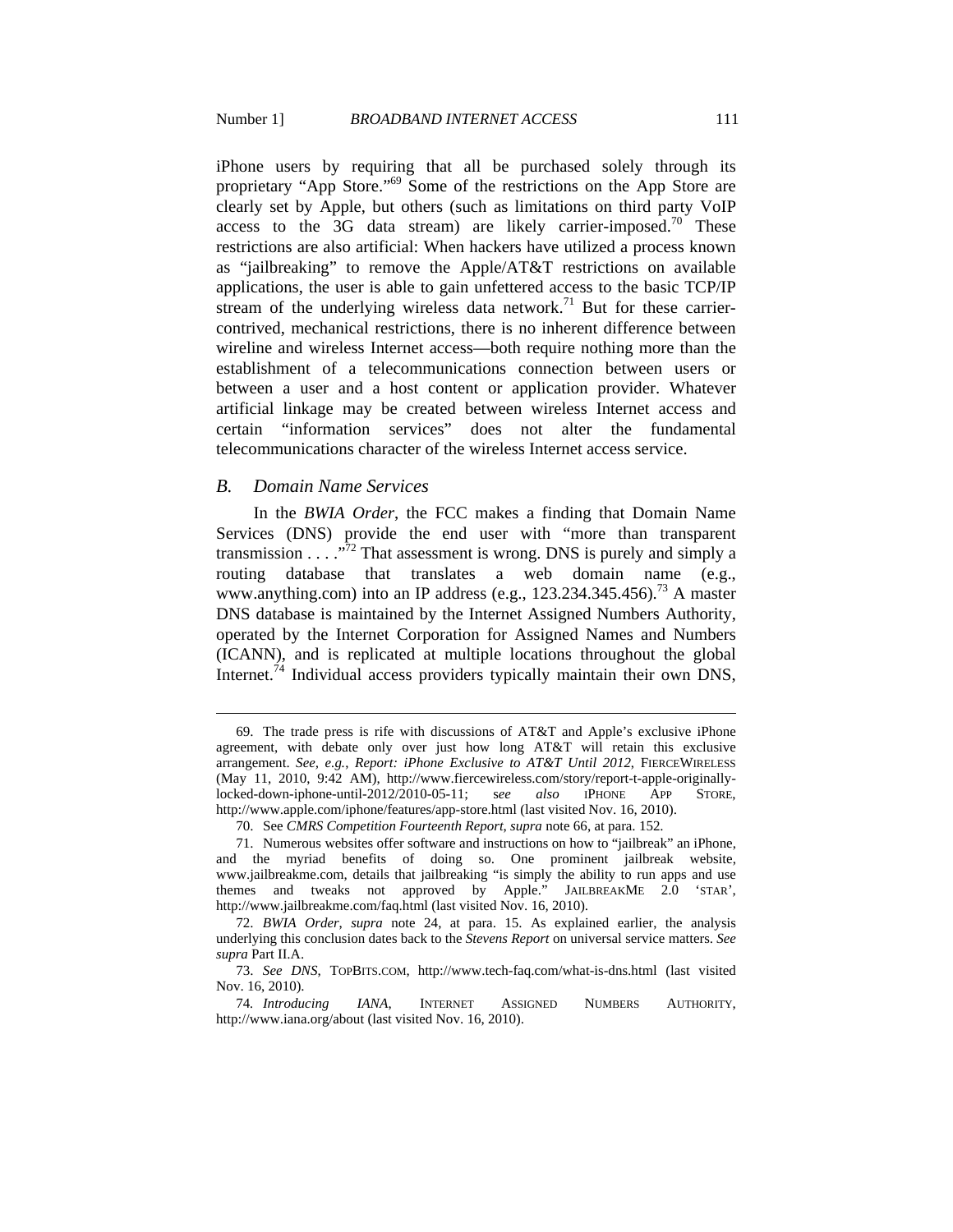updating it continuously as new or changed domain name registrations are propagated across the Internet by ICANN and certified domain name registrars.<sup>75</sup>

The routing function supported by the DNS is completely analogous to various other database-driven routing schemes that have been in use within the public switched telephone network (PSTN) for decades.

• *800 Database.* The most well-known of these routing systems is the so-called "800 Database," adopted by the FCC in 1989 as a means for delinking customers' 800 or other toll-free numbers from specific interexchange carriers.76 Previously, customers could not switch carriers without also changing their 800-number, thereby undermining competitive opportunities in the toll-free services market.<sup>77</sup> When a caller dials a tollfree 800-type telephone number, the originating local exchange carrier (LEC) performs a "dip" into the 800 Database for the purpose of identifying the interexchange carrier (IXC) selected by the toll-free service customer.<sup>78</sup> The call is then routed by the originating LEC to the selected IXC, which performs a second "dip" into its own proprietary database for the purpose of translating the dialed toll-free number into a network routing address to the toll-free service customer.<sup>79</sup> Some toll-free service providers also offer so-called "enhanced 800 services" (not to be confused with "enhanced" as the term is used in the *Computer II* basic/enhanced services distinction<sup>80</sup>) supporting dynamic or variable rather than simple fixed routing of the toll-free call.<sup>81</sup>

 78. *See, e.g.*, Qwest Corp. Tariff FCC No. 1, §§ 6.2.8, 6.2.9 (Aug. 8, 2007) (interstate access charges).

 79. *Id.* The network routing address may be an ordinary ten-digit "Plain Old Telephone Service" (POTS) telephone number or a dedicated "special access" type connection to the toll-free service customer.

80*. See infra* note 98 and accompanying text.

 <sup>75.</sup> *ICANN-Accredited Registrars*, ICANN, http://www.icann.org/en/registrars/ accredited-list.html (last visited Nov. 16, 2010).

 <sup>76.</sup> *See* Provision of Access for 800 Service, *Report and Order*, 4 F.C.C.R. 2824 (1989); *see also* Toll Free Service Access Codes, *Fifth Report and Order*, 15 F.C.C.R. 11939, paras. 4–9 (2000) (describing the history of the 800 database and carrier-independent number administration).

 <sup>77.</sup> The "800 Database" is maintained by a neutral third-party database administrator and by individual toll-free service providers. Toll Free Service Access Codes, 15 F.C.C.R. 11939, at paras. 2–3.

<sup>81</sup>*. See* Qwest Corp. Tariff FCC No. 1, *supra* note 78. For example, an inbound 800 type call might be routed to any of several different "call centers" maintained by the tollfree service customer based upon time of day and/or traffic conditions at each location. In another application, the routing might be based upon the geographic location of the caller for example, routing the call to the toll-free customer's retail location closest to the caller. The term "enhanced" here reflects the common usage of the word, i.e., "augmented." *See* Application of WorldCom, Inc. and MCI Communications Corporations for Transfer of Control, *Memorandum Opinion and Order*, 13 F.C.C.R. 18025, para. 26 (1998) ("[L]arger business users often demand advanced long distance features (advanced features), such as frame relay, virtual private networks (VPN), and enhanced 800 services (E800 services).").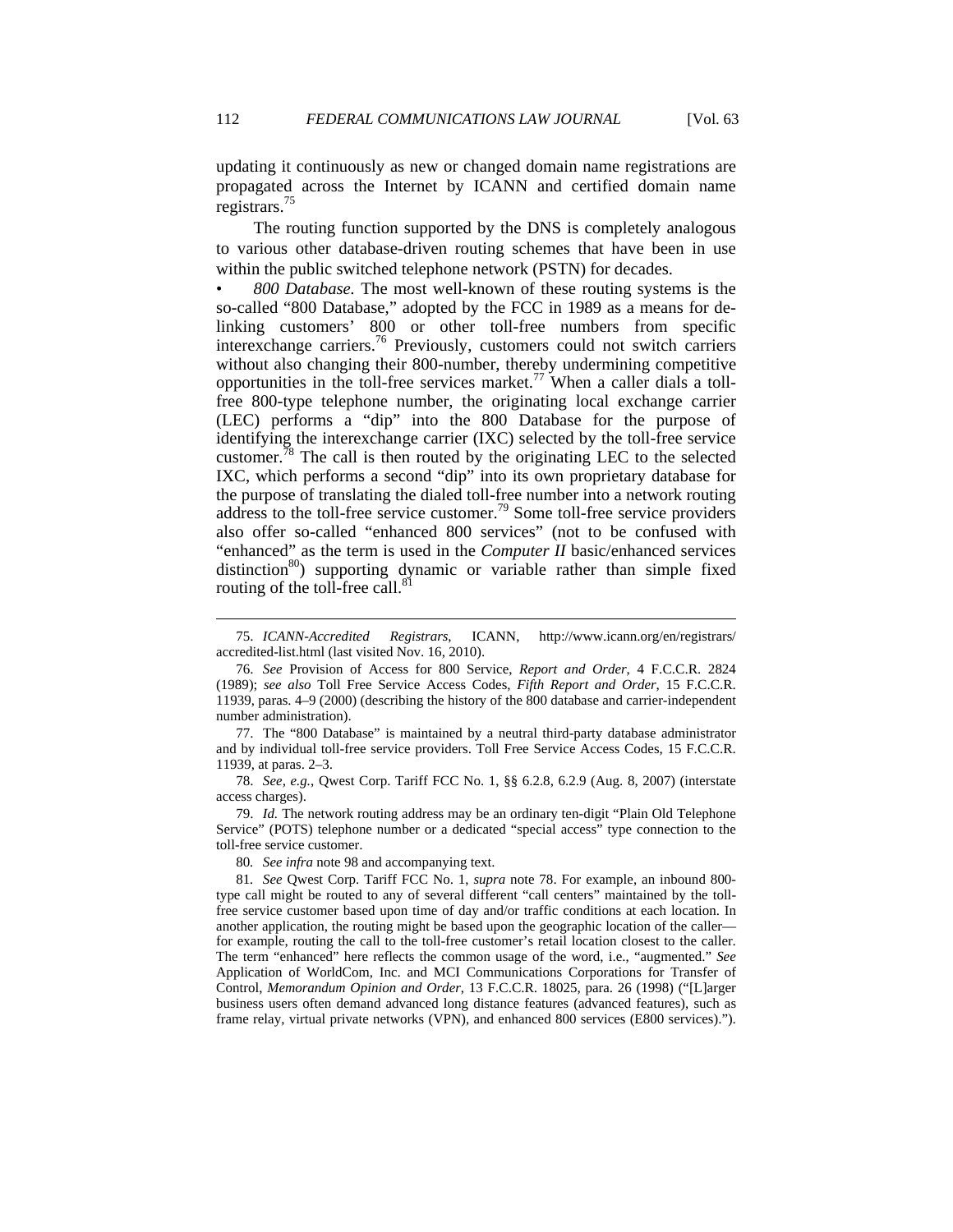• *Local Number Portability (LNP)*. Paralleling its "800 Number Portability" ruling, the FCC in 1996 ordered that wireline LECs must offer customers the ability to retain their previously assigned telephone number when switching local carriers,  $82$  "Local Number Portability" ("LNP") was implemented in  $1999$ ,  $^{83}$  and the requirement was subsequently extended to wireless carriers as well. $84$  In some cases, customers may also "port" their existing telephone number even when switching between a wireline and a wireless phone. $85$  Now, in order to route a call to its intended recipient, the "next-to-last" carrier must first check the dialed number against an LNP database to determine whether it has been ported to another carrier and, if it has, to retrieve the carrier and routing information needed to complete the  $call.<sup>86</sup>$ 

• Modern stored program controlled (SPC) digital central office switches and networks utilize a variety of routing data bases to associate logical network "addresses" with physical network elements. Digital electronic local telephone central office switches, such as the AT&T/Lucent Technologies No. 5 ESS, employ locally maintained intraswitch databases to translate the dialed telephone number into a hardware "switch port" address associated with the called party's access  $line<sup>87</sup>$ 

Since the introduction of stored program control electronic switching in the 1970s, local telephone companies have offered "speed calling" services that permit the customer to maintain a small private database (list) of stored telephone numbers resident in the computer that controls the local

 83. *See* Long-Term Number Portability Tariff Filings, *Memorandum Opinion and Order*, 14 F.C.C.R. 11883 (1999).

 84. Telephone Number Portability—Carrier Requests for Clarification of Wireless-Wireless Porting Issues, *Memorandum Opinion and Order*, 18 F.C.C.R. 20971, para. 15 (2003).

 85. *See* Telephone Number Portability CTIA Petitions for Declaratory Ruling on Wireline-Wireless Porting Issues, *Memorandum Opinion and Order and Further Notice of Proposed Rulemaking*, 18 F.C.C.R. 23697, para. 1 (2003).

 86. *See* Telephone Number Portability, *Memorandum Opinion and Order on Reconsideration and Order on Application for Review*, 17 F.C.C.R. 2578, para. 5 n.12  $(2002)$ .

 87. *See* Jerry W. Johnson et al., *No. 5 ESS—Serving the Present, Serving the Future*, 59 BELL LAB. REC., 290, 290–293 (1981). *See generally* AT&T BELL TELEPHONE LABORATORIES, ENGINEERING AND OPERATIONS IN THE BELL SYSTEM 507–513 (2d ed. 1984).

The tariffing of these services (as required by 47 U.S.C. § 203) is consistent with their classification as "basic" telecommunications services, subject to Title II regulation.

 <sup>82.</sup> Telephone Number Portability, *First Report and Order and Further Notice of Proposed Rulemaking*, 11 F.C.C.R. 8352 (1996). Although the FCC initiated this proceeding in 1995, by the time it issued its *First Report and Order*, the 1996 Act codified the requirement for all LECs to provide local number portability in the manner specified by the FCC. Telecommunications Act of 1996, Pub. L. No. 104-104, § 101(a), 110 Stat. 56 (codified at 47 U.S.C. § 251(b)(2)).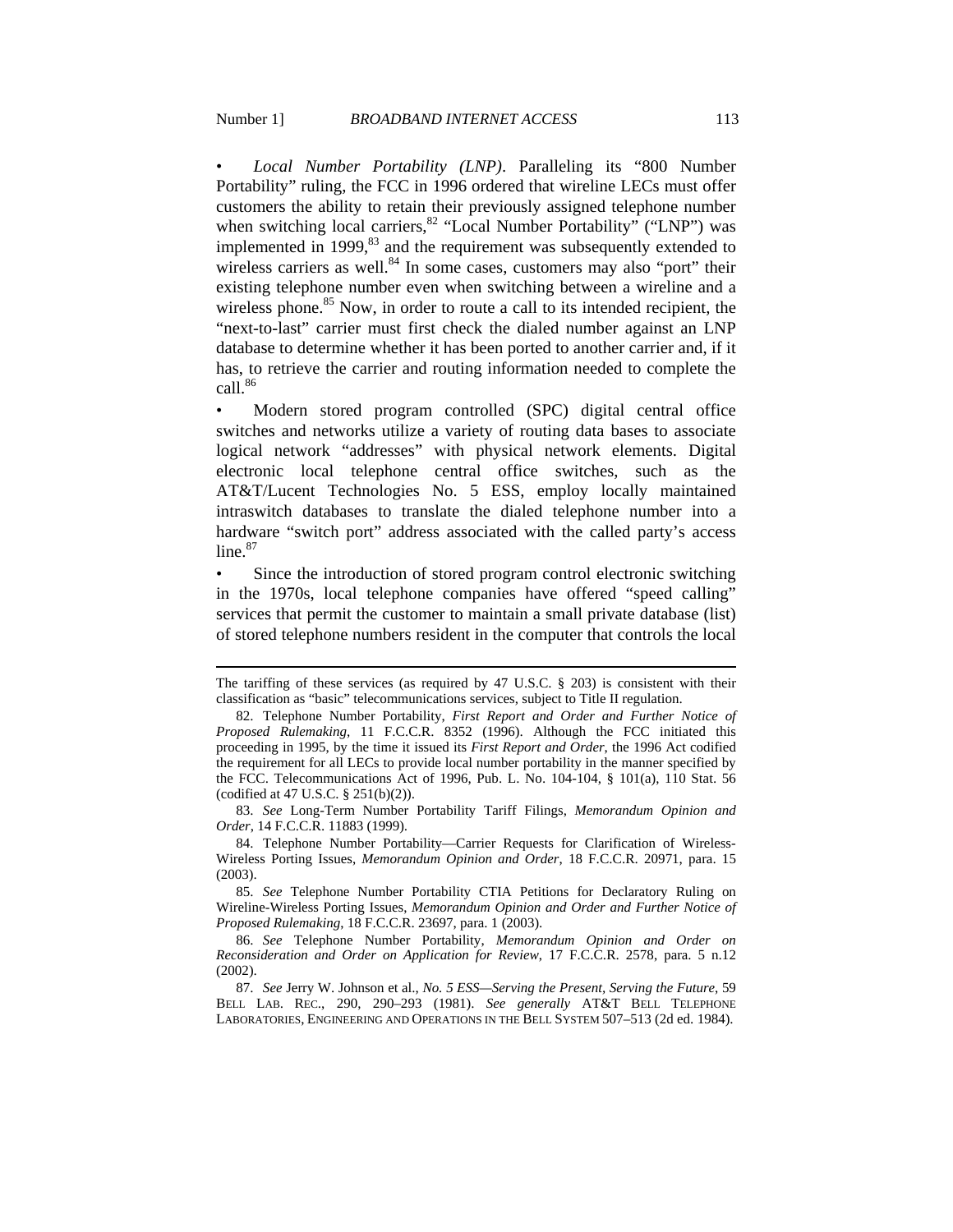central office switch, and to use one- or two-digit "abbreviated dialing" to access specific numbers in the customer's speed call list, which the computer will then translate into the full domestic or international telephone number. 88

In each of these cases, the database and translation functions arguably involve "computer processing applications that act on the format, content, code, protocol or similar aspects of the subscriber's transmitted information; provide the subscriber additional, different, or restructured information; or involve subscriber interaction with stored information." <sup>89</sup> In any event, these functions are entirely analogous to the database and translation functions performed by DNS, yet each of these PSTN database services are unambiguously "basic" Title II services. Nowhere has the FCC offered or attempted to offer any explanation as to how the routing functions supported by DNS differ in any substantive manner from the comparable routing functions supported by the various PSTN databases. This is hardly surprising, because the functions involved are essentially the same. There are, in fact, no specific, identifiable attributes of DNS that would cause this particular routing function to be classified as an "information service" whereas the comparable PSTN routing activities are treated as basic.

## *C. Technology Transitions Are an Ongoing Part of Telecommunications Industry Progress*

Other arguments in favor of treating Internet access as an information service rely upon the fact that various "translations" or "conversions" are required for Internet Protocol (IP) transmissions to coexist with transmissions via the circuit-switched PSTN. The FCC expected that its basic/enhanced distinction to be sufficiently robust to adapt "[a]s the market applications of computer technology increase," and it recognized that "[t]ransmission networks have benefitted [sic] from some of the productive breakthroughs which this relatively new field has made possible."90 In fact, the FCC expressed confidence that its basic/enhanced distinction would "allow[] the provider of these basic services to integrate technological advances conducive to the more efficient transmission of information through the network without the threat of a sudden, fundamental change in the regulatory treatment of that service or firm.<sup>"91</sup> In

 <sup>88.</sup> ENGINEERING AND OPERATIONS IN THE BELL SYSTEM, *supra* note 87, at 58; *see also* Bell Communications Research, *Features Common to Residence and Business Customers III*, LATA Switching Sys. Generic Requirements, July 1987, at 1–3.

 <sup>89. 47</sup> C.F.R. § 64.702(a) (1999).

 <sup>90.</sup> *Computer Inquiry II*, *supra* note 8, at para. 100.

 <sup>91.</sup> *Id.* at para. 101.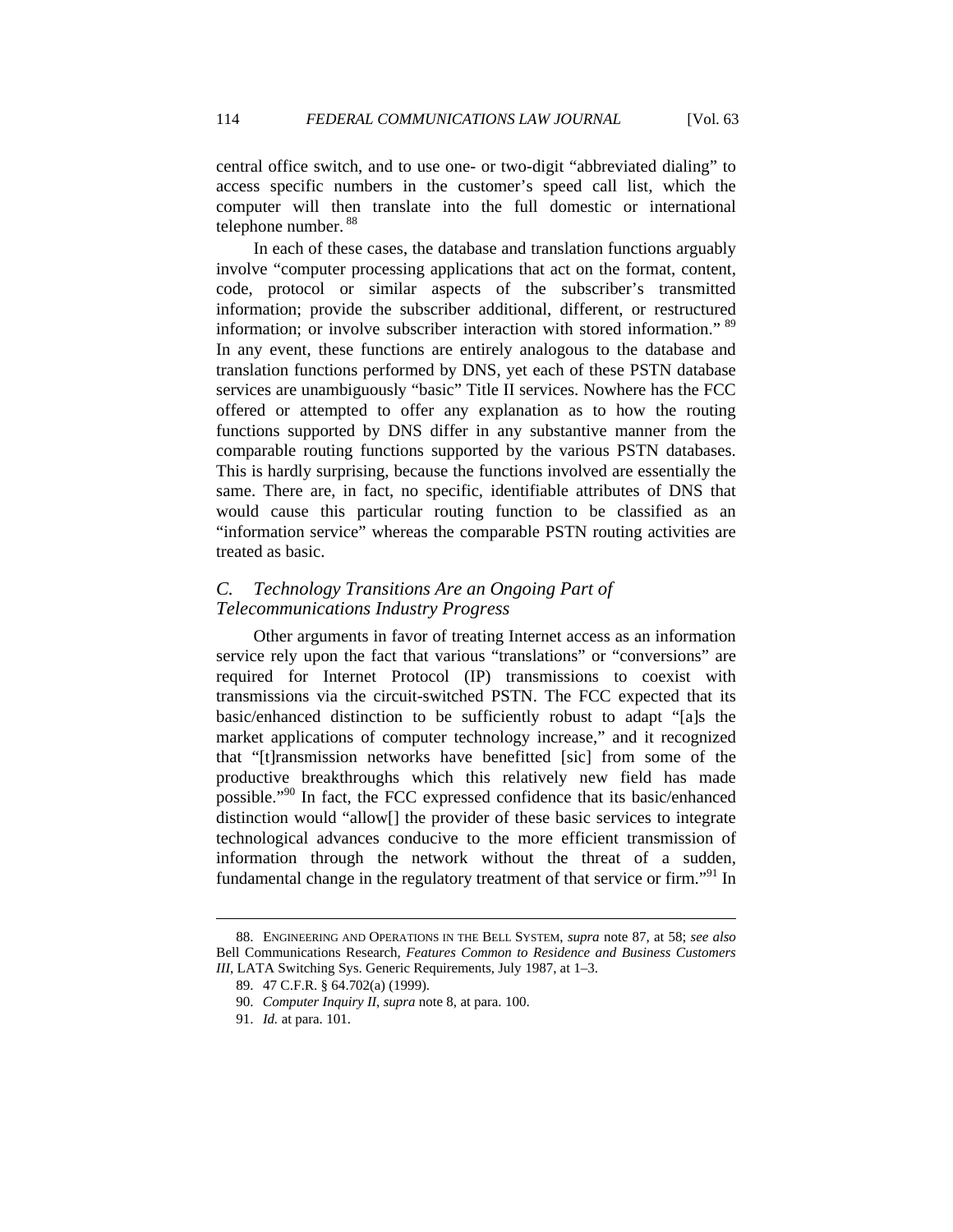a 1983 ruling intended to clarify the *Computer Inquiry II* framework, the FCC specifically recognized that this framework must be sufficiently flexible to accommodate an evolutionary transition to new transport technology, and that under such conditions, the use of certain format, code, or protocol conversions (to permit communication between the legacy and the new technology) would not in and of itself transform a "basic" into an "enhanced" service.<sup>92</sup>

Over time, there have been numerous examples of service arrangements involving such "passive" conversions that do not alter their "basic" character:

- Analog-to-digital conversion for transmission of voice or digital information on the public switched telephone network<sup>93</sup> (e.g., to permit transmissions to be passed between an electromechanical or analog electronic space-division central office switch and a time division multiplexed digital switch, or from an analog voice wireline handset to a digital voice wireless handset;
- Analog-to-digital wireless conversions occurring on wireless networks and conversions required to permit traffic to be exchanged between wireless digital protocols (e.g., TDMA, CDMA, GSM); $^{94}$  and
- Utilization of computer processing to retrieve routing information from a database, as with the 800 Database and Local Number Portability databases.

The use of Internet Protocol to facilitate the transmission or routing of voice and data is consistent with these precedents and should be viewed in this same evolutionary context.

 <sup>92.</sup> *See* Communications Protocols Under Section 64.702 of the Commission's Rules and Regulations, *Memorandum Opinion, Order, and Statement of Principles*, 95 F.C.C.2d 584, para. 28 (1983) [hereinafter *Communications Protocols*] ("Clarification is warranted that protocol processing involved in the initiation, routing and termination of calls (or subelements of calls, e.g., packets) is inherent in switched transmission [sic] and is not within the definition of enhanced service, and we have done so herein. . . . Such protocol processing or conversion may be associated either with basic or enhanced service without affecting the classification of such service under Section 64.702(a) of our rules.") (citation omitted).

 <sup>93.</sup> *See* Amendment to Section 64.702 of the Commission's Rules and Regulations (Third Computer Inquiry), *Report and Order*, 2 F.C.C.R. 3072 (1987) (citing *Communications Protocols*, *supra* note 92, at para. 16).

<sup>94</sup>*. See generally* Reexamination of Roaming Obligations of Commercial Mobile Radio Service Providers, *Report and Order and Further Notice of Proposed Rulemaking*, 22 F.C.C.R. 15817 (2007) (concluding that automatic roaming is a common carrier obligation).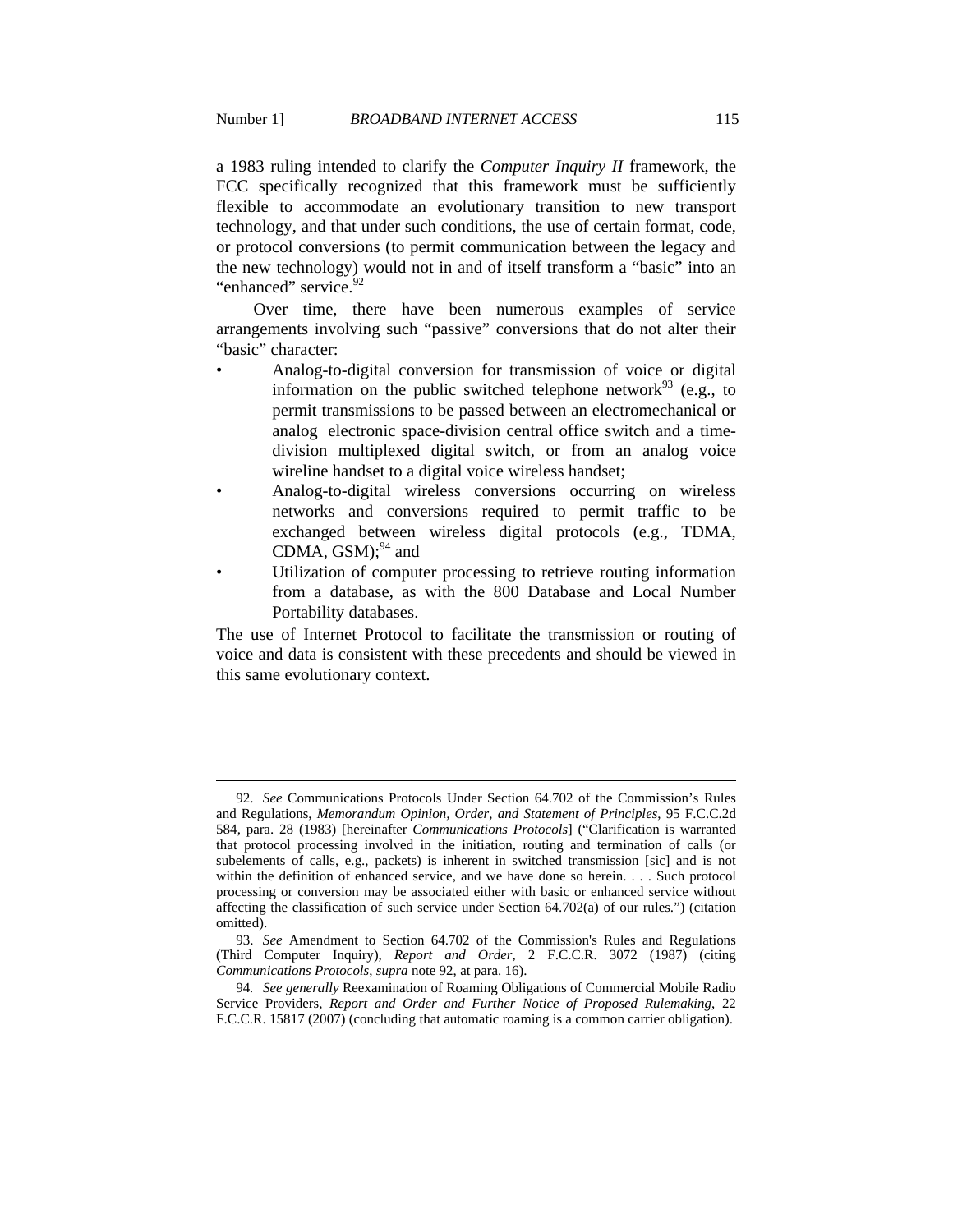## *D. Neither Its Eventual Destination (on the Public Internet) nor Its Bandwidth (Speed) Set Broadband Internet Access Apart from Other Last-Mile Telecommunications Services*

Inasmuch as the functionality being provided by broadband Internet access is telecommunications, is there some other unique quality that justifies treating dedicated access to the Internet above a specified data speed differently from other access? Over the past decade, the owners of last-mile facilities have sought preferential treatment for broadband Internet access relative to other telecommunications services, but there is no technological or economic basis for such a distinction.

Although few would dispute the revolutionary and global impact that the Internet has had upon almost every aspect of human life and society, in terms of telecommunications technology, the IP network—particularly in the access segment—is far more evolutionary than revolutionary.<sup>95</sup> Despite advances in technology in transmission media (e.g., copper loop to coaxial cable or fiber), switching (manual to electromechanical to digital), and carrier systems (direct current to frequency-division multiplexing (FDM), then to time-division multiplexing (TDM), and then packet-based systems such as Frame Relay, MPLS, and Ethernet), the access function within telecommunications networks remains largely unchanged. In particular, with respect to the last-mile facilities that establish the end user's connection to the larger network (whether the PSTN or the Internet), there is no meaningful technological distinction between the dedicated facilities that provide access to the Internet and other, earlier versions of local access. Whatever occurs on the Internet is unaffected by whether a user relies upon copper, coaxial cable, fiber, wireless, or any other transmission medium to connect to the Internet from home. In addition, and perhaps most important, as explained below, the economic principles that make it impossible for new entrants to duplicate the incumbent providers' last-mile

 <sup>95.</sup> The predecessor to what ultimately became known as the Internet was conceived and implemented over the course of the 1960s as a research project within the Advanced Research Projects Agency (ARPA) of the U.S. Department of Defense and was known as ARPANET. The core Internet protocols that we use today (TCP/IP) were described in a 1974 Institute of Electrical and Electronics Engineers (IEEE) paper. Vinton G. Cerf & Robert E. Kahn, *A Protocol for Packet Network Intercommunication*, 22 IEEE TRANSACTIONS ON COMM. 637 (May 1974). The early Internet was confined mainly to government, research, and educational uses, but beginning in the early 1990s was expanded to include commercial uses and noncommercial users. In its original form as a proprietary, private network, there was no need to classify the ARPANET or any of its segments for regulatory purposes, but this changed with public access to the Internet and its now wildly successful commercialization. For a brief overview of the history of the Internet, from ARPA through the formation of the public Internet, see Barbara Esbin, FCC, *Internet over Cable: Defining the Future in Terms of the Past*, 6–13 (Office of Plans & Pol'y, Staff Working Paper No. 30, 1998), http://www.fcc.gov/Bureaus/OPP/working\_papers/ oppwp30.pdf.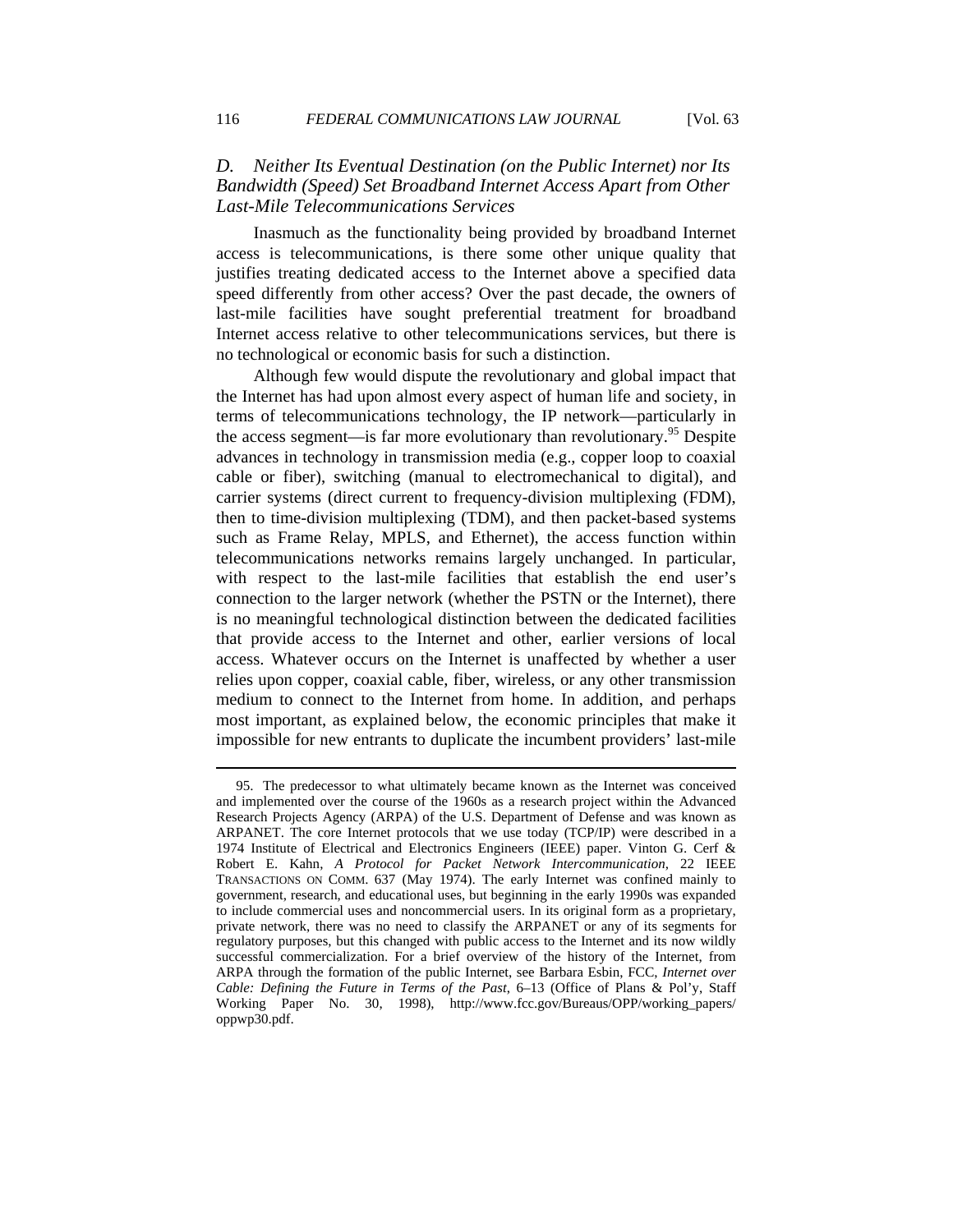facilities are in no sense made inoperative merely because the underlying transmission path provides more bandwidth than "traditional" telecommunications facilities.

The policy set out at section 706 of the 1996 Act ("Advanced Telecommunications Incentives") does not alter this conclusion.<sup>96</sup> Section 706 establishes a policy under which the FCC and individual states, in their capacity as regulators of telecommunications services,  $97$  are to

encourage the deployment on a reasonable and timely basis of advanced telecommunications capability to all Americans (including, in particular, elementary and secondary schools and classrooms) by utilizing, in a manner consistent with the public interest, convenience, and necessity, price cap regulation, regulatory forbearance, measures that promote competition in the local telecommunications market, or other regulating methods that remove barriers to infrastructure investment.<sup>98</sup>

Beyond supporting "encouragement" of the deployment of advanced telecommunications capability, $99$  section 706 does nothing whatsoever to amend or adapt the overall Title II framework. In particular, all of the regulatory mechanisms proposed to be used for promoting advanced telecommunications services arise under the FCC's powers as the regulator of common carrier telecommunications (Title II) services. The section also suggests that in working toward this end, the objectives of promoting investment, of promoting the public interest, and of promoting local competition are all complementary, not competing goals. Ultimately, the assessments that the FCC needs to make in order to implement section 706 are very similar to what it must consider under other competition and forbearance provisions in the 1996 Act.<sup>100</sup>

To gain forbearance and the elimination of any obligation to provide last-mile broadband transmission to rival nonintegrated ISPs and to downstream application and content providers, the ILECs advanced two patently inconsistent claims. On the one hand, they contended that the

 <sup>96.</sup> Telecommunications Act of 1996, Pub. L. No. 104-104, § 706, 110 Stat. 56 (codified at 47 U.S.C. § 157).

 <sup>97.</sup> *See id. at* § 706(a). One might question the basis for the FCC's reliance on section 706 in connection with broadband Internet access if that service is not "telecommunications," or why the various tools the FCC is encouraged to use to promote "advanced telecommunications capability," such as price cap regulation and forbearance, arise under the FCC's Title II powers. *Id.* at § 706(c)(1).

 <sup>98.</sup> *Id.* at § 706(a).

<sup>99.</sup> *Id.* at § 706(c)(1). Under this section, "advanced telecommunications capability" is defined "without regard to any transmission medium or technology, as high-speed, switched, broadband telecommunications capability . . . ." *Id.*

 <sup>100.</sup> For example, see section 401 (forbearance) and section 271 (Bell Operating Company authorization for provision of long distance service)—each require the FCC to find that the requested relief is pro-competitive and in the public interest. *Id.* at §§ 401, 271.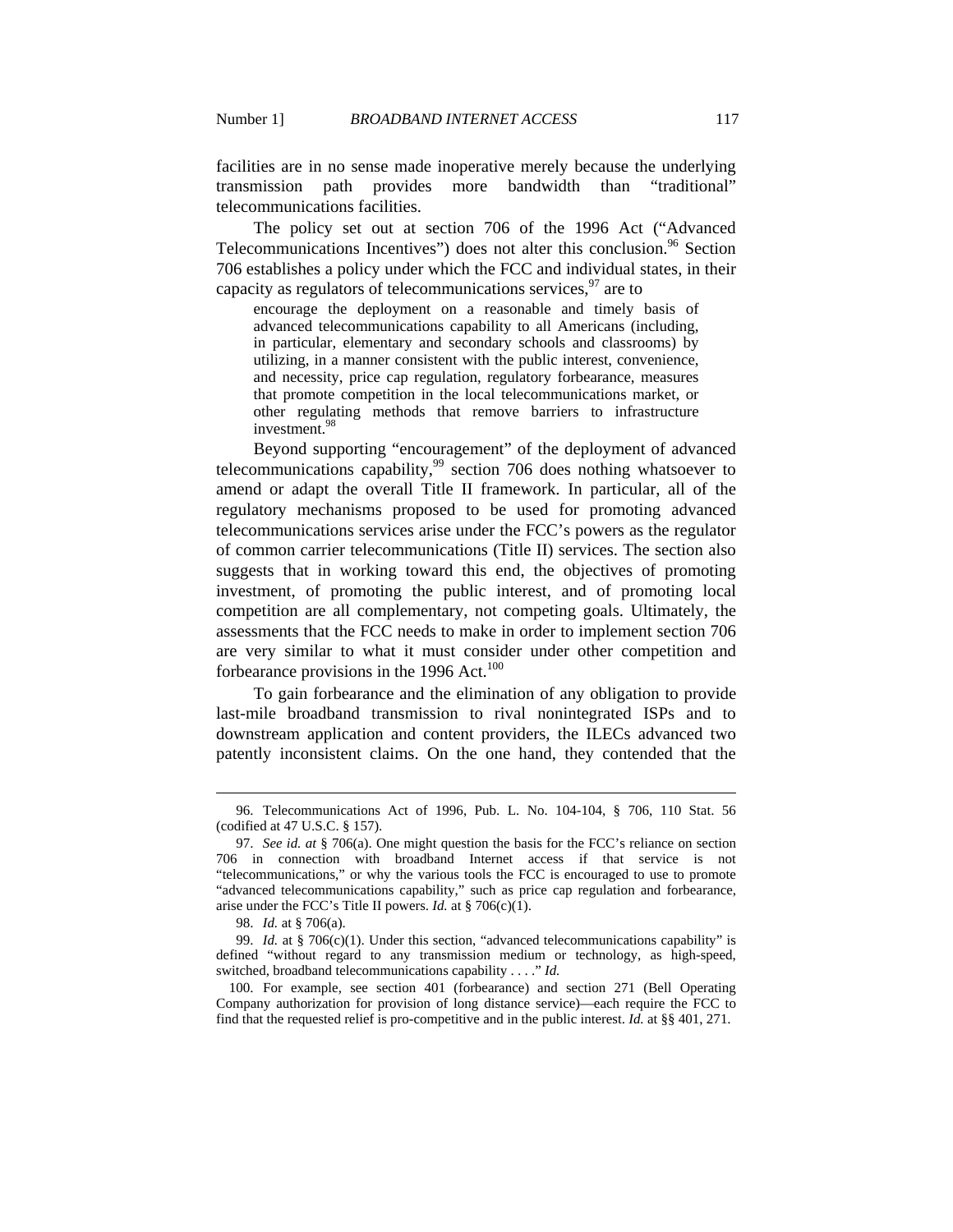broadband market is intensely competitive, such that continuing regulation and unbundling requirements are no longer necessary to protect consumers.101 But at the same time, the ILECs also contended that further broadband investment on their part would be unsupportable without the deregulation they demanded, and warned that without those ILEC broadband investments, ubiquitous broadband deployment would never take place and the U.S. would fall into a broadband backwater *vis-à-vis* other countries.102 Ironically, if the broadband market is as competitive as the ILECs contend, then how is it that absent their involvement no other provider can be expected to jump in and fill the gap? The FCC never seems to have focused upon or addressed that rather obvious inconsistency.

In the end, of course, the FCC gave the ILECs what they wanted.<sup>103</sup> The ILECs, however, still made no broadband investments anywhere other than those locations where they would have invested regardless of regulation—either because it was economically attractive (e.g., in high density areas) or because they needed to respond to the only other actual competitor (the local cable company). Broadband deployment in rural and in smaller urban areas has lagged.<sup>104</sup> Verizon has divested much of its footprint in these areas, $105$  and most recently the company announced that it would discontinue further investment in its FiOS platform after the end of  $2010^{106}$  AT&T's investment in mass market broadband has been confined to extremely modest upgrades to its existing infrastructure to support its Uverse offering, a decidedly inferior broadband service when compared with FiOS and with the current cable broadband state of the art.<sup>107</sup>

 $\overline{a}$ 

 104. *See, e.g.*, FCC, CONNECTING AMERICA: THE NATIONAL BROADBAND PLAN 20, 37, 136 (2010) [hereinafter NATIONAL BROADBAND PLAN]; Press Release, FCC, FCC Sends National Broadband Plan to Congress (Mar. 16, 2010), http://hraunfoss.fcc.gov/edocs\_public/attachmatch/DOC-296880A1.pdf.

 105. *See, e.g.*, VERIZON COMMUNICATIONS INC., QUARTERLY REPORT (FORM 10-Q) (May 9, 2005); Press Release, Verizon Communications Inc., Verizon Completes Spin-Off of Local Exchange and Related Businesses in Maine, New Hampshire and Vermont (Mar. 31, 2008); Press Release, Verizon Communications Inc., Verizon Completes Spinoff of Local Exchange Businesses and Related Landline Activities in 14 States (Jul. 1, 2010).

 106. *See* Robert Cheng, *Verizon to End Rollout of FiOS*, WALL ST. J. (Mar. 30, 2010), http://online.wsj.com/article/NA\_WSJ\_PUB:SB10001424052702303410404575151773432 729614.html.

 107. For example, there are five tiers of U-verse download speeds available: 3, 6, 12, 18, and 24 Mbps. *AT&T U-verse High Speed Internet***,** AT&T, http://www.att.com/uverse/explore/internet-landing.jsp (last visited Nov. 16, 2010). Verizon offers FiOS at 15, 25, and 50 Mbps. *FiOS Internet*, VERIZON, http://www22.verizon.com/residential/

 <sup>101.</sup> *See, e.g.*, Comments of Verizon Wireless at 7–10, Review of Regulatory Requirements for ILEC Broadband Telecommunications Services, FCC CC Docket No. 01- 337 (rel. March 1, 2002), *available at* http://fjallfoss.fcc.gov/ecfs/document/ view.action?id=6513079790.

<sup>102</sup>*. See id.* at 14.

 <sup>103.</sup> *See BWIA Order*, *supra* note 24.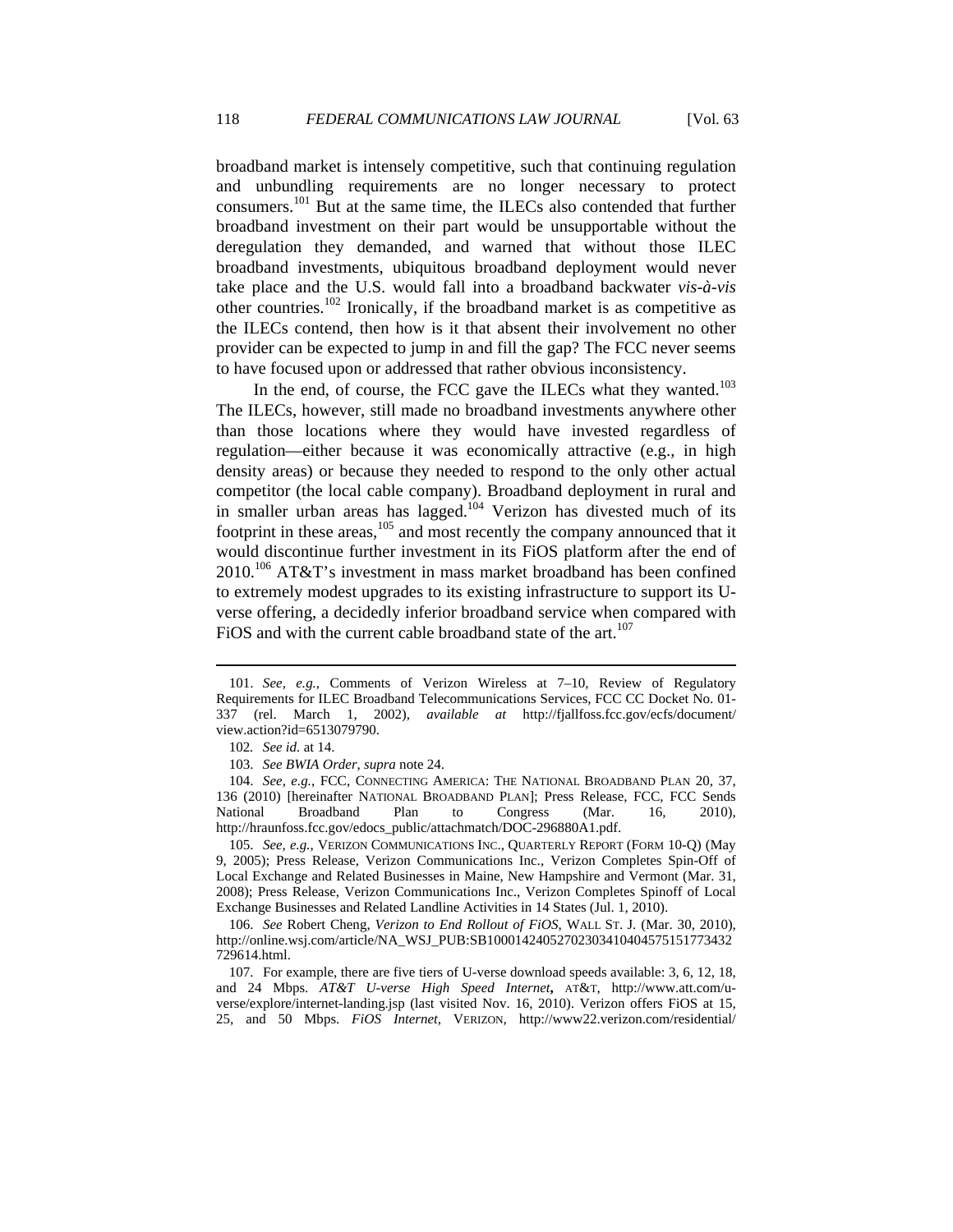## *E. Regulating the Underlying Transmission in Internet Access Services is Not, and Would Not Amount to or Result in, the Regulation of Content or Application Providers*

Those that have spoken most vociferously against net neutrality have characterized these principles as requiring "regulation of the entire Internet."<sup>108</sup> Decades of effective separation of basic transmission (regulated) from "enhanced" services and customer premises equipment (unregulated) under the *Computer Inquiry II* framework show that this conclusion completely misses the mark. Under that framework, the FCC successfully deregulated all of the customer premises equipment and enhanced services offered by ILECs and ensured that there was no need for

Any theory under which the Commission concluded that broadband Internet access services included the offering of separate telecommunications service under Title II would implicate all of these players [referring to a broad range of content and application providers]. And the Commission's plan to then assert Title I ancillary authority over the information service components of broadband Internet access in order to promulgate 'net neutrality' rules would allow it to sweep even more broadly and regulate other content, applications, and information services delivered over the Internet.

Reply Comments of Verizon and Verizon Wireless at 62, Framework for Broadband Internet Service, FCC GN Docket No. 10-127 (July 15, 2010). And, in a similar vein, the National Cable & Telecommunications Association warned that "[o]pening the door to the common carrier regulation of 'connectivity' will quickly reach these information services' functionalities or other elements of the 'Internet ecosystem,' notwithstanding the Commission's stated intent to snare in its net only broadband Internet access providers." Comments of Nat'l Cable & Telecomm. Ass'n at 55, Framework for Broadband Internet Service, FCC GN Docket No. 10-127 (July 15, 2010).

fiosinternet/#plans (last visited Nov. 16, 2010). Comcast also offers plans ranging up to 50 Mbps. *High-Speed Internet: Speed Comparison*, COMCAST, http://www.comcast.com/ Corporate/Learn/HighSpeedInternet/speedcomparison.html (last visited Nov. 16, 2010). Even Qwest, using an FTTN technology similar to AT&T's, offers a 40 Mbps service. *Compare Qwest High-Speed Internet Plans*, QWEST, http://www.qwest.com/residential/ internet/broadbandlanding/compare\_plans.html (last visited Nov. 16, 2010).

 <sup>108.</sup> For example, after Rep. Edward Markey (D-Mass.) introduced H.R. 5273, "A Bill [t]o promote open broadband networks and innovation, foster electronic commerce, and safeguard consumer access to online content and services," known by the short name, *The Net Neutrality Act of 2006*, large telephone companies, as sponsors of an organization that went by the name "Hands Off the Internet," took out a full page advertisement in the *Washington Post* depicting the eleven-page bill as thousands of pages long. Net Neutrality Act of 2006, H.R. 5273, 109th Cong. (2006); *see Hands off the Internet*, COMMON CAUSE, http://www.commoncause.org/site/pp.asp?c=dkLNK1MQIwG&b=2007803 (last visited Nov. 16, 2010) (discussing the "Hands Off the Internet" advertisement in the *Washington Post*). More recently, in comments filed in the FCC proceeding Framework for Broadband Internet Service, AT&T asserted that "[i]f DNS look-up or security features were insufficient to maintain a Title I information-service classification for *broadband Internet access* providers even when those features are integrated with transmission functionality, there would be no limiting principle that would prevent Title II regulation from encompassing much of the rest of the Internet ecosystem." Comments of AT&T Inc. at 89, Framework for Broadband Internet Service, FCC GN Docket No. 10-127 (rel. July 15, 2010). In the same proceeding, Verizon claimed that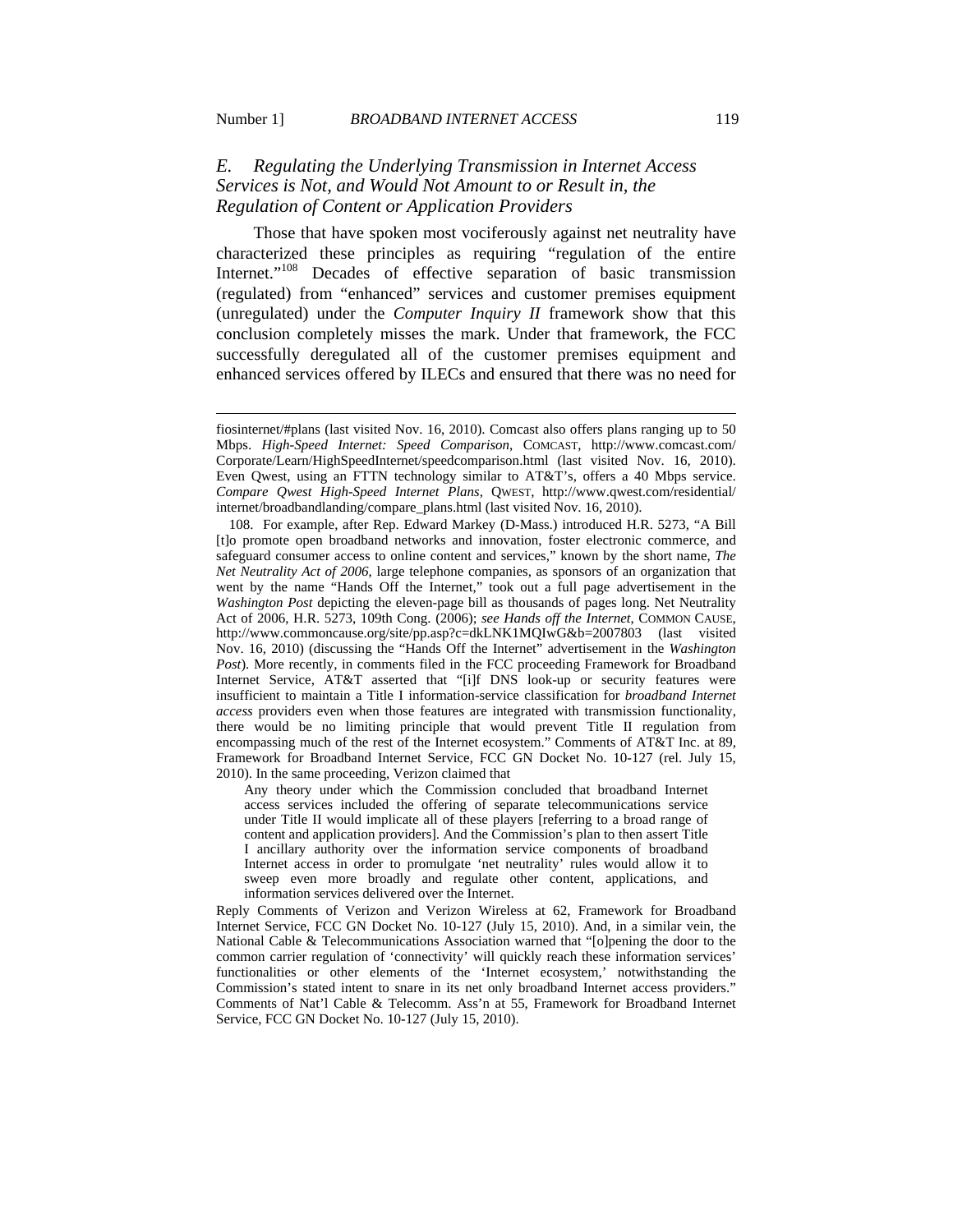any form of common carrier regulation to extend to non-ILEC providers of these services.<sup>109</sup>

It is also clear that the *Computer Inquiry II* framework is not confined to a single technological vintage. Neither the speed of transmission, the format of the information being transmitted, nor the switching technology used to route the information make broadband access any different from earlier basic transmission services. Even today, the transmission component for dial-up Internet access continues to be a regulated common carrier service that end users can use to reach independent ISPs that connect the user to the (unregulated) Internet. If Internet access over dialup facilities can exist without regulation of the Internet, it is hard to see why "Internet regulation" is the logical result of treating dedicated access as a Title II service. Applying these same principles, it is clear that no regulation of content- or application-related activity occurring on the Internet need result from regulating Internet access as a Title II common carrier telecommunications service.

## IV. ECONOMIC REALITIES REQUIRE REGULATORY SUPPORT FOR NONDISCRIMINATORY ACCESS BY COMPETITORS TO BROADBAND TRANSMISSION USED FOR INTERNET ACCESS

In the previous section, we discussed why the model adopted by the FCC to promote a competitive information services market—requiring that the underlying transmission be offered on a nondiscriminatory, common carrier basis—must also apply to broadband Internet access in the same manner that it has with respect to "legacy" transmission services. Predictive judgments and optimistic aspirations as to the development and growth of facilities-based mass market broadband competition will not materialize if the fundamental economics cannot support such entry—and if we have learned nothing else over the fifteen years since adoption of the 1996 Act, it is that such entry is not economically viable. But the lack of economic feasibility of facilities-based competition does not mean that competition at the retail level cannot take place and, indeed, *Computer Inquiry II* and the 1996 Act contemplate—and are expressly aimed at facilitating—precisely this form of entry.

So long as wireline Internet access remains a closed duopoly controlled by the incumbent LEC and the incumbent cable company, the FCC will need to step in as the "traffic cop" for ensuring nondiscriminatory Internet access. If the FCC promotes access competition at the retail level by mandating that nonfacilities-based ISPs be afforded nondiscriminatory access to dominant facilities-based wireline and wireless distribution

<sup>109</sup> *Stevens Report*, *supra* note 5, at para. 45; *see also Computer Inquiry II*, *supra* note 8.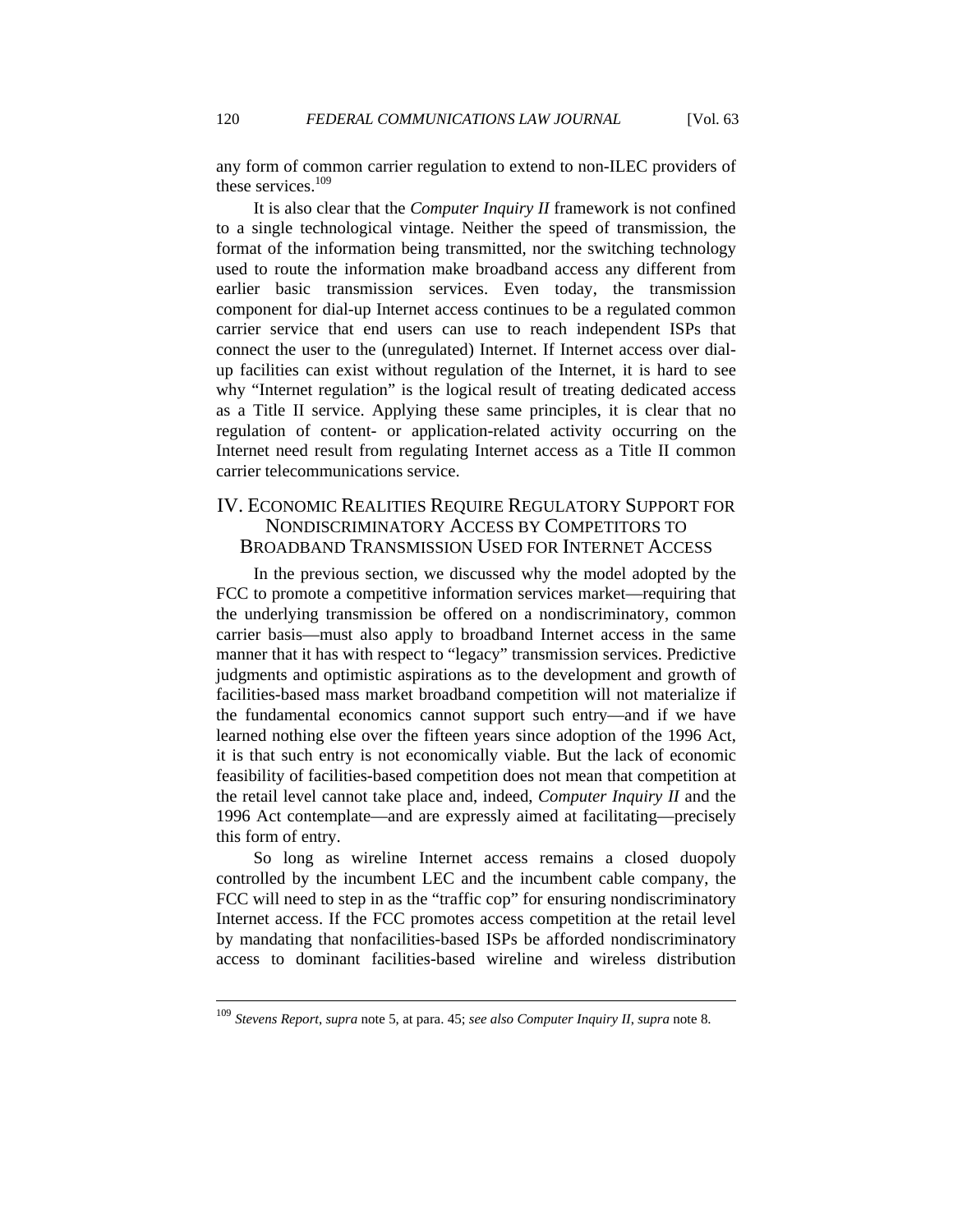infrastructures, then marketplace forces, and not regulatory oversight, will ensure the development and growth of competition in all Internet segments —access, content, and applications. Put differently, and contrary to the claims of the dominant incumbents, reinstatement of full *Computer Inquiry II* safeguards with respect to broadband Internet access is a far more effective and far less regulatory approach to assuring net neutrality and an open Internet than ongoing administration of direct net neutrality regulations.

In this section, we discuss the importance of competition for broadband Internet access and how the FCC, using the tools provided in the 1996 Act and in its own *Computer Inquiry II* regulations, can ensure net neutrality by promoting Internet access entry and competition by nonfacilities-based providers.

## *A. Regardless of the Technology in the Upstream Network, Access Facilities Remain a Bottleneck*

While *Computer Inquiry II* enabled competition to develop in markets adjacent to telecommunications, another market structure mechanism was largely responsible for enabling competition to develop for telecommunications services that were dependent upon the local access bottleneck. In 1982, U.S. District Court Judge Harold Greene approved the Consent Decree that required the restructuring of the Bell System in a manner intended to make the Bell operating companies provide access services on a nondiscriminatory basis to all providers of long distance service.<sup>110</sup> Prior to the 1984 structural separation of AT&T from its local Bell exchange carriers, AT&T's long distance business received highly preferential treatment from the local Bell operating companies (its affiliates)—treatment that was simply not available to competing long distance carriers. Customers of MCI, Sprint, and other long distance entrants were forced to dial as many as twenty additional digits—rather than the eleven digits that AT&T's customers were required to dial—in order to place a long distance call.<sup>111</sup> Network interconnection arrangements available to competing carriers were subject to a number of technical limitations, and competitors had no access at all to important signaling protocols. The denial of access to one of these capabilities, known as "Answer Supervision," made it almost impossible for rival long distance carriers to accurately time and bill their customers' calls;

 <sup>110.</sup> *See* United States v. American Tel. & Tel. Co., 552 F. Supp. 131, 220–22 (D.D.C. 1982).

 <sup>111.</sup> Implementation of the Local Competition Provisions in the Telecommunications Act of 1996, *First Report and Order*, 11 F.C.C.R. 15499, para. 17 (1996) [hereinafter *First Local Competition Order*].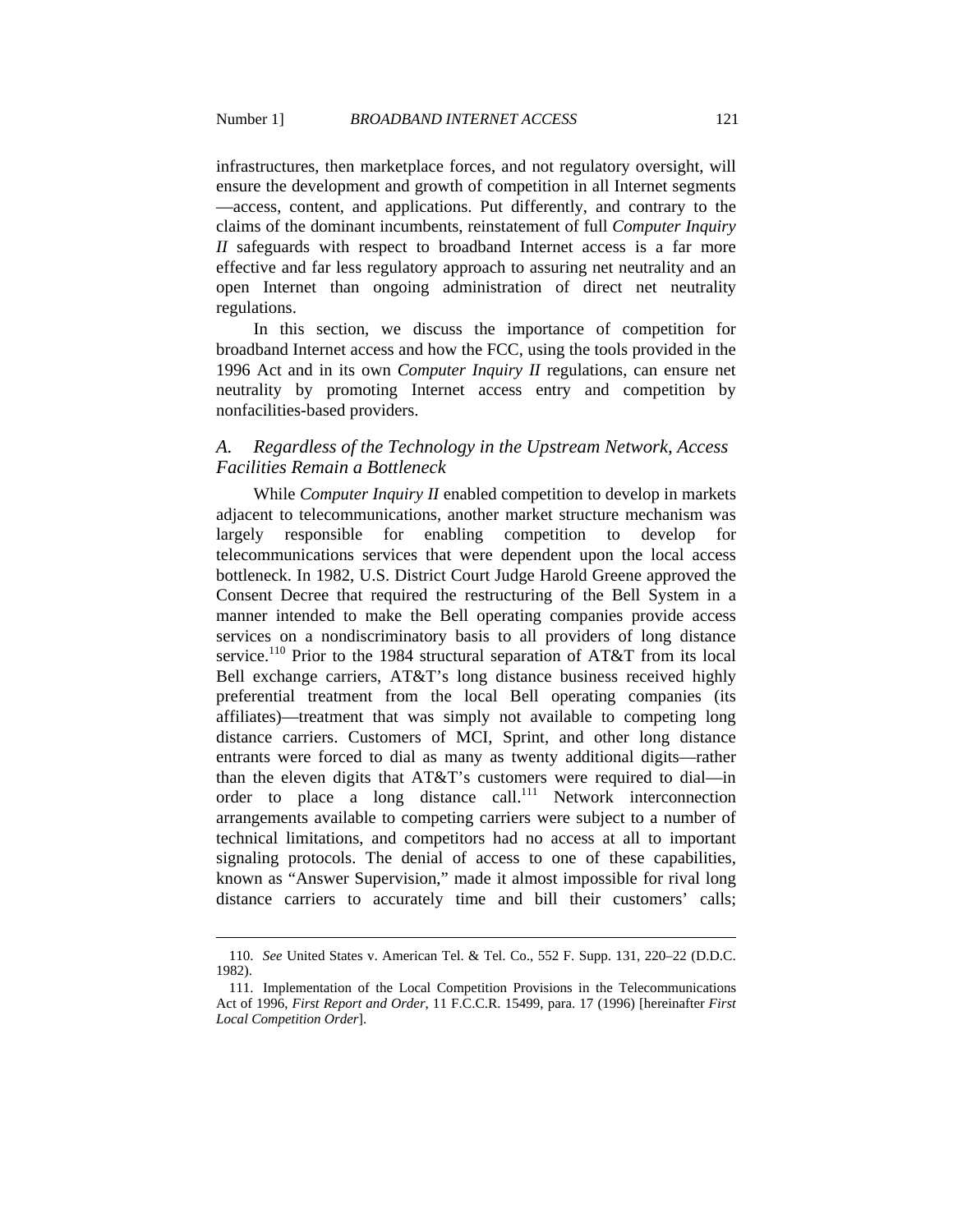unavoidable charges to customers for unanswered calls caused harm to competitive carriers' business reputations and made it harder for them to gain commercial acceptance.<sup>112</sup>

Meaningful long distance competition did not become a reality until the structural separation of the local and long distance businesses made the local Bell companies indifferent as to their customers' choice of long distance carrier, thereby eliminating any business purpose in their maintaining these and other discriminatory practices. When the 1996 Act provided a glide path for the divested Bell companies to reenter the long distance market (upon satisfying certain requirements intended to facilitate competition at the local service level without any requirement to demonstrate that effective competition had actually developed for local exchange services $^{113}$ ), and the FCC went on to permit the Bell companies to bundle their local and long distance services into a single flat-rate package,  $114$  stand-alone long distance competition all but disappeared.

The anticompetitive conditions that existed before the courts and the FCC ensured equal access to local exchange services clearly demonstrate that the potential for competitive foreclosure is neither theoretical nor farfetched.<sup>115</sup> There is an unmistakable parallel between the long distance market prior to the break-up of the former Bell System and the broadband

 <sup>112.</sup> With respect to long distance services, these inequalities were largely addressed through the FCC's equal access regime and the provisions in the *MFJ*. *See* GTE Sprint Communications Corp., US Telecom, Inc., Allnet Communications Services, Inc., & U.S. Transmission Systems, Inc., *Notice of Proposed Rulemaking*, 1985 FCC LEXIS 2207, para. 63 (1985); *see also* Bill Correctors, Ltd. v. MCI Comm. Corp., *Memorandum Opinion and Order*, 1984 FCC LEXIS 1715, para. 4 (1984).

<sup>113</sup>*. See* 47 U.S.C. § 271(c)(2)(B) (2006) ("Competitive Checklist").

 <sup>114.</sup> It took until December 2003 for Bell operating companies to receive authority to offer in-region long distance services in all of their operating states. Application of Qwest Communications International Inc. for Authorization to Provide In-Region, InterLATA Serv. in Ariz., *Memorandum Opinion and Order*, 18 F.C.C.R. 25504, paras. 1–2 (2003)*.* By 2005, when the FCC was reviewing the proposed Verizon-MCI merger, it noted "significant evidence in the record that long distance service purchased on a stand-alone basis is becoming a fringe market." Verizon Communications Inc. & MCI, Inc. Applications for Approval of Transfer of Control, *Memorandum Opinion and Order*, 20 F.C.C. R. 18433, para. 92 (2005).

 <sup>115.</sup> In her recent article, *Transporting Communications*, Professor Susan Crawford provides an excellent overview of how, throughout the history of telecommunications, "companies providing general-purpose access services given sufficient legal discretion will both discriminate against particular communications in favor of their own complementary businesses and act on the content of messages they are asked to transmit, to their own commercial advantage." Susan P. Crawford, *Transporting Communications*, 89 B.U. L. REV. 871, 876 (2009). While we do not disagree with Professor Crawford's conclusion that structural separation of the common carrier's Internet access transmission offerings from its competitive activities would be a highly effective means of preventing such discrimination, *id.* at 927–28, such an approach may not be practical to implement at the present time, due to the legal and political hurdles it is likely to face.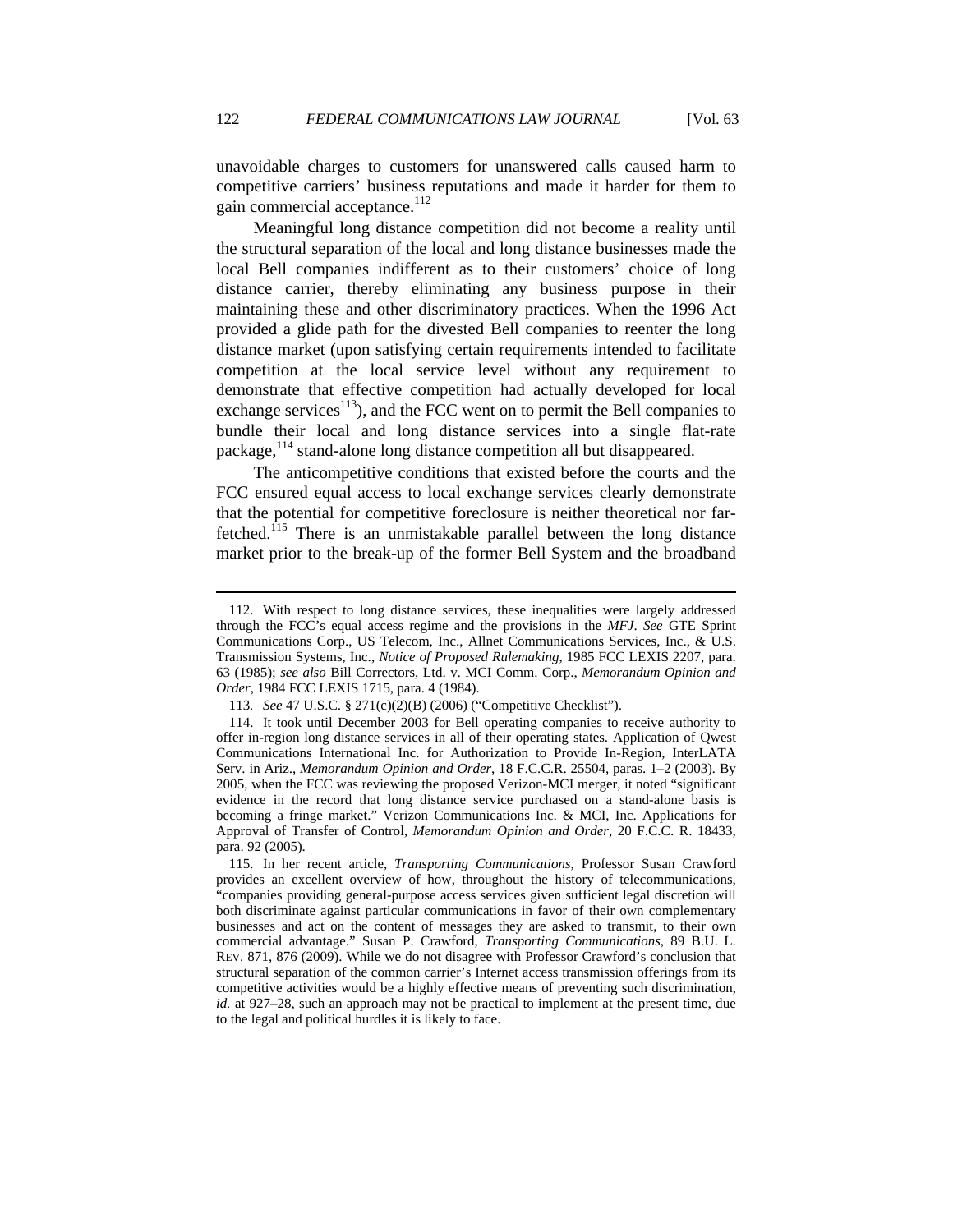Internet access market as it exists today. Net neutrality is about a great many things, but fundamentally it should be viewed as key to preserving and protecting competition in all non-last-mile adjacent network, application, and content markets. When a last-mile broadband provider is able to act as a gatekeeper for access to consumer "eyeballs,"<sup>116</sup> it has the very same ability to restrict or deny access to downstream application and content providers as the local pre-1984 AT&T telephone operating companies had with respect to downstream (non-AT&T) long distance carriers. Absent effective competition for last-mile broadband (wireline or wireless) Internet access, the last-mile broadband provider has both the incentive and the ability to impose excessive fees for such access and/or to force downstream application and content providers to direct their traffic to the last-mile provider's own backbone network—threatening the continued viability of backbone network providers that do not also have last-mile end user customers of their own. Application and content providers unwilling or unable to pay the required "tribute" could be cut off altogether from the last-mile provider's end users, or otherwise be forced to accept a degraded connection. The parallels between pre-Bell System break-up long distance competition and the current potential for vertical market foreclosure arising from the last-mile broadband access providers' market power are strikingly similar.

Although competition among interexchange carriers flourished following the Bell System break-up, the Bell ILECs subject to the *MFJ* insisted (almost from the outset) that a structural approach enforcing nondiscrimination for access services (thus enabling competition) was unnecessary. To respond to these claims, in 1994, our firm, Economics and Technology, Inc., jointly with Hatfield Associates, Inc. of Boulder, Colorado, were engaged by (old) AT&T and MCI to prepare a detailed technical and economic analysis of the role of exchange access facilities. The resulting study, *The Enduring Local Bottleneck*, demonstrated that long after regulatory and judicial mandates had permitted competition to arise in customer premises equipment, inside wiring, and long distance services, the last-mile facilities (whether switched or dedicated) that connected customers to the PSTN were available from a single source and thus remained a "bottleneck."117 The conclusion of that study was clear: Last-mile telecommunications infrastructure involves enormous capital investments and persistently high fixed costs, and is characterized by

 <sup>116. &</sup>quot;Eyeballs" is a term of art used to refer to the target audience of mass media. In the present context, it refers to those end users potentially able to view particular content and applications on the Internet.

 <sup>117.</sup> ECONOMICS AND TECHNOLOGY, INC. & HATFIELD ASSOCIATES, INC., THE ENDURING LOCAL BOTTLENECK: MONOPOLY POWER AND THE LOCAL EXCHANGE CARRIERS (1994), www.econtech.com/Bottleneck.pdf.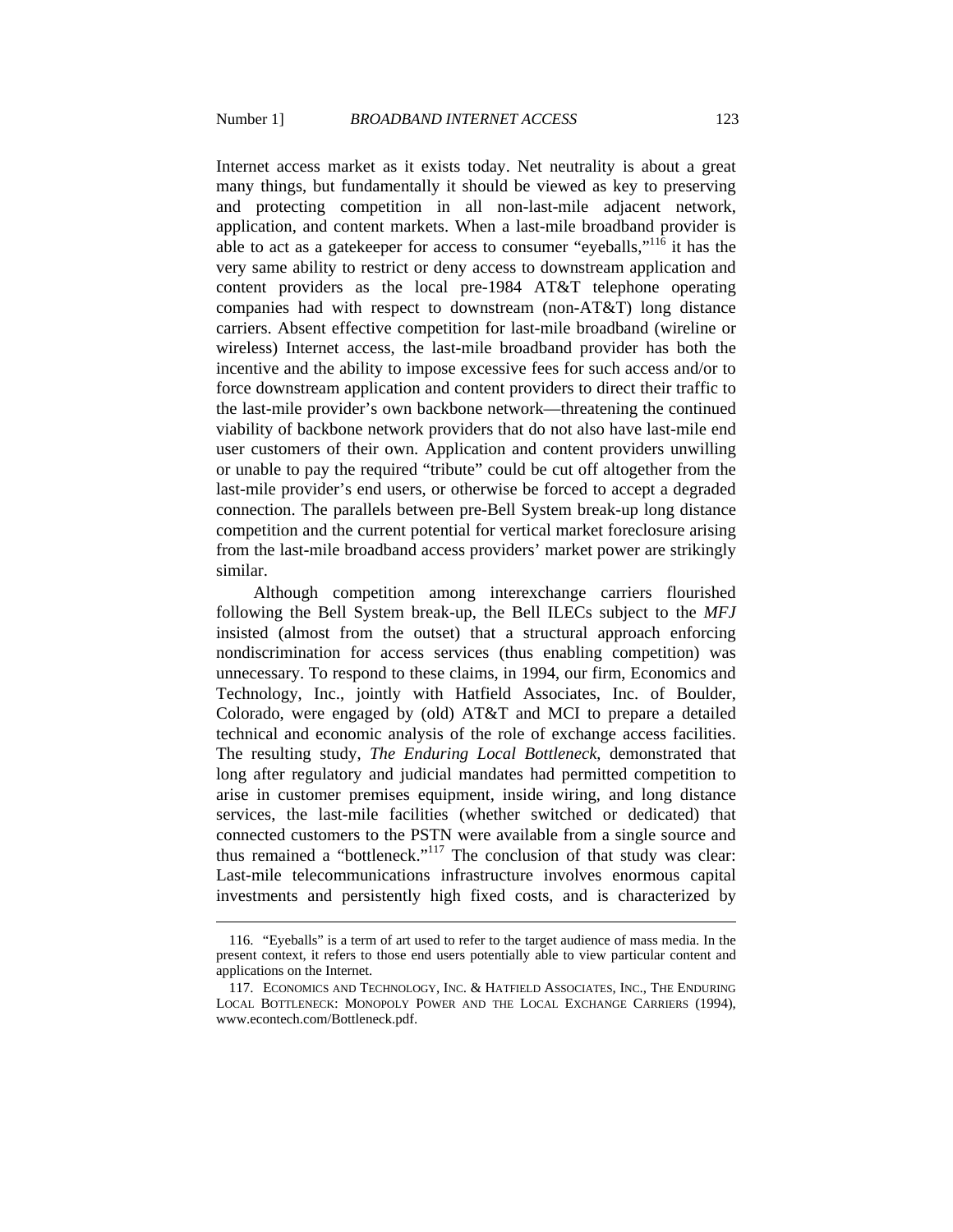extensive economies of scale and of scope.<sup>118</sup>

Incumbency and other "first mover" advantages are massive, and "greenfield" facilities-based entry by an entity with no existing infrastructure is unrealistic—if not altogether impossible—as an economic matter. In 1994, there was much speculation as to the potential entry of cable television providers into the local telephone business, but it was not until the advent of Voice over Internet Protocol (VoIP) around 2005 that such entry became feasible.<sup>119</sup> Even so, and as the FCC has recently noted, no inference can be drawn that such entry by others can be anticipated from a cable company's entry into the local telecommunications market:

We see no persuasive economic reason to predict that, just because a cable company might find it profitable to make incremental investments in a preexisting network, subsequent entrants also would find it profitable to incur the costs of building an entire new network from scratch. Indeed, given that an incumbent, such as a cable company, may have an additional incentive to invest in facilities to deter additional entry from potential rivals, even less can be inferred about subsequent entrants from the fact that most cable companies have found it profitable to upgrade their cable television networks to provide telephone and data services. Supporting this view, we have seen few new entrants in any domestic telecommunications markets that have been willing to invest in a totally new wireline network, at least to serve residential customers.<sup>120</sup>

Our 1994 study was undertaken at a time when the U.S. Congress was engaged in the massive rewrite of the Communications Act of 1934 that resulted in the enactment of the 1996 Act. The 1996 Act preempted all remaining state regulatory restrictions on local exchange service competition and expanded the structural approach to nondiscrimination to include competitive local services that relied upon incumbents' local exchange facilities.<sup>121</sup> In addition to guaranteeing competitors comprehensive interconnection rights, section 251 required that ILECs

 <sup>118.</sup> *Id.* at 4.

 <sup>119.</sup> According to the National Cable Television Association (NCTA), the number of cable telephone subscribers rose from 5.9 million in 2005 to 22.2 million in 2009. *Cable Phone Customers 1998-2009*, CABLE: NATIONAL CABLE & TELECOMMUNICATIONS ASSOCIATION, http://www.ncta.com/Stats/CablePhoneSubscribers.aspx (last visited Nov. 16, 2010).

 <sup>120.</sup> Petition of Qwest Corporation for Forbearance Pursuant to 47 U.S.C. § 160(c) in the Phoenix, Arizona Metropolitan Statistical Area, *Memorandum Opinion and Order*, 2010 FCC LEXIS 3841, para. 36 (2010) (citations omitted) [hereinafter *Qwest Phoenix Forbearance Order*].

 <sup>121.</sup> Section 271 of the 1996 Act made provision for eliminating the *MFJ*'s long distance line of business restriction, permitting the incumbent Bell companies to offer long distance services once local competition was established, in which case, so the argument went, the incentive to discriminate against competitors would no longer exist. *See* Telecommunications Act of 1996, Pub. L. No. 104-104, § 151(a), 110 Stat. 56 (codified at 47 U.S.C. § 271).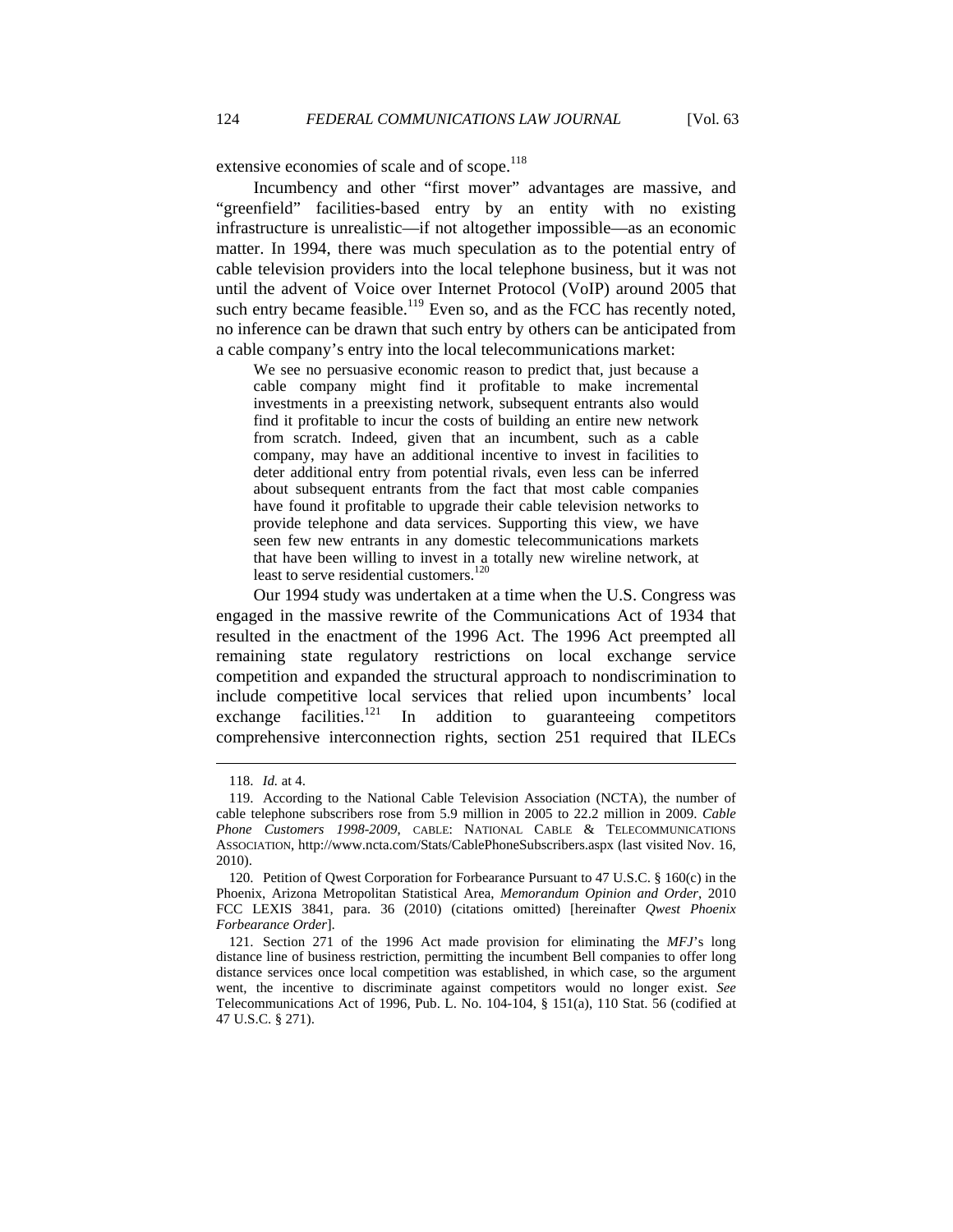offer any requesting carrier "nondiscriminatory access to network elements on an unbundled basis at any technically feasible point on rates, terms, and conditions that are just, reasonable, and nondiscriminatory . . . .  $\cdot$ <sup>122</sup> In its initial implementation of section 251, the FCC required that ILECs provide a broad set of unbundled network elements  $(UNEs)$ ,<sup>123</sup> which entrants used (along with total service resale and a limited amount of their own facilities) to expand their competitive local telecommunications service offerings and their geographic footprints.<sup>124</sup> The three-pronged approach to entry under section 251 (interconnection of competitor-owned facilities, unbundled access, and resale) reflected recognition by Congress and by the FCC that economic barriers made it unrealistic to expect competitors ever to fully replicate the incumbents' networks with their own facilities.<sup>125</sup>

The availability of wholesale UNEs permitted competitors to expand their own networks gradually, giving them the ability to achieve a broad geographic footprint and, in the case of enterprise customers, to be capable of serving all of a customer's locations, while adding its own facilities where committed revenues permitted recovery of their investment. Using UNEs (and, in particular, the local loop-switching combination, known as the UNE-Platform), carriers that had previously been competitive only in the long distance market were able to offer residential customers an alternative to ILEC local exchange service.<sup>126</sup> Under its section  $251$ authority, the FCC also required ILECs to offer other carriers access to the high frequency portion of the local loop, so that they could make a competitive offering of Digital Subscriber Line (DSL) high-speed Internet access service even when the customer retained wireline voice telephone service from the ILEC. $^{127}$ 

 $\overline{a}$ 

127. Deployment of Wireline Services Offering Advanced Telecommunications

 <sup>122.</sup> *Id.* at 47 U.S.C. § 251(c)(3).

 <sup>123.</sup> *First Local Competition Order*, *supra* note 111, at para. 4.

<sup>124</sup>*. Id.* at para. 12.

 <sup>125.</sup> *See id.* at para. 13–14 (citing Joint Managers' Statement, S. Conf. Rep. No. 104- 230, 104th Cong. 113, 121 (1996)).

 <sup>126. &</sup>quot;Today, the combination of unbundled elements called 'UNE-P' or 'UNE-Platform'—a combination of unbundled loops, switching, transport and signaling—is the most successful mode of competitive entry created by the 1996 Act, and its growth substantially exceeds the alternative modes of entry." T. Randolph Beard, George S. Ford, & Christopher C. Klein, *The Financial Implications of the UNE-Platform: A Review of the Evidence*, 12 COMMLAW CONSPECTUS 5, 6 (2004). Ironically, by the time this article was published, the FCC had acceded to ILEC demands for the elimination of UNE-Platform, and CLECs that had depended upon UNE-P to serve residential customers were no longer viable competitors. *See* Press Release, AT&T Corp*.*, AT&T Announces Second-Quarter 2004 Earnings, Company to Stop Investing in Traditional Consumer Services; Concentrate Efforts on Business Markets (July 22, 2004), http://www.corp.att.com/news/2004/07/22- 13163 ("As a result of recent changes in regulatory policy governing local telephone service, AT&T will no longer be competing for residential local and standalone long distance (LD) customers.").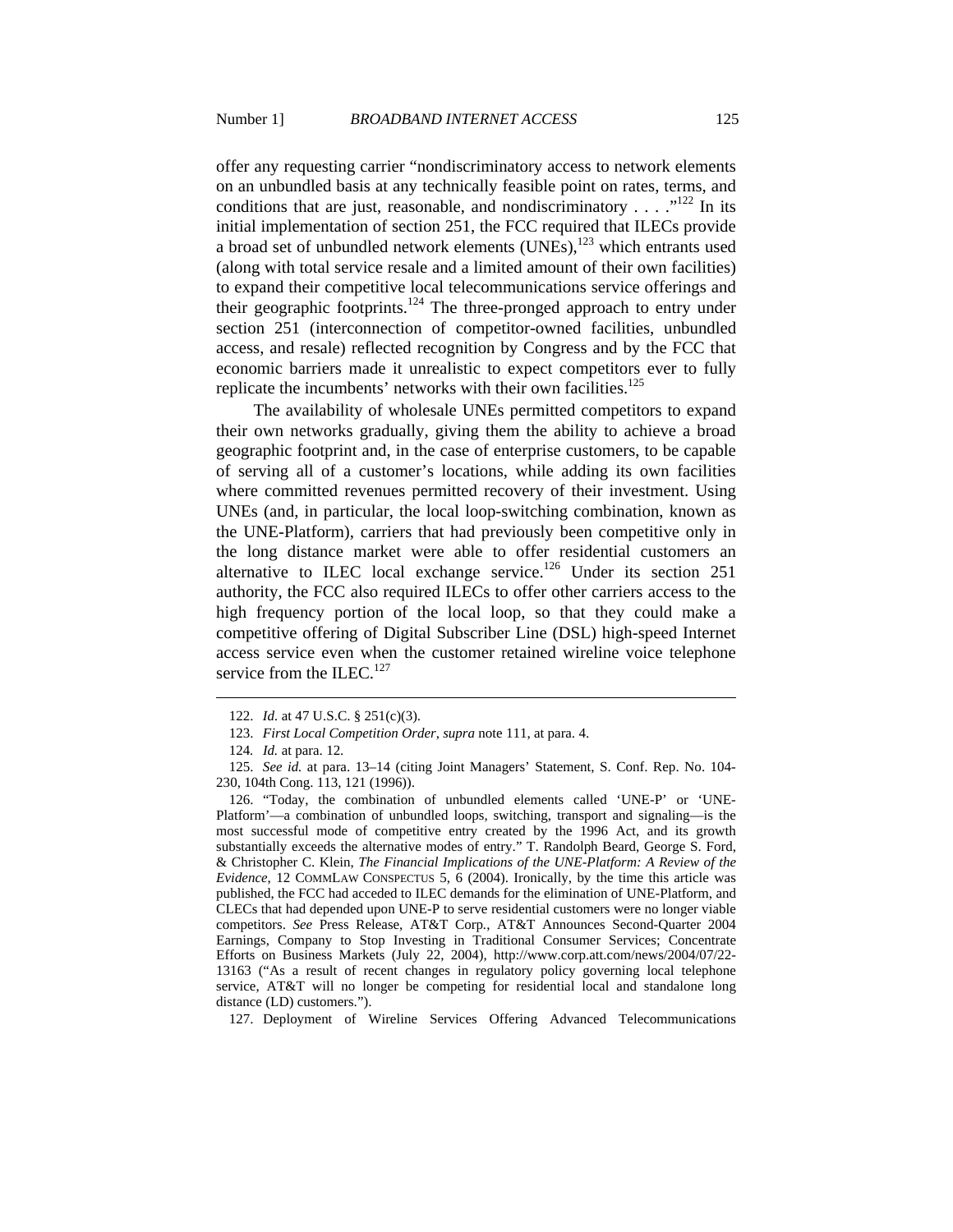The details of how the implementation of section 251 devolved from the comprehensive requirements of the 1996 *Local Competition Order*<sup>128</sup> to the largely decimated set of UNEs that survived the 2003 *Triennial Review* and 2005 *Triennial Review Remand Orders*129 is generally beyond the scope of this Article, except with respect to "elements" and capabilities that relate specifically to the provision of broadband Internet access. However, there are several policy judgments that the FCC's broadband access deregulation has in common with other deregulatory policies adopted by the FCC during the Bush years, including the decision to cut off competitor access to numerous UNEs, the maintenance of special access pricing flexibility, and the various forbearance decisions. First, the FCC embraced the notion (promoted by ILECs) that nonfacilities-based competition was detrimental to ILEC investment incentives and that, despite significant empirical evidence to the contrary, such competition was not a legitimate contributor to the long-term competitive objectives of the 1996 Act. Second, although the FCC, between 2000 and 2008, had relied repeatedly upon the "investment incentive"<sup>130</sup> rationale, it never looked back to reexamine the result of this "predictive judgment." In that regard, our 1994 *Enduring Local Bottleneck* study's "predictive judgments" as to the realistic prospects for facilities-based local last-mile entry have turned out to have been far more prescient than those that had been advanced—and relied upon—by the FCC. $^{131}$ 

Capability and Implementation of the Local Competition Provisions of the Telecommunications Act of 1996, *Third Report and Order in CC Docket No. 98-147 and Fourth Report and Order in CC Docket No. 96-98*, 14 F.C.C.R. 20912, para. 6 (1999).

 <sup>128.</sup> *See First Local Competition Order*, *supra* note 111, at para. 366.

 <sup>129.</sup> *See Triennial Review Order*, *supra* note 45; Unbundled Access to Network Elements, *Order on Remand*, 20 F.C.C.R. 2533 (2005) [hereinafter *Triennial Review Remand Order*].

 <sup>130.</sup> *See, e.g.*, Local Competition Provisions of the Telecommunications Act of 1996, *Third Report and Order and Fourth Further Notice of Proposed Rulemaking*, 15 F.C.C.R. 3696, para. 7 (1999) ("Unbundling rules that encourage competitors to deploy their own facilities in the long run will provide incentives for both incumbents and competitors to invest and innovate.") [hereinafter UNE *Remand Order*]; *id.* at para. 46 ("We agree with the incumbent LECs' concerns regarding the preservation of their investment incentives."); *see also Triennial Review Order*, *supra* note 45, at para. 178 ("In general, the incumbent LECs and equipment manufacturers take the position that unbundling deters both incumbent LEC and competitive LEC capital investment."). The FCC has relied most strongly on the "investment incentives" argument in connection with broadband services. *See, e.g.*, *Triennial Review Order*, *supra* note 45, at para. 541; *Triennial Review Remand Order*, *supra* note 129, at paras. 11, 40.

 <sup>131.</sup> Despite the absence of any hard evidence in support of the ILECs' "regulationdiscourages-investment" claim, its proponents persist in advancing this argument, perhaps believing that if it is repeated often enough, it will come to be accepted as fact. A recent reiteration of this same theme was offered by Janusz A. Ordover, Greg Shaffer, and Doug Fontaine in an unpublished "Vodafone Public Policy" series paper, "The Economics of Price Discrimination," commissioned by Vodafone and submitted to the FCC in an *ex parte*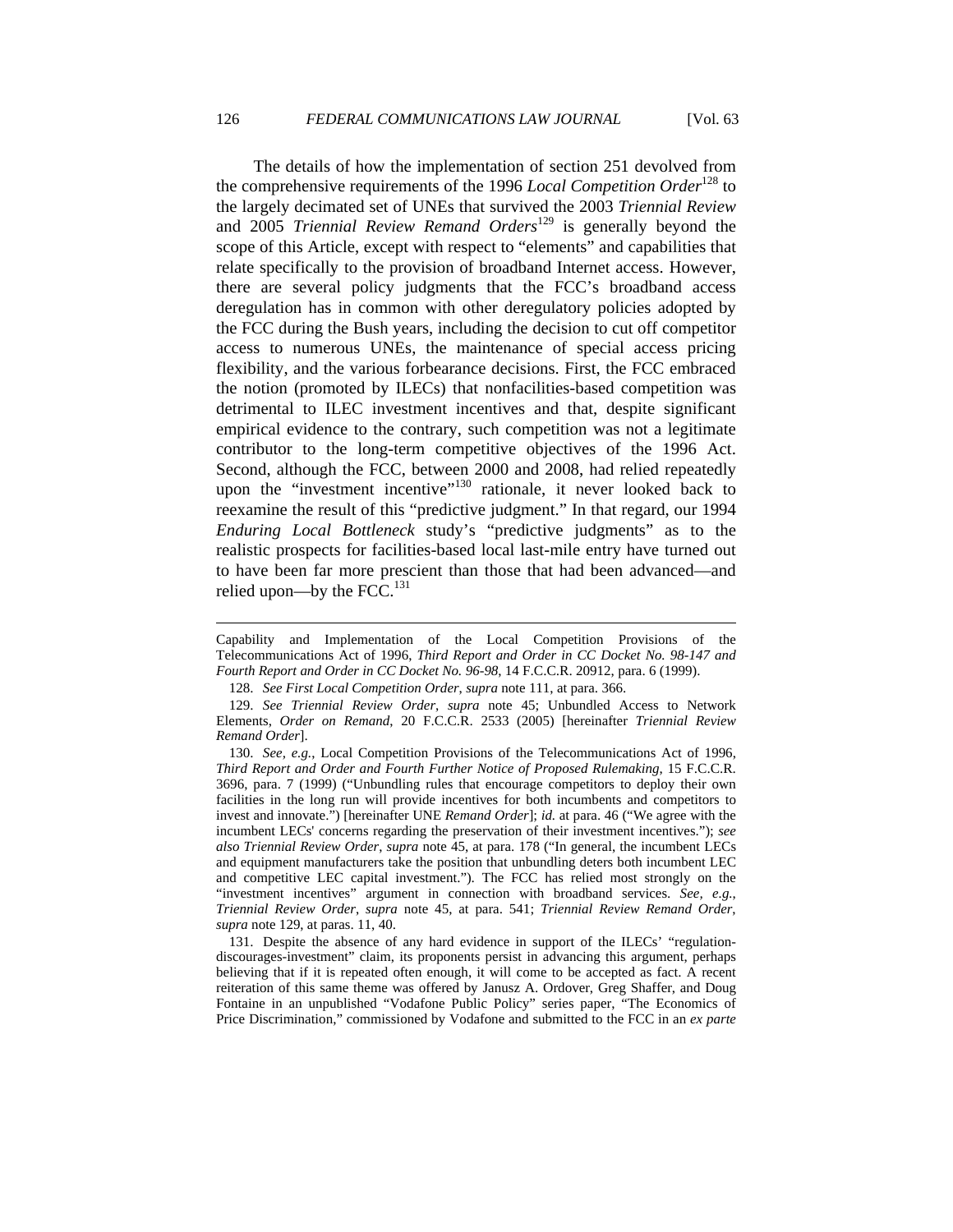The FCC also began to make various "predictive judgments" about competition based upon the fallacy that a CLEC's deployment of facilities at a particular location was evidence that the CLEC (or another competitive provider) could justify the investment to deploy facilities at any "similar" location in the MSA.132 As the FCC's reliance upon this predictive competition analysis expanded, local competition (other than from the uniquely facilities-based cable CLEC) actually began to shrink. Only recently, in its *Order*<sup>133</sup> denying Qwest's *Petition for Forbearance in the* Phoenix MSA,<sup>134</sup> has the FCC demonstrated an awareness of the theoretical and factual flaws underlying the analytical framework it had been using to assess the status of competitive telecommunications markets.

Recognizing the theoretical and empirical concerns associated with duopoly, the Commission, in the *Qwest Omaha Forbearance Order*, offered three predictive judgments, which it concluded would mitigate those concerns. It first predicted that Qwest would continue to make wholesale facilities, such as DS0, DS1, and DS3 facilities, available to competitors at "competitive rates and terms." Second, and relatedly, it predicted that non-cable competitors could "rely on the wholesale access rights and other rights they have under *sections 251(c)* and *section 271* . . . [to] minimize[] the risk of duopoly and of coordinated behavior or other anticompetitive conduct in this market." Third, it predicted that the areas where Cox currently had facilities would see further investment by Cox and by other competitors even without access to unbundled loops or transport. . . . Upon further consideration, we find that these predictions have not been borne out by subsequent developments, were inconsistent with prior Commission findings, and

filing on April 23, 2010 in GN Docket No. 09-191 and WC Docket No. 07-52. Janusz A. Ordover et al., *The Economics of Price Discrimination*, *in* THE ECONOMICS OF THE INTERNET (Vodafone Group Plc. 2010) [hereinafter *Ordover* et al.]. A central theme of the *Ordover* et al. paper is the authors' claim that "[c]ontrary to the position taken by some net neutrality proponents, the Commission's proposed ban on price discrimination can have a significant deleterious effect on the incentives of broadband access providers to undertake necessary investments in network innovation and expansion." *Id.* at 28. The paper contains no actual data or analysis to support this claim or any of the purported negative (yet entirely unquantified) economy-wide welfare impacts that the authors describe. Moreover, the authors conveniently ignore the fact that any increase in telecommunications costs confronting application and content providers to reach end users would have a negative impact upon their willingness to invest—particularly if the payments being made to the access providers amount to a transfer of some portion of the application and content providers' potential economic profits—an outcome that would also have negative welfare impacts. An analysis such as that proffered by *Ordover* et al. that ignores the economic effects of activities dependent upon Internet access services cannot be considered as either complete or remotely accurate.

 <sup>132.</sup> *Triennial Review Remand Order*, *supra* note 129, at paras. 87–90.

 <sup>133.</sup> *See Qwest Phoenix Forbearance Order*, *supra* note 120, at paras. 33–34.

 <sup>134.</sup> Petition of Qwest Corporation for Forbearance Pursuant to 47 U.S.C. § 160(c) in the Phoenix Arizona Metropolitan Statistical Area, WC Docket No. 09-135 (filed Mar. 24, 2009).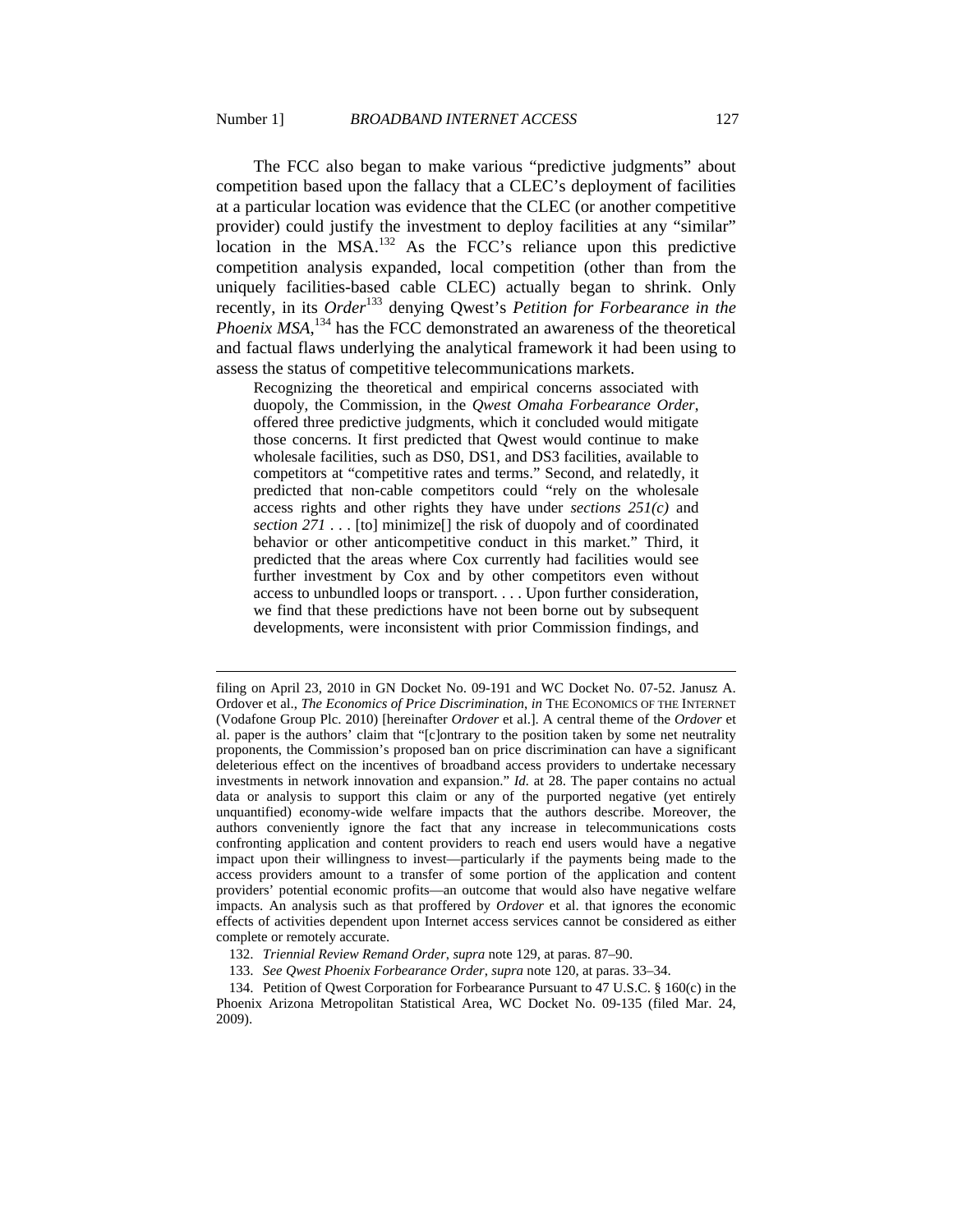are not otherwise supported by economic theory.<sup>135</sup>

Nowhere has the FCC been more aggressive in eliminating competitor access than in the area of mass market broadband. While continuing to recognize significant impairment in certain legacy last-mile facilities,  $136$  the FCC, in its 2003 *Triennial Review Order*, nonetheless eliminated ILECs' obligation to offer unbundled access to: (1) the high-frequency portion of the local loop (HFPL) (also referred to as "line sharing"), used by so-called "Data CLECs" to provide DSL to mass market residential and small business customers; (2) hybrid fiber-coaxial cable (HFC) loops; and (3) socalled "greenfield" fiber loops.<sup>137</sup> The FCC swept away these UNEs largely based upon broad generalizations about competitive growth. For example, in support of its decision to end line sharing, the FCC concluded that its earlier findings about "local competition and the lack of viable alternatives for a provider of broadband services"<sup>138</sup> no longer applied, and offered in its place a nonspecific assessment to the effect that, while "these circumstances have not been completely reversed, significant strides have been made by competitors in the local market."<sup>139</sup> The FCC also explicitly relied upon section 706 as justification for accepting "some level of impairment," because of the countervailing objective of encouraging more rapid deployment of broadband by the incumbent providers.<sup>140</sup> However, the *TRO*, like other FCC orders from this era, contains little analysis on the factual basis for expecting the elimination of wholesale access to the high frequency portion of the loop to lead to increased investment levels.

In the *TRO*, the FCC also found evidence of significant wholesale availability of the HFPL, noting that

we can no longer find that competitive LECs are unable to obtain the HFPL from other competitive LECs through line splitting. For example, the largest non-incumbent LEC provider of xDSL service, Covad, recently announced plans to offer ADSL service to "more of AT&T's 50 million consumer customers" through line splitting.<sup>141</sup>

But the FCC never took a second look at this finding after the AT&T and SBC merger—i.e., once there was no longer an AT&T CLEC to split

 <sup>135.</sup> *Qwest Phoenix Forbearance Order*, *supra* note 120, at paras. 33–34 (citations omitted).

 <sup>136.</sup> *See Triennial Review Order*, *supra* note 45, at paras. 248–49.

 <sup>137.</sup> *See id.* at paras. 237, 247, 275. The FCC made this finding notwithstanding the fact that "[t]he record further indicate[d] that FTTH loops display several economic and operational entry barriers in common with copper loops–that is, the costs of FTTH loops are both fixed and sunk, and deployment is expensive." *Id.* at para. 274.

 <sup>138.</sup> *Id.* at para. 259 (citing Line Sharing Order, 14 F.C.C.R. 20938, paras. 53, 56 (1999)).

 <sup>139.</sup> *Id.*

 <sup>140.</sup> *Id.* at para. 173.

 <sup>141.</sup> *Id.* at para. 259.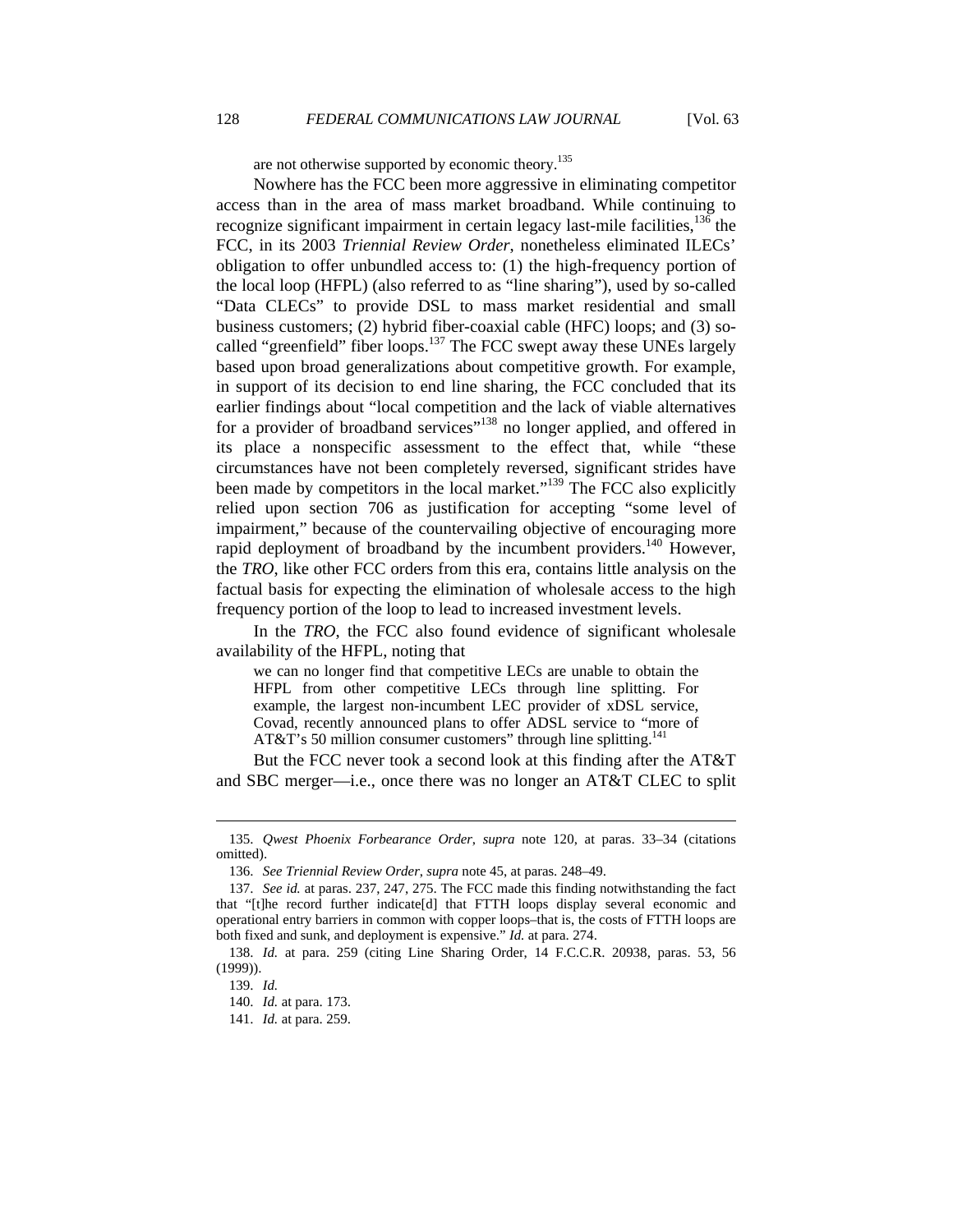lines with a data CLEC, such as Covad.

Other FCC decisions made it still harder for entrants to provide broadband Internet access in competition with the ILEC and cable provider. Shortly after the *TRO*, the FCC granted the Verizon, SBC, Qwest, and BellSouth petitions for forbearance from their section 271 obligations for all of the broadband elements for which the FCC, in the *TRO*, had found a lack of impairment. As in the *TRO*, the decision to eliminate RBOC broadband access provisioning obligations relies less upon market analysis than upon broad generalizations about investment incentives and "emerging" intermodal competition.<sup>142</sup> Finally, with its various reclassification decisions, and in particular in its *BWIA Order*, the FCC removed the issue of broadband competition from any further consideration under section 251 criteria by making broadband Internet access capability unreachable by competitors as a wholesale telecommunications service.<sup>143</sup>

## *B. Reevaluation of FCC Competition Analysis Needs to Extend to Broadband Access*

There are several assumptions and predictions that appear frequently in the FCC's broadband-related decisions. Although it has relied upon these assumptions and predictions repeatedly over the past decade, the FCC has never gone back to analyze the actual experience under deregulation in sufficient detail to determine if its predictions were correct.

*Assumption/Prediction #1*: That permitting ILECs and cable companies to exclude LEC and ISP competitors from using the facilitiesbased incumbents' broadband facilities is (a) necessary to promote investment by incumbents; (b) likely to provide greater incentives for investment by competitors; or (c) the necessary and best approach to implementing the policy stated in section 706.

*Reality*: ILEC and cable company broadband investment decisions (as well as those of other CLECs) depend critically upon available revenues and anticipated costs. Deployment data, including that contained in the record of the *National Broadband Plan* proceeding, demonstrates that

 <sup>142.</sup> Petition for Forbearance of the Verizon Telephone Companies Pursuant to 47 U.S.C. § 160(c), *Memorandum Opinion and Order*, 19 F.C.C.R. 21496, n.66 (2004) [hereinafter *Section 271 Forbearance Order*] ("The preconditions for monopoly appear absent . . . . [W]e see the potential for this market to accommodate different technologies such as DSL, cable modems, utility fiber to the home, satellite and terrestrial radio.") (citing Inquiry Concerning the Deployment of Advanced Telecommunications Capability, 14 F.C.C.R. 2398, para. 48 (1999)). Some six years later, the FCC now expresses serious reservations about competition under the ILEC-cable duopoly that has emerged. *Qwest Phoenix Forbearance Order*, *supra* note 120, at para. 82. The other predicted competition for mass market broadband access services, including competitors on intermodal platforms, has still yet to materialize. *See id.* at paras. 82–83.

 <sup>143.</sup> *See BWIA Order*, *supra* note 24, at paras. 18–19.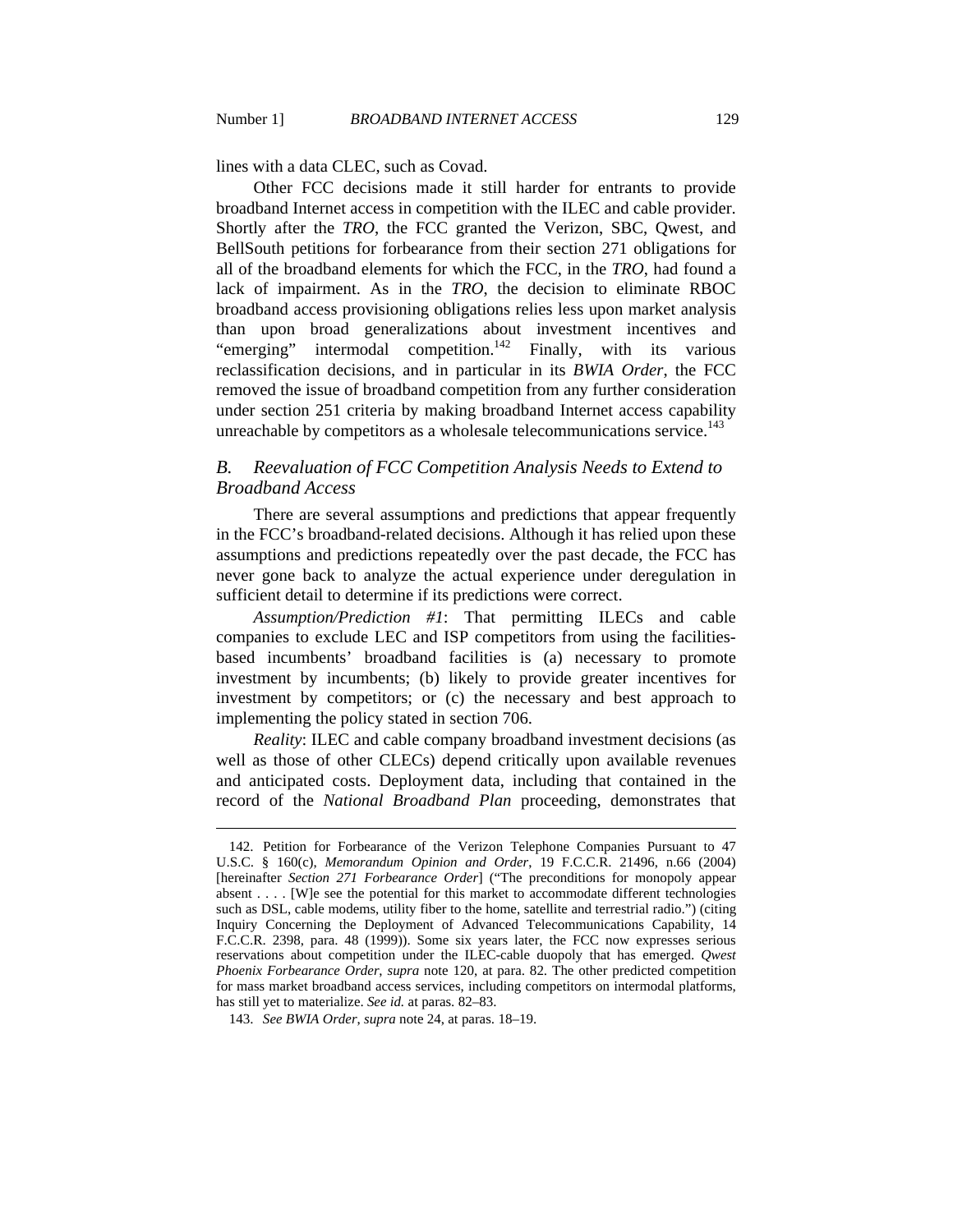facilities-based providers may well not make broadband investments in areas that do not satisfy standard investment criteria—e.g., high-cost (remote) or low-revenue (low-income) areas—even with the incentive of deregulation.<sup>144</sup> Conversely, where the incentive to invest has existed, broadband deployment has occurred even in the presence of regulation.<sup>145</sup>

Insulating ILECs and cable companies from wholesale obligations means that they obtain the benefits of market power that they would not have in the presence of additional competitors. However, there is no assurance that the incumbents will use the supracompetitive profits that they derive from serving customers in one area to build out to customers in remote, higher cost, and/or lower income areas. Verizon's decision to shed those portions of its operating footprint that consist mainly of rural customers rather than submit to pressures to extend broadband deployment to such areas provides compelling evidence of this reality. As to competitor investment, with the exception of cable companies, the FCC has not demonstrated (nor could it) that CLEC investment (with the exception of cable companies) has increased as a result of the elimination of broadband unbundling requirements.

*Assumption/Prediction #2*: That "emerging" intermodal competition will expand consumer options beyond the duopoly of wireline ILEC and cableco-provided access. $146$ 

*Reality*: For more than a decade, the FCC has relied upon the anticipated presence of "intermodal" competition, including (among others) broadband over power lines, satellite, fixed microwave, and, finally, wireless. However, the FCC's own data show that the reality has not come even remotely close to meeting such expectations. According to the FCC's most recent report on *High-Speed Services for Internet Access (Status as of December 31, 2008)*, the combined categories of satellite, fixed wireless, and "power line and other" accounted for just over one percent of total fixed broadband in June 2005 and remained at essentially that same level (it had actually decreased slightly) as of December  $2008$ <sup>147</sup> In its *National* 

 <sup>144.</sup> *See id*. at para. 19.

 <sup>145.</sup> In the wake of the 1996 Act (from 1997 to 2001), a period of decidedly increasing regulation, Verizon undertook \$48.8 billion in additional telephone plant in service (TPIS), as compared to TPIS additions of \$35.4 billion during the subsequent period of deregulation (from 2002 to 2006)—meaning that Verizon spent 37.7 percent more on telecommunications plant during the period of regulation than the subsequent period of deregulation. (This thirty-six percent growth represents the growth attributable to both of Verizon's predecessor companies: Bell Atlantic and non-RBOC GTE. Bell Atlantic's individual TPIS additions experienced growth of more than fifty-seven percent during the same period.) *See* FCC, ARMIS USOA REPORT 43-02 tbl. B-1.B. (years ending 1997– 2006).

 <sup>146.</sup> *See, e.g.*, *Section 271 Forbearance Order*, *supra* note 142, at para. 22.

 <sup>147.</sup> INDUS. ANALYSIS & TECH. DIVISION, WIRELINE COMPETITION BUREAU, FCC, HIGH-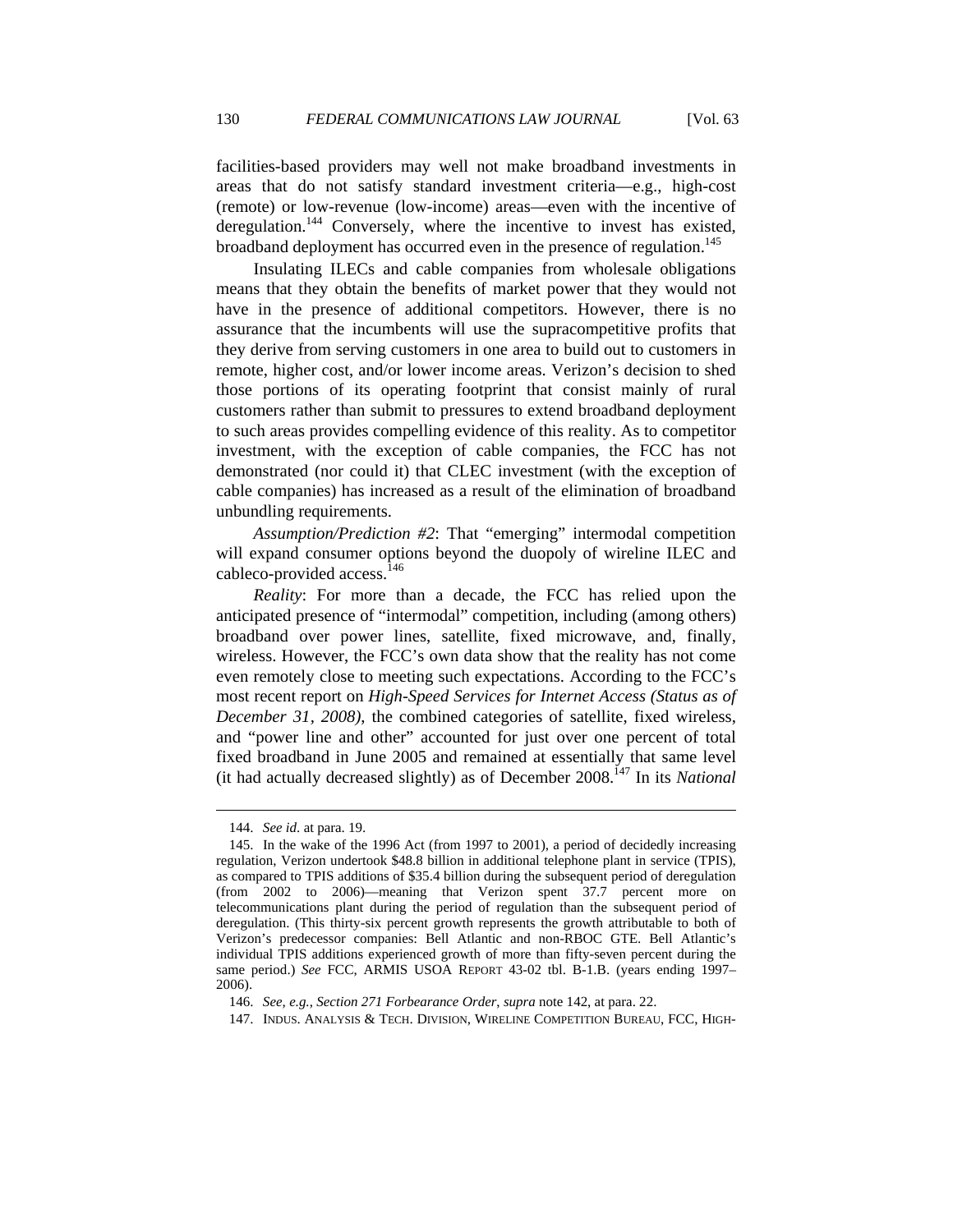*Broadband Plan*, the FCC recommends that a significant amount of new spectrum be allocated for broadband uses, but still acknowledges that "[w]ireless broadband may not be an effective substitute in the foreseeable future for consumers seeking high-speed connections at prices competitive with wireline offers."<sup>148</sup>

*Assumption/Prediction #3*: That because broadband involves new (rather than legacy) facilities, incumbents and new entrants have the same opportunities for deployment*.* 149

*Reality*: This conclusion partakes of both the "new technology" fallacy and the FCC's ongoing misconceptions about the ability of competitors to replicate an incumbent's network in its entirety. Broadband access facilities are deployed incrementally to carriers' (or cable companies') preexisting networks. For the ILEC, incumbency and the existence of a legacy network provide both unique cost advantages and unique revenue opportunities. As we discuss more fully below, the time has passed for the FCC to reassess the factual evidence with respect to competition, to acknowledge that competitors are unable to duplicate incumbents' ubiquitous network access facilities, and to realign its policies according to these market realities.

Ironically, while the FCC has premised the various steps in its comprehensive deregulation of broadband access services upon an expectation of impending competitive entry, these actions have had the effect of frustrating and discouraging new entry and creating a stampede of exits from the competitive telecommunications market. Indeed, it is difficult to square the various deregulatory initiatives for broadband access with the FCC's recent finding that "the [facilities-based wireline broadband] industry will probably always have a relatively small number of facilities-based competitors<sup>"150</sup> or with the DOJ's conclusion that wireline broadband services are characterized by "the presence of large economies of scale, which preclude having many small suppliers and thus often lead to oligopolistic market structures."<sup>151</sup>

#### *C. Reconciling Recent FCC Decisions with Existing Policies on*

SPEED SERVICES FOR INTERNET ACCESS: STATUS AS OF DECEMBER 31, 2008, at 9, tbl.1 (2010).

 <sup>148.</sup> NATIONAL BROADBAND PLAN, *supra* note 104, at 41 (citing Robert C. Atkinson & Ivy E. Schultz, COLUMBIA INSTITUTE FOR TELE-INFORMATION, BROADBAND IN AMERICA: WHERE IT IS AND WHERE IT IS GOING (ACCORDING TO BROADBAND SERVICE PROVIDERS) 7 (2009)).

 <sup>149.</sup> *Triennial Review Order*, *supra* note 45, at para. 227.

 <sup>150.</sup> NATIONAL BROADBAND PLAN, *supra* note 104, at 36.

 <sup>151.</sup> *Id.* at 62 n.4 (citing Economic Issues in Broadband Competition: A National Broadband Plan for Our Future, Ex Parte *Submission of the United States Department of Justice* 11 (filed Jan. 4, 2010)).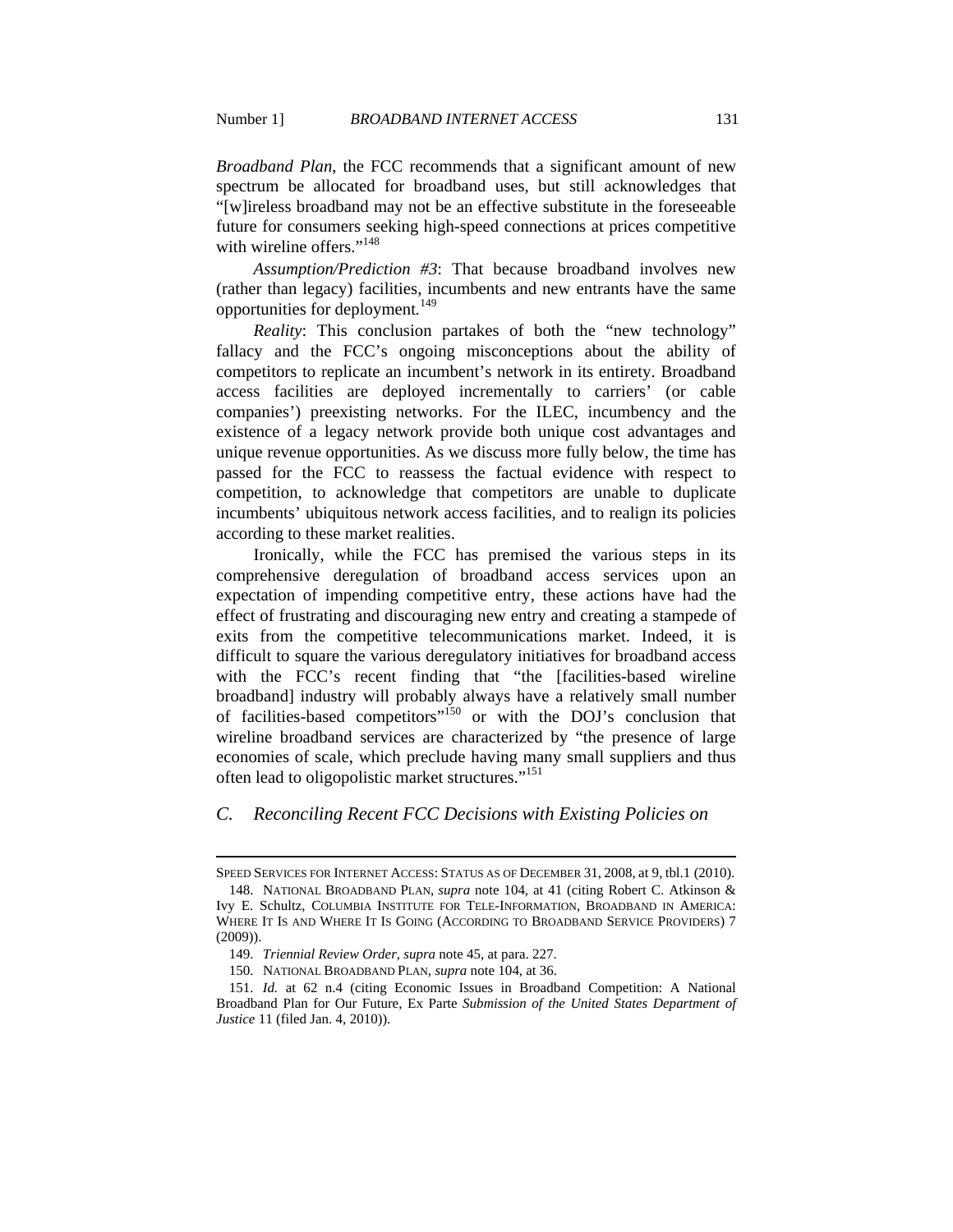#### *Broadband Internet Access*

Shortly after the D.C. Circuit vacated the FCC's *Comcast* decision, the FCC issued a *Notice of Inquiry* in which it proposed to classify broadband Internet access as a telecommunications service, while maintaining "restrained oversight" of broadband Internet access service.<sup>152</sup> In what the FCC describes as a "third way"—that is, something other than complete deregulation or the reimposition of full Title II obligations—the *NOI* suggests that the FCC could:

classify the Internet connectivity portion of broadband Internet service as a telecommunications service but . . . simultaneously forbear, using the section 10 authority Congress delegated to us, from all but a small handful of provisions necessary for effective implementation of universal service, competition and small business opportunity, and consumer protection policies.<sup>153</sup>

Leaving aside the question of whether such a broad-brush approach to forbearance comports with the statutory requirements, the larger concern is whether the FCC can achieve its stated objectives with regard to an open and competitive Internet if it simply reclassifies Internet access, but fails to adopt the additional steps necessary to ensure that ILECs, cable companies, and wireless carriers make broadband "bottleneck" facilities available in accordance with all of the provisions of Title II that support the competitive provision of telecommunications and information services.<sup>154</sup>

Indeed, just a few months prior to the Chairman's "third way" proposal, the FCC had released its Congressionally-mandated *National Broadband Plan*, in which it specifically noted that additional wireline facilities-based broadband entry (beyond the incumbent LEC and the

 <sup>152.</sup> Framework for Broadband Internet Service, *Notice of Inquiry*, 25 F.C.C.R. 7866, para. 7 (2010).

 <sup>153.</sup> *Id.* at para. 28 (citation omitted).

 <sup>154.</sup> While Professor Crawford accurately describes the problems created by failing to require the provision of broadband last-mile transmission on a nondiscriminatory basis as common carrier services, her proposed solution appears to be confined to last- and middlemile fiber optic transmission facilities, and not copper, coaxial cable, or wireless*. See* Crawford, *supra* note 115, at 928–29. To achieve Professor Crawford's solution would require extensive deployment of last-mile and middle-mile fiber facilities where few exist today. Whereas some form of "terrestrial, fixed broadband infrastructure capable of supporting actual download speeds of at least 4 Mbps" is presently available to ninety-five percent of all households (and a slightly higher percentage of businesses), fiber-to-thepremises (FTTP) is projected to become available, over the next several years, to merely fifteen percent of U.S. households. NATIONAL BROADBAND PLAN, *supra* note 104, at 20, 42. While Congress may in the long run determine that the massive investment required to attain ubiquitous FTTP deployment is in the public interest, this resource-intensive solution could only be achieved at a significant cost, and in any event not for many years in the future. In our view, there is no justification for deferring the conditions necessary to achieve net neutrality by tying it to a technology that currently exists in a relatively small portion of the United States, when a competitive Internet access market could be achieved today by requiring nondiscriminatory access on a technology-neutral basis.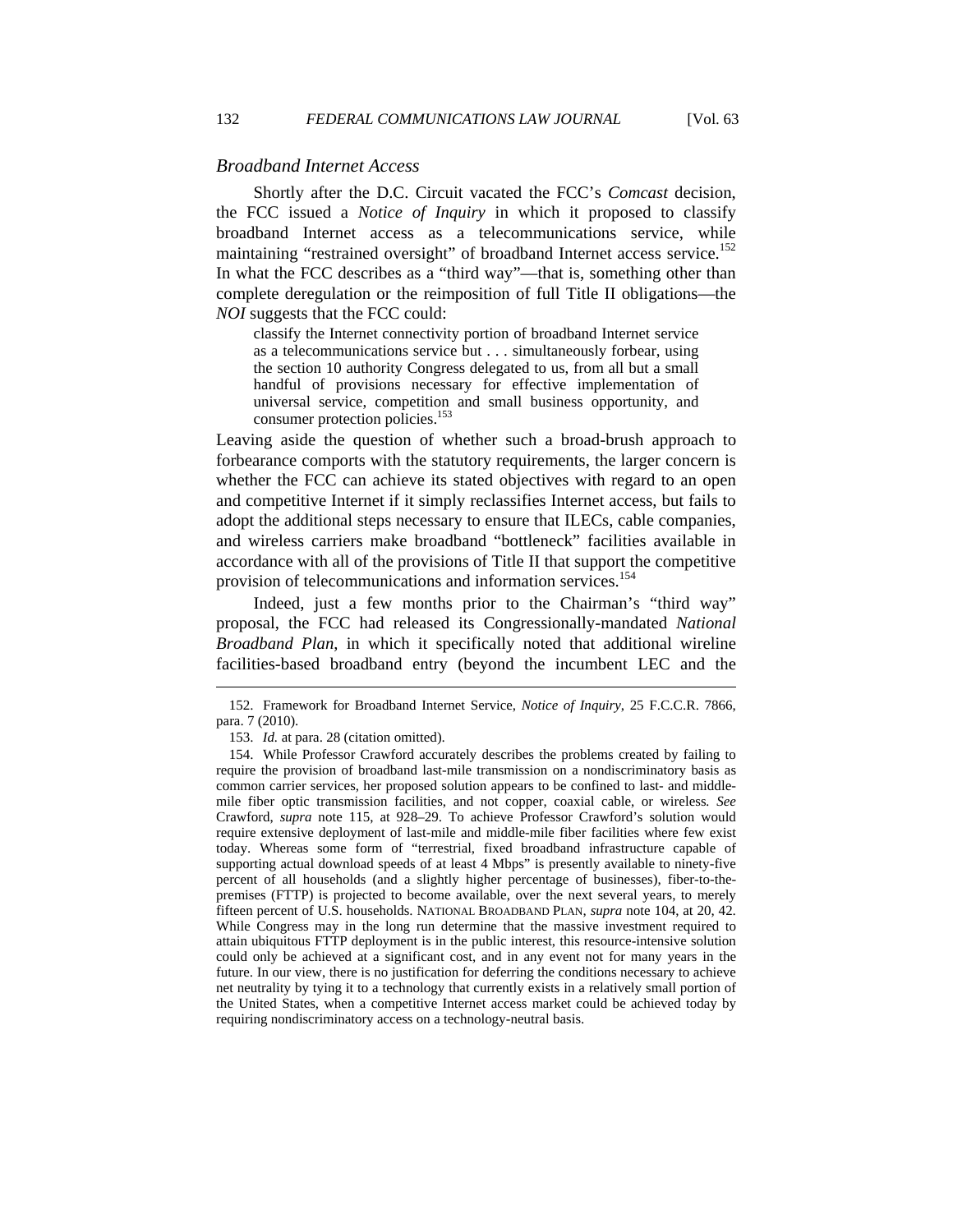incumbent cable provider) is unlikely:

Building broadband networks—especially wireline—requires large fixed and sunk investments. Consequently, the industry will probably always have a relatively small number of facilities-based competitors, at least for wireline service. Bringing down the cost of entry for facilities-based wireline services may encourage new competitors to enter in a few areas, but it is unlikely to create several new facilitiesbased entrants competing across broad geographic areas.<sup>155</sup>

The same conclusion with respect to broadband competition appears in an *ex parte* submission by the DOJ (which the FCC cites in the *National Broadband Plan* report):

We do not find it especially helpful to define some abstract notion of whether or not broadband markets are 'competitive.' Such a dichotomy makes little sense in the presence of large economies of scale, which preclude having many small suppliers and thus often lead to oligopolistic market structures. The operative question in competition policy is whether there are policy levers that can be used to produce superior outcomes, not whether the market resembles the textbook model of perfect competition. In highly concentrated markets, the policy levers often include: (a) merger control policies; (b) limits on business practices that thwart innovation (e.g., by blocking interconnection); and (c) public policies that affirmatively lower entry barriers facing new entrants and new technologies.<sup>156</sup>

While reinstating Internet access to its appropriate Title II status will certainly put the FCC in a better position to foster competition than if the service remained outside its direct jurisdiction, this policy change alone is unlikely to prevent incumbent broadband providers from consolidating their market power and continuing to discriminate against nonaffiliated ISPs and application and content providers.

The competitive realities of retail and wholesale access markets, which the FCC is just now acknowledging in other regulatory contexts, should inform the FCC's approach to the regulation of Internet access. Not long after releasing its *Reclassification NOI*, the FCC issued a decision denying Qwest forbearance from various forms of retail and wholesale regulation for services in the Phoenix, Arizona MSA.157 In that *Order*, the FCC admits that the competitive analysis used in its forbearance decisions in recent years has been flawed on both theoretical and factual levels. The FCC rejects both the theoretical and factual foundations for earlier decisions that had relied upon "predicted" competitive growth based upon anecdotal and "proxy" evidence of some competitive presence. Instead, the

 <sup>155.</sup> NATIONAL BROADBAND PLAN, *supra* note 104, at 36.

 <sup>156.</sup> *Id.* at 62 n.4 (citing Economic Issues in Broadband Competition: A National Broadband Plan for Our Future, Ex Parte *Submission of the United States Department of Justice* 11 (filed Jan. 4, 2010)) (internal quotation marks omitted).

 <sup>157.</sup> *See Qwest Phoenix Forbearance Order*, *supra* note 120.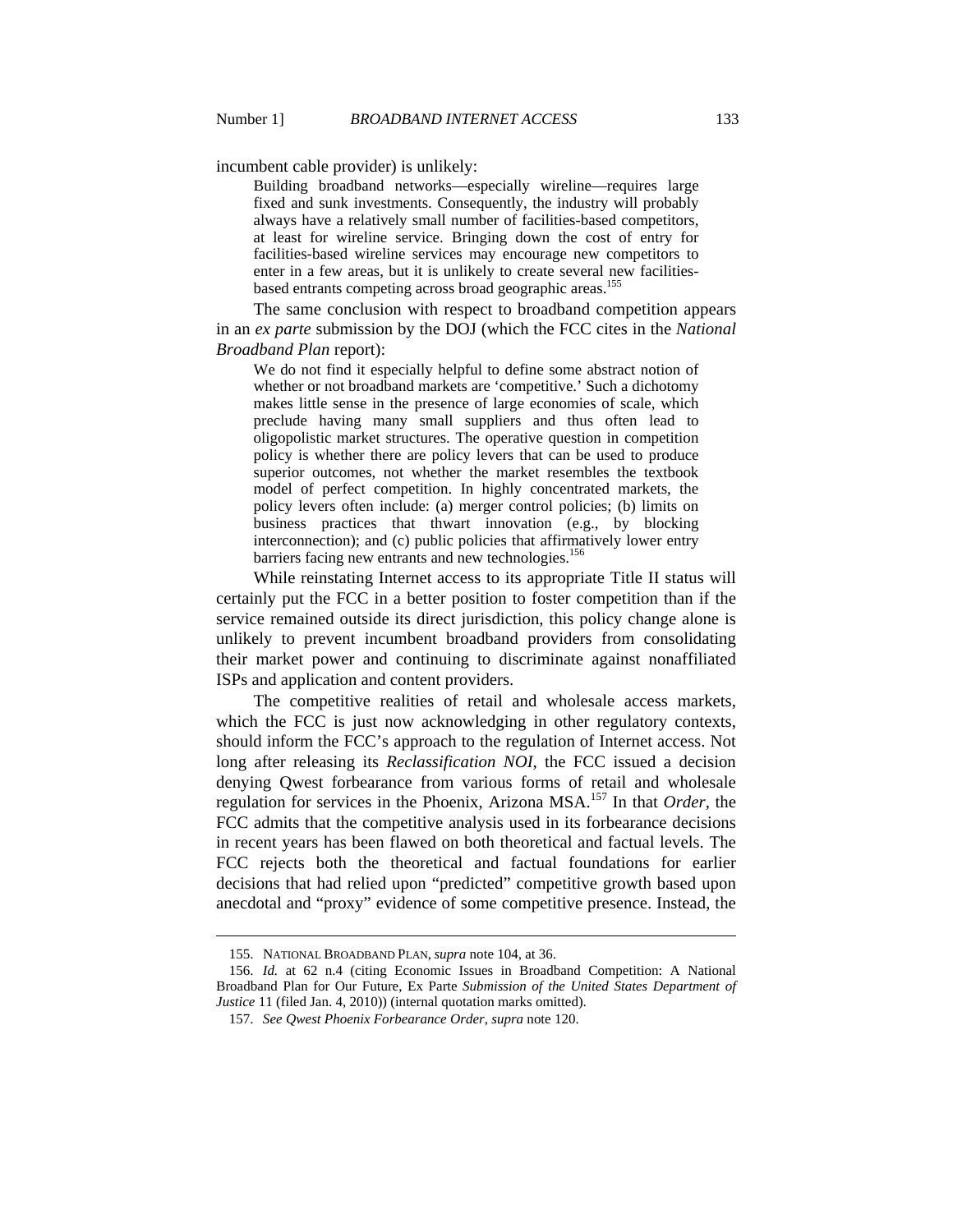FCC now adopts a comprehensive antitrust type of market power analysis, with a strong emphasis upon market definition, market share, and other quantitative indicia of actual competition.

Unlike some of its earlier forbearance orders, this time the FCC views markets as "competitive" if the level of competition is sufficient to constrain the incumbent's ability to "profitably impose a small but significant and nontransitory increase in price (SSNIP)."<sup>158</sup> Consistent with its precedents, the FCC finds that the relevant geographic market is the individual customer location because customers cannot be expected to relocate in response to an  $SSNIP$ ; <sup>159</sup> in addition, the FCC recognizes that in order for an entrant to serve a multilocation enterprise customer, the entrant must be able to serve the entirety of the customer's requirements at all of its business locations.160 The FCC examines the actual levels of competition, as well as the likelihood of *de novo* entry or supply-side substitution, separately for each of the various product markets (enterprise and residential, retail and wholesale), and concludes that neither effective competition nor the short-term potential for effective competition, exists in any of them.<sup>161</sup> With respect to enterprise services, the FCC's analysis places particular emphasis upon competition at the wholesale level, which it finds to be almost nonexistent.<sup>162</sup> While it continues to consider "potential competition" (in accordance with the directive of the federal courts), the FCC also recognizes that the "potential" needs to be based on a realistic expectation of either *de novo* entry or supply-side substitution.<sup>163</sup>

In the *Qwest Order*, the FCC quotes extensively from earlier FCC decisions that had recognized the presence of formidable entry barriers and appears to re-embrace its earlier interpretation of the 1996 Act as supporting the development of local competition through both facilitiesand nonfacilities-based entry.<sup>164</sup> And, as noted above, the FCC determined that the expansion of facilities by cable companies is not predictive of new entry by other competitors that lack cable's existing infrastructure platform

 <sup>158.</sup> *Id.* at para 56; *see also id*. at para. 42 & n.142–43.

 <sup>159.</sup> *Id.* at para. 64.

 <sup>160.</sup> *Id.* at para. 74.

 <sup>161.</sup> *Id.* at paras. 71–72, 81–86, 88–91.

 <sup>162.</sup> *See id.* at para. 73.

 <sup>163.</sup> *Id.* at para. 72.

 <sup>164.</sup> *See id.* at para. 32. Explaining the advantages of a market that includes nonfacilities-based competitors over a cable/ILEC duopoly, the FCC states:

Were that level of competition sufficient to fulfill Congress' goals for telephone services, the 1996 Act only would have needed to require interconnection. Instead, Congress established means for additional competitors to enter without fully duplicating the incumbent's local network. It is clear Congress wanted to enable entry by multiple competitors through use of the incumbent LEC's network.

*Id.* (citations omitted).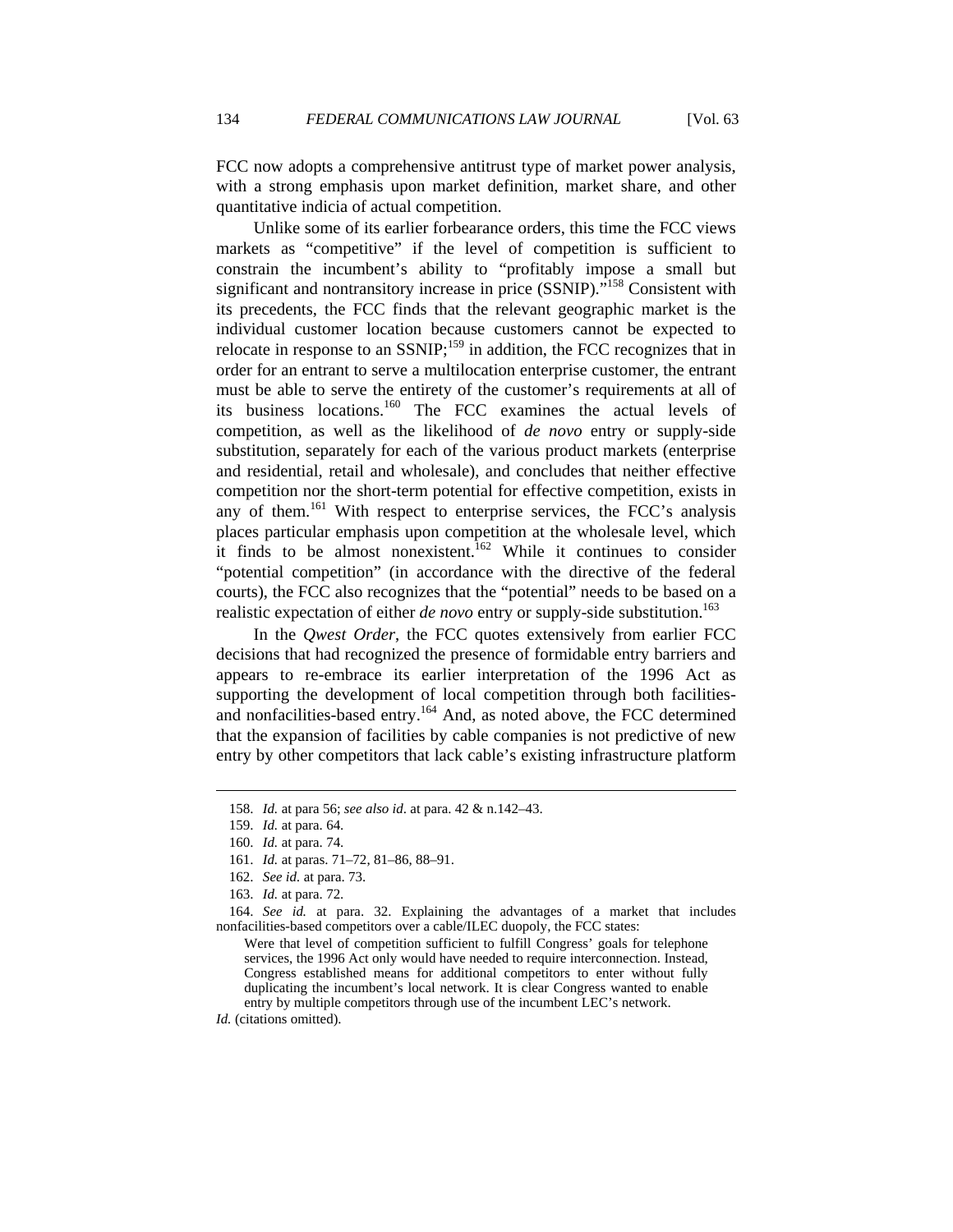and that the cable/ILEC duopoly cannot be relied upon to produce competitive conditions.165

In this forbearance analysis, $166$  the FCC here reinforces its theoretical market power analysis with empirical findings regarding the status of competition, concluding, *inter alia*, that:

- Even the largest CLECs rely upon ILEC last-mile facilities to connect to the vast majority of the enterprise customers they serve.<sup>167</sup>
- Contrary to the FCC's previously stated expectations, ILECs have not continued to provide competitors with wholesale inputs at fair and reasonable prices after the FCC had forborne from requiring it—an outcome that the FCC now concedes should not have been surprising, noting that "assuming that Qwest is profit-maximizing, we would expect it to exploit its monopoly position as a wholesaler and charge supracompetitive rates, especially given that (absent regulation) Qwest may have the incentive to foreclose competitors from the market altogether."<sup>168</sup>
	- Intermodal alternatives (such as fixed microwave service for enterprise customers) have not emerged or are not available at anywhere near the level necessary to represent a competitive alternative to ILEC special access services. $169$

The analytical framework used in *Qwest* would also be well-suited for application in any FCC proceeding involving competition policy. In particular, although the FCC suggests that a somewhat different approach may be called for in broadband proceedings, the rationalizations that have been put forward for treating broadband differently from other types of access should not be elevated over the compelling competitive concerns expressed by the FCC in the *Qwest* ruling. Today, according to the FCC's *National Broadband Plan* report, seventy-eight percent of all U.S. housing units have a choice of two terrestrial broadband providers (the ILEC and cable company), but the number of customers that can select among three

 <sup>165.</sup> *Id.* at para. 30 ("[T]he move from monopoly to duopoly is not alone necessarily sufficient to justify forbearance . . . ." This is because "economic theory holds that firms operating in a market with two or a few firms (*i.e.*, an oligopoly) are likely to recognize their mutual interdependence and, unless certain conditions are met, in many cases may engage in strategic behavior, resulting in prices above competitive levels.").

 <sup>166.</sup> In a Public Notice issued the same day as the *Qwest Order*, the FCC asked whether it was appropriate to extend the analytical framework applied in *Qwest* to other forbearance proceedings. Public Notice, FCC WIRELINE COMPETITION BUREAU SEEKS COMMENT ON APPLYING THE *QWEST PHOENIX FORBEARANCE ORDER* ANALYTIC FRAMEWORK IN SIMILAR PROCEEDINGS, DA No. 10-1115 (June 22, 2010).

 <sup>167.</sup> *Qwest Phoenix Forbearance Order*, *supra* note 120, at para. 87.

 <sup>168.</sup> *Id.* at para. 34.

 <sup>169.</sup> *See id.* at paras. 69, 89.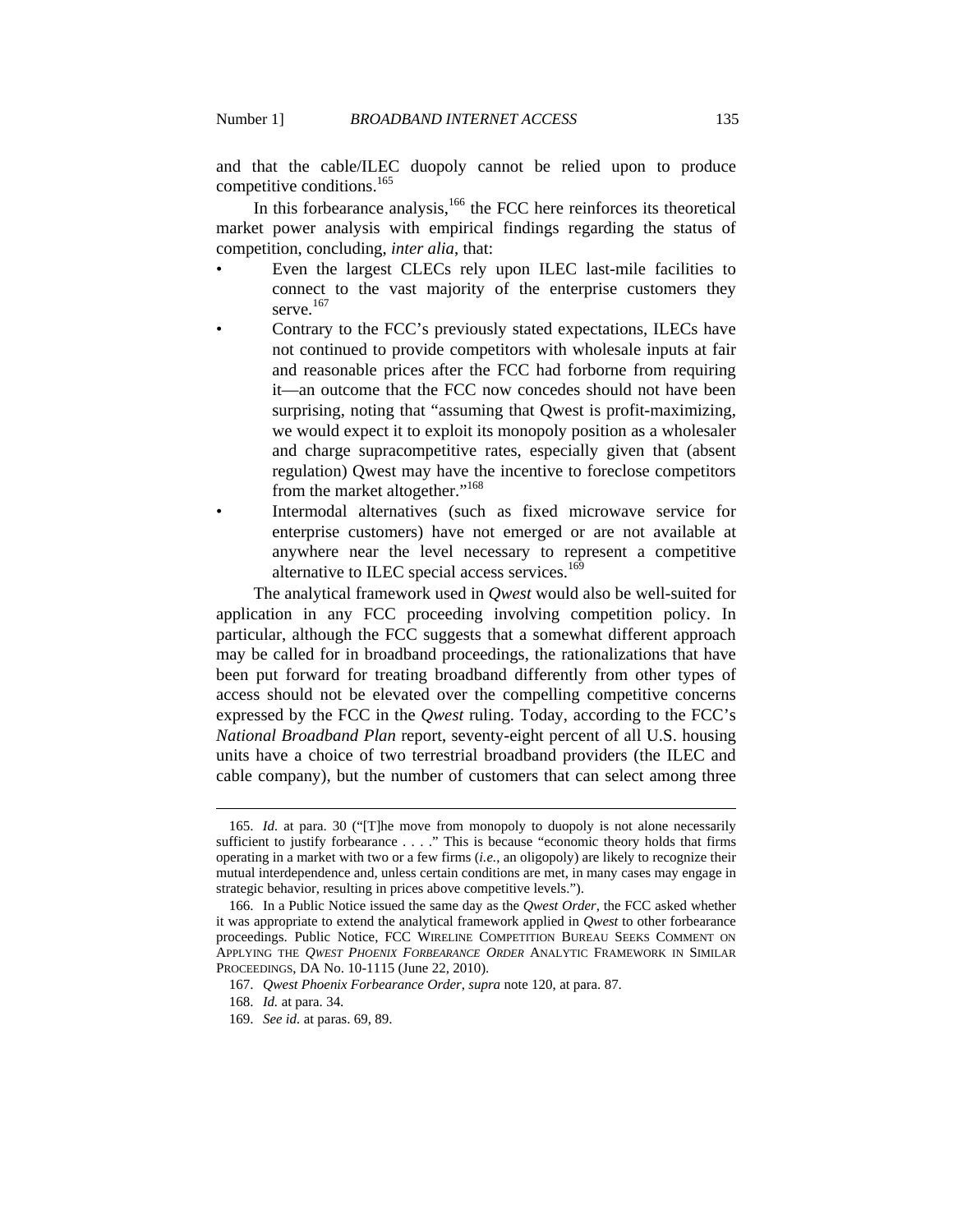(or more) providers is far smaller (four percent) than the number that has only one provider (thirteen percent) or no broadband availability at all (five percent).<sup>170</sup> The retail access duopoly that the FCC dismisses as ineffective in disciplining rates, terms, and conditions for other wireline telecommunications services is no different in the broadband context except to the extent that the absence of wholesale competition, rather than being a de facto condition, is legally sanctioned.

While the FCC appears to be struggling to justify restoring a framework under which broadband Internet access is classified as telecommunications and provided in a manner that shields retail competitors from discriminatory practices by incumbent providers, there is nothing particularly radical about this approach. In fact, a structural approach that facilitates the expansion of retail competition is precisely what has been adopted in Canada, where both ILECs and "cable carriers" are required to offer wholesale high-speed access facilities to retail competitors, at all speed options that the ILEC or cable carrier offers to its own retail Internet customers.<sup>171</sup> The CRTC recently examined—and soundly rejected—arguments by ILECs and cable companies that wholesale access was no longer necessary to ensure retail competition.<sup>172</sup> The CRTC found that retail Internet access would not be competitive without the continuation of a wholesale access requirement, finding that  $(1)$ a cable/ILEC duopoly was not sufficient to protect consumers' interests, and also that (2) nonwireline platforms, such as wireless and satellite, were not presently substitutes for retail Internet services provisioned over wireline facilities.<sup>173</sup> The CRTC thus found that, under these conditions, the only reliable way to ensure retail Internet access competition was through mandated wholesale access to high-speed ILEC and cable facilities.<sup>174</sup>

## V. CONCLUSION: NET NEUTRALITY CAN BEST BE ACHIEVED BY THE FULL RESTORATION OF NONDISCRIMINATORY ACCESS TO BROADBAND LAST-MILE FACILITIES

As we have explained in some detail above, there is no technical basis for any requirement that a broadband Internet access service come bundled with any provider-supplied content. Facilities-based ISPs have the same opportunity as any other ISP to offer their customers various content and applications sold and priced separately from the underlying transmission.

 <sup>170.</sup> NATIONAL BROADBAND PLAN, *supra* note 104, at 37 tbl.4-A.

<sup>171</sup>*. Telecom Regulatory Policy CRTC*, *supra* note 23, at para. 10 n.11 (citing CRTC 2006 and 2007 "Speed Matching" orders).

 <sup>172.</sup> *Id.* at paras. 53–54.

 <sup>173.</sup> *Id.* at paras. 53–55.

 <sup>174.</sup> *Id*. at para. 55.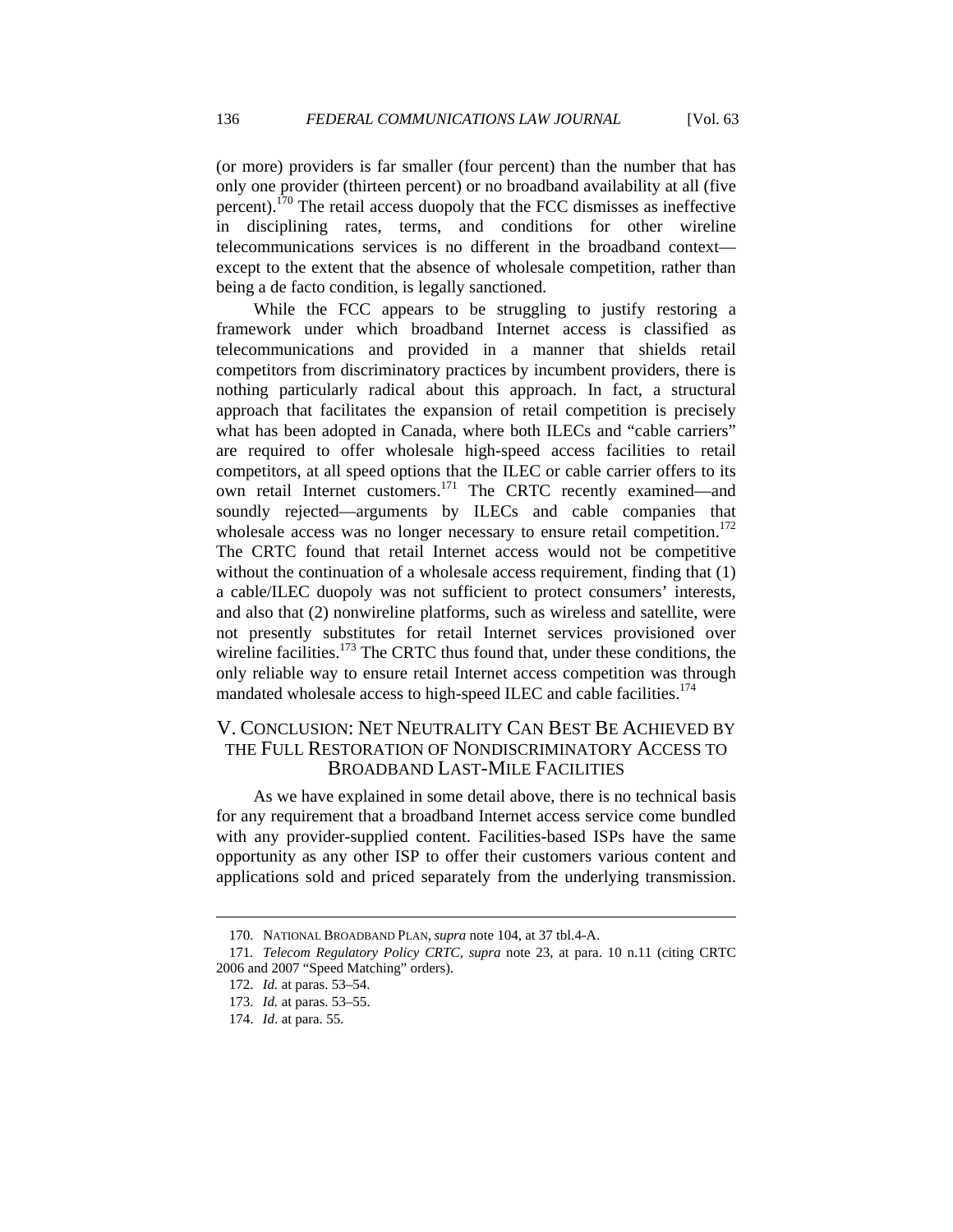At the same time, under the current regulatory treatment of broadband Internet access, the access provider is under no obligation to furnish the underlying telecommunications service to rival content providers. Declaring Internet access to be a bundled information service when it is not, serves only to add deregulation to the numerous other advantages that ILECs, cable providers, and wireless carriers have over competing standalone downstream application and content providers—i.e., those that do not also provide broadband access. This disparity in market position creates the opportunity for a facilities-based broadband provider to leverage its market power in the wireline or wireless Internet access market to discriminate against, and hence competitively disadvantage, their nonvertically integrated rivals.

The FCC is attempting to obliquely address the potential for such vertical foreclosure through the promulgation of "third way" net neutrality rules that would prohibit the integrated provider's ability to favor its own content or discriminate against rival content providers. A prohibition of this sort targets conduct—after the fact—but does little if anything to diminish the opportunity or incentives for such discrimination. If the FCC merely fixes its classification problem with respect to Internet access services, but fails to address the competitive consequences that have resulted from the misclassification, it will only solve, at the most, half of the problem.

Along with reclassification, the FCC needs also to determine what will be the most effective and efficient way to prevent abuses of market power by the owners of last-mile facilities. There are several reasons why *ex post* enforcement—which requires after-the-fact policing of discriminatory behavior either on the FCC's own initiative or, more likely, in response to specific, formal complaints filed by consumers, third-party competitive content or applications providers, or others—is less effective than an *ex ante* structural approach that removes the opportunity and incentives for discriminatory behavior in the first place. With the Internet and its derivative application and content markets moving along at lightning speed, the "snail's pace" at which the FCC responds when confronted with controversial issues $175$  can permit aggrieved parties to suffer extensive damage while awaiting relief, and, as such, affords no real deterrent to discriminatory conduct by dominant incumbents.

The FCC should know from years of experience that enforcement is slow, costly, and inefficient at addressing pervasive or systematic misconduct. Complainants in FCC proceedings have the burden of proof, but are often afforded minimal discovery opportunities to develop the

 <sup>175.</sup> *See, e.g.*, Core Comm., 531 F.3d 849 (2008) (compelling the FCC by mandamus to resolve issues on reciprocal compensation that had been outstanding since 2000).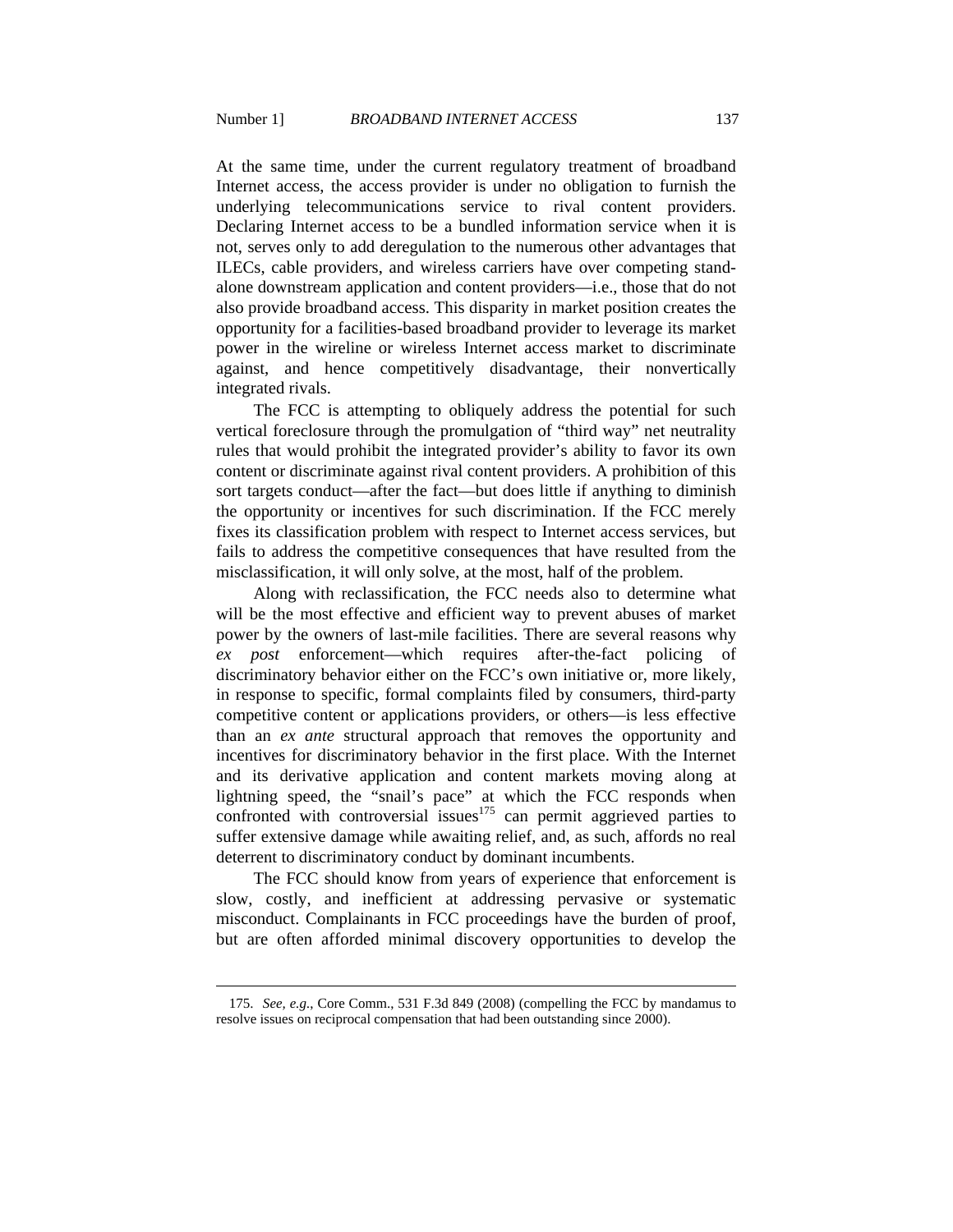evidentiary record.<sup>176</sup> And because any given enforcement action typically targets only one particular incident or manifestation of misconduct, it is likely that the discrimination may persist for extended periods of time and/or be perpetrated against multiple competitors before any sanction or injunction is applied. In most cases, the penalties for unlawful conduct, when they are ultimately imposed, fall far short of the gain realized by the perpetrator from its unlawful conduct.177 The potential for such conduct on the part of dominant telecommunications carriers has been recognized for many decades, and needs to be addressed before the fact, not afterwards.<sup>178</sup> The mechanisms adopted in *Computer II* and in the 1996 Act represent a middle ground between outright structural separation with explicit line-ofbusiness restrictions and the alternative of ceding all adjacent telecommunications and information services markets to the incumbent last-mile monopolies.

These extremes can be avoided if the FCC uses its existing authority to require that a nondiscriminatory offering of "basic" broadband access be made available, on an unbundled and nondiscriminatory basis, by all dominant facilities-based providers to their nonfacilities-based competitors. The findings in the *National Broadband Plan* and the evidence accumulating before the FCC in various pending proceedings all support a reversal of FCC decisions that find that competitors are not "impaired" without access to incumbents' unbundled broadband access facilities, at forward-looking, cost-based rates. These empirical results are completely consistent with what economic theory would predict with respect to the duplication of an extensive physical network. Although some of the factors affecting network expansions differ between the enterprise and mass market sectors, additional replication of the ubiquitous facilities already deployed by wireline ILECs and cable companies and by wireless carriers to provide Internet access is equally unlikely.

With a competitive market at both wholesale and retail levels,

 <sup>176.</sup> *See, e.g.*, 47 C.F.R. §§ 1.720(b), 1.721(a)(5), 1.729 (a) (1999) (permitting complainant ten initial and five follow-up interrogatories). In recognition of the tendency for complaints to go unresolved for extended periods of time, the FCC in 1998 adopted an "accelerated docket" procedure that FCC staff may use in particular cases, but at its discretion. *See* Biennial Review 2000 Staff Report, 15 F.C.C.R. 21084, paras. 172–73 (2000); *see also* 47 C.F.R. § 1.730 (1999).

 <sup>177.</sup> For example, if it costs \$40 to park a car in a parking lot versus a \$10 fine for parking in a no-parking zone, it is cheaper to park illegally and pay the \$10 than to park legally for \$40. Similarly, if the fine for illegal parking is \$1,000 but there is only a one-inone-thousand chance of getting a fine, all but the most risk-averse drivers would opt to take their chances and park illegally.

 <sup>178.</sup> Professor Crawford comes to a similar conclusion about the futility of nondiscrimination mandates and after-the-fact enforcement efforts. *See* Crawford, *supra*  note 115, at 916–19.